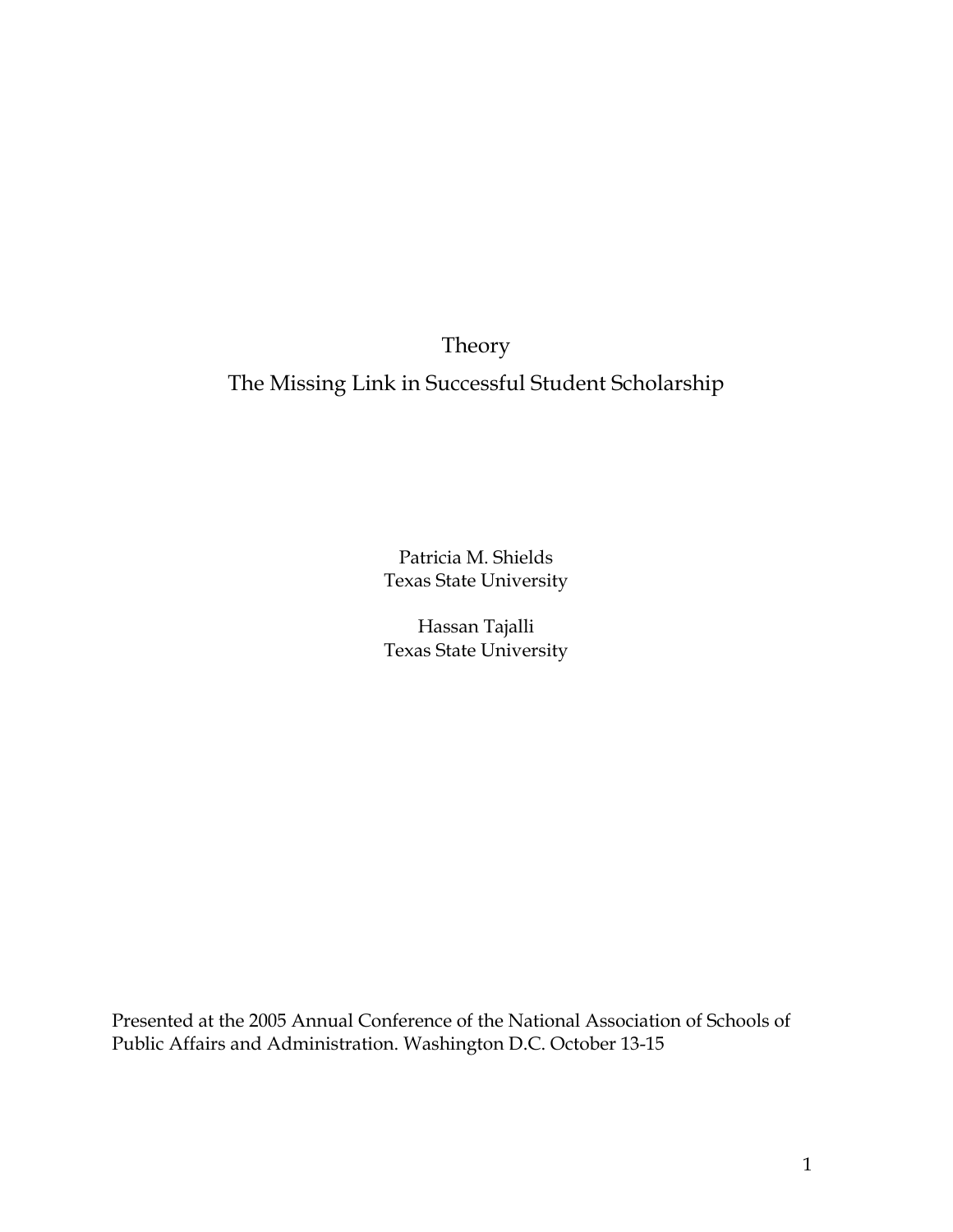### Theory

The Missing Link in Successful Student Scholarship

Patricia M. Shields Texas State University

Hassan Tajalli Texas State University

Since 1998, the capstone papers of students at Texas State University have won the Pi Alpha Alpha masters student paper award five times<sup>[1](#page-1-0)</sup>. The papers are so successful because students have mastered the art of building and using intermediate theory or conceptual frameworks. This paper introduces the notion of microconceptual frameworks and examines how students use them to connect all aspects of empirical inquiry (e.g., problem definition, purpose, literature review, methodology, data collection, and analysis). These conceptual frameworks act like a map that gives coherence to the enterprise. They are a critical "missing link" in successful student empirical research.

### **Capstone Project**

 $\overline{a}$ 

Our MPA students learn about conceptual elements of empirical research as they prepare to write their Applied Research Project (ARP). The ARP is written in a two-course sequence. The first class (POSI 5335 Problems in Research Methodology)<sup>[2](#page-1-1)</sup> is a

<span id="page-1-0"></span><sup>&</sup>lt;sup>1</sup> The actual Capstone papers or Applied Research Projects run 50 to 100 pages. The Pi Alpha Alpha papers are shorter versions in keeping with the 20-page limit. Most Capstone papers written since 2001 are available at <http://ecommons.txstate.edu/arp/> . This website also contains abstracts and titles for the capstone papers since 1992. The Texas State University library has catalogued all ARPs dating back to the mid 1970s.

<span id="page-1-1"></span><sup>&</sup>lt;sup>2</sup> See http://<u>uweb.txstate.edu/~ps07/sy35fa99.htm</u> for the syllabus of POSI 5335 Problems in Research Methodology.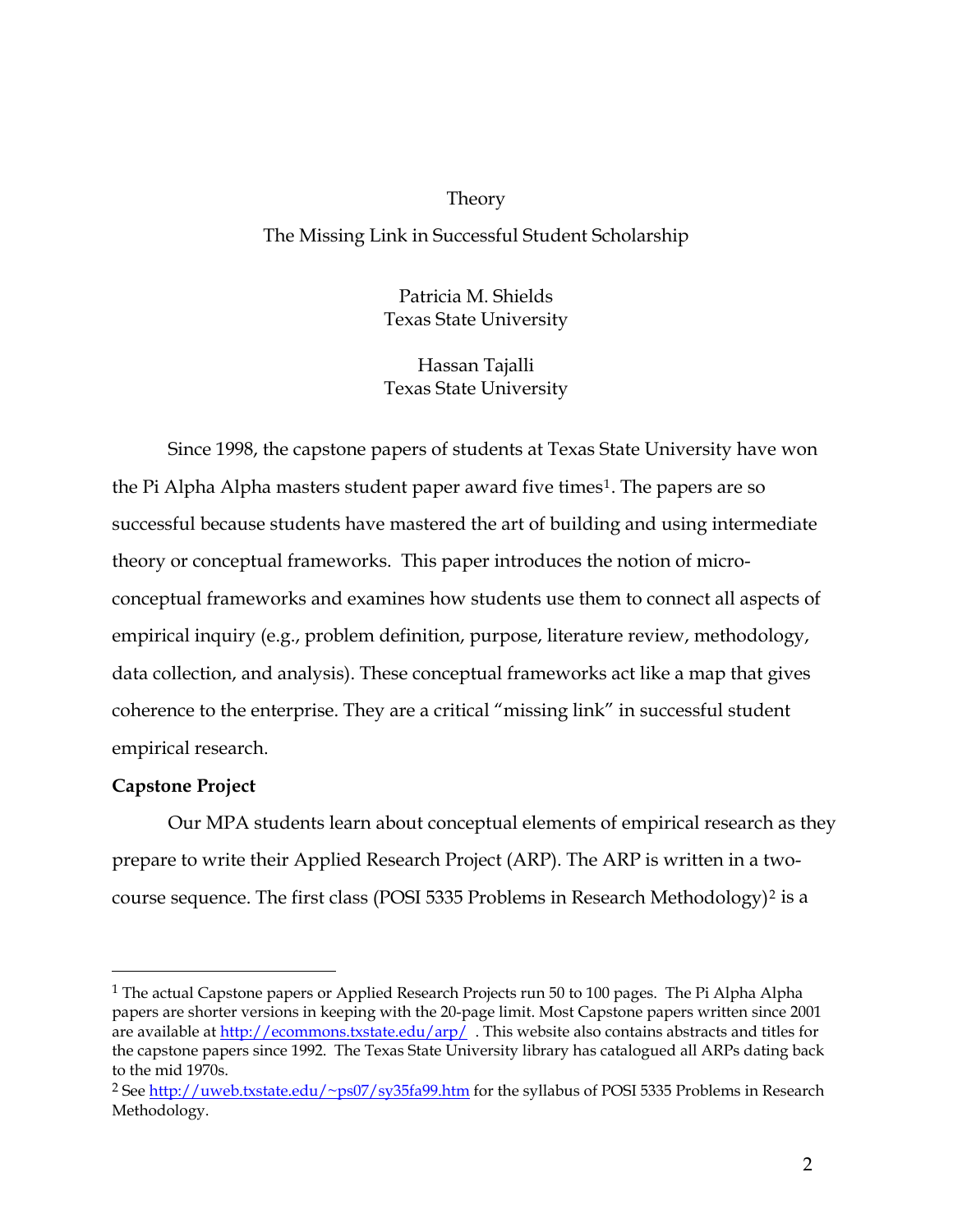research methods class that emphasizes conceptual elements of research. Students are required to find their topic, specify a research purpose, write the first draft of their literature review chapter, construct a conceptual framework, operationalize the conceptual framework and present a prospectus<sup>[3](#page-2-0)</sup>. In the oral presentation of the prospectus they are required to share their research purpose and construct the two conceptual framework tables that are the focus of this paper. The first table links their conceptual framework to the literature and the second table operationalizes the conceptual framework.

In the second course (POSI 5397 Applied Research Project)<sup>[4](#page-2-1)</sup>, the students act independently. They are expected to submit a written prospectus (with the purpose statement and conceptual framework tables included), collect, organize and analyze the data, write and defend their paper in an oral examination. The conceptual framework tables developed for the prospectus are included in the literature review and methodology chapters<sup>[5](#page-2-2)</sup>. The operationalization table directs the organization of the results chapter and a summary table drawn from the conceptual framework is generally found in the conclusion chapter. Given the importance of the conceptual framework tables in the overall process, this paper emphasizes how the tables are constructed, how they make theory more explicit and how these tables act as links that connects all aspects of the research process. Examples of student work illustrate these connections.

### **Conceptual Frameworks**

 $\overline{a}$ 

This two-course sequence was initiated upon the suggestion of a NASPAA site visit accreditation team.[6](#page-2-3) The Applied Research Projects were cited as a weakness of

<span id="page-2-0"></span><sup>&</sup>lt;sup>3</sup> See [http://uweb.txstate.edu/~ps07/prospectus1.htm](http://uweb.txstate.edu/%7Eps07/prospectus1.htm) for the prospectus requirements.

<span id="page-2-1"></span><sup>&</sup>lt;sup>4</sup> See [http://uweb.txstate.edu/~ps07/sy97fa99.htm](http://uweb.txstate.edu/%7Eps07/sy97fa99.htm) for information on POSI 5397 Applied Research Project.

<span id="page-2-2"></span><sup>5</sup> The information is always presented in table form somewhere in the ARP. Sometimes these tables are in chapters with different titles.

<span id="page-2-3"></span><sup>&</sup>lt;sup>6</sup> At the time, students were required to complete two applied research projects. POSI 5335 replaced one of the required applied research projects.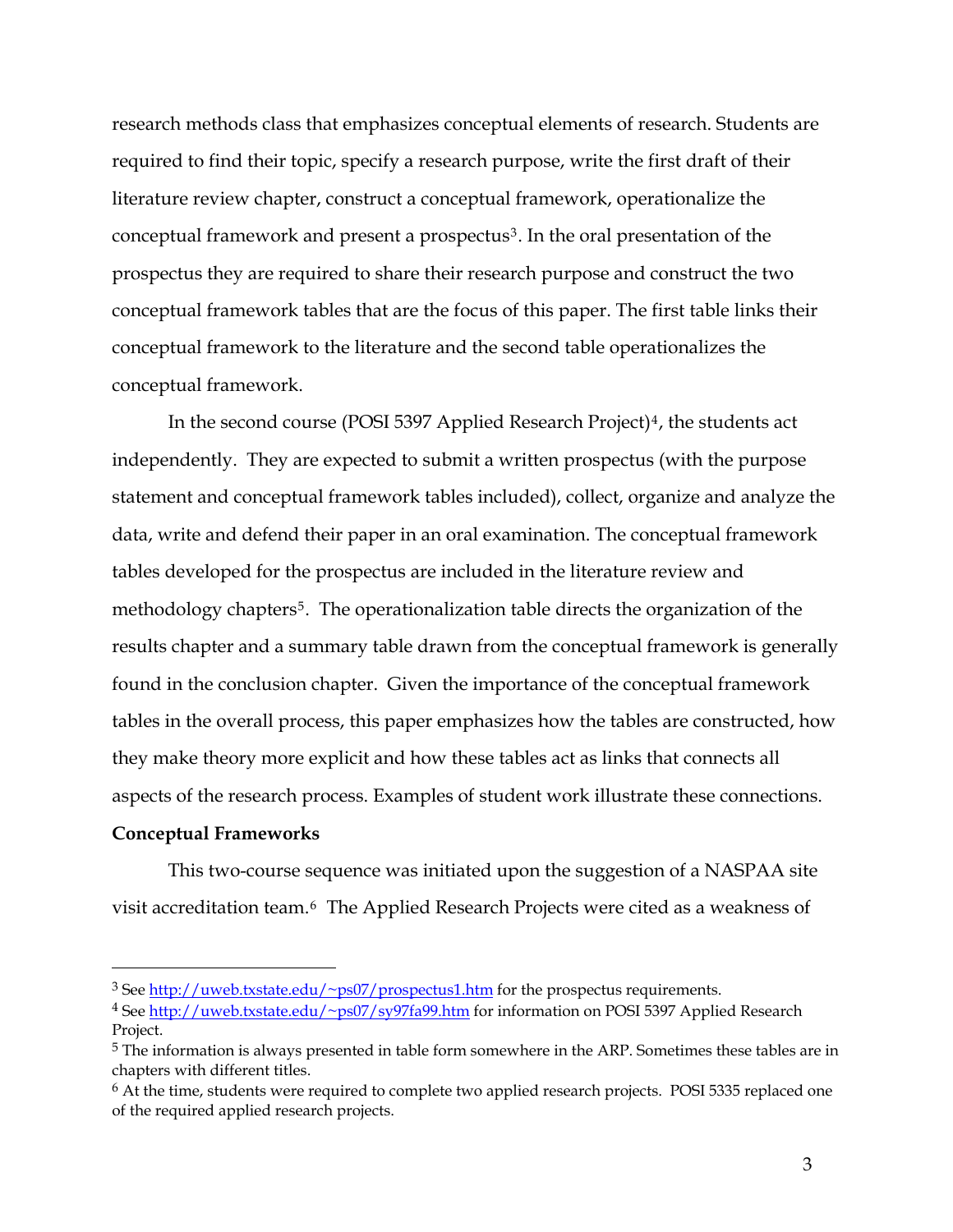the program. In particular, the team noted the absence of coherence and conceptual frameworks in the papers. The first course (POSI 5335) was created to address these and other problems identified by the team. Our approach to methodology explicitly recognizes that conceptual frameworks are challenging for students to understand, develop and use. That is why we concentrate on the more concrete and narrowly defined micro conceptual frameworks. Micro-conceptual frameworks link to the specifics of controlled empirical inquiry. These are the detailed frameworks associated with the concrete problems of policy and management.

### **Philosophic Approach to Theory**

 $\overline{a}$ 

 Our approach to teaching about the role of theory in empirical research is explicitly guided by the ideas of Abraham Kaplan and John Dewey. Kaplan's (1964) sense of methodology incorporates a logic-in-use that focuses on the "problem at hand" and carefully considers conceptual aspects of empirical research.[7](#page-3-0) Dewey's instrumental view of theory is particularly useful because it treats theory as a tool to structure inquiry. When theory is approached as a tool (rather than truth), MPA student/practitioners are better able to see theory's relevance and usefulness. Our students learn about the "theory as tool" approach to empirical inquiry as they are faced with the challenge of writing their capstone projects - the Applied Research Project (ARP).

 Kaplan also maintains that the traditional "hypothetico-deductive" method of inquiry associated with behavioral science methodology (and logical empiricism) is problematic because "most of the important incidents in the drama of science are enacted behind the scenes" (Kaplan 1964,10). Kaplan views theory as too often in the

<span id="page-3-0"></span><sup>7</sup> His *Conduct of Inquiry* is considered a classic in methodology and draws heavily from Dewey's (1938) *Logic: The Theory of Inquiry*. Kaplan also draws from William James and Charles Sanders Peirce.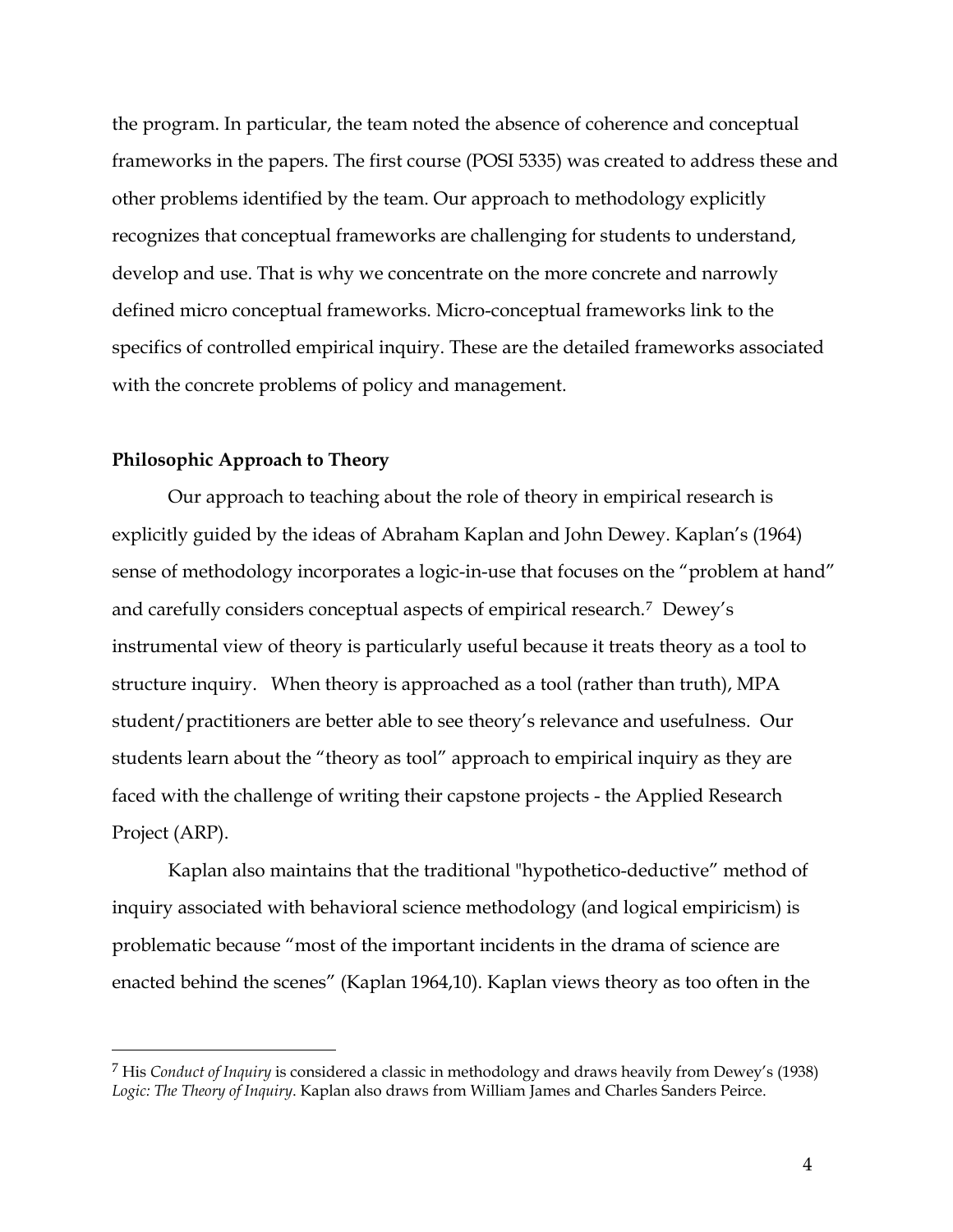"shadowy background" or "ghostly in appearance." Conceptual elements of methodology should be "exposed to sunlight" (Kaplan 1964, 268). Dewey describes this phase of methodology as the "twilight zone of inquiry" (Dewey 1916, 174). The logicin-use of Dewey and Kaplan emphasizes the "behind the scenes" elements of inquiry such as procedures for forming concepts and hypotheses (Kaplan 1964, 23). The "behind the scenes" elements of inquiry can and should be "exposed to the sunlight."

#### **Theory and Practice**

 One of the unique facets of Kaplan and Dewey's approach is the extraordinarily tight connection between theory and practice. Theory is used to organize exploration of the problem at hand. Dewey and Kaplan's key insight is that without the problem there would be no need for theory. Conceptual frameworks are connected to outcomes or problem resolution because they aid in making judgment. Theory includes the "logical instruments" of reaching judgment (Dewey 1938, 283). Dewey's common sense approach to theory and empirical inquiry has appeal to concrete, practice oriented, student-practitioners. It also gives them a new appreciation of the role and function of theory in management and policy.

 Because micro-conceptual frameworks are applied to the problem at hand they guide data collection and interpretation. Thus these frameworks guide the most practical, mechanical, elements of empirical inquiry. For example questionnaire design, interview questions and content analysis coding sheets should be guided by theory. Choice of statistical tests as well as variable construction should be guided by theory. Our approach attempts to expose these connections to the "sunlight." In the process, theory is connected to data collection and interpretation. Kaplan (1964, 268) points out that

every theory serves, in part, as a research directive. Theory is useful because it guides the collection of data and their subsequent analysis, by showing us beforehand where the data are to be fitted, and what we are to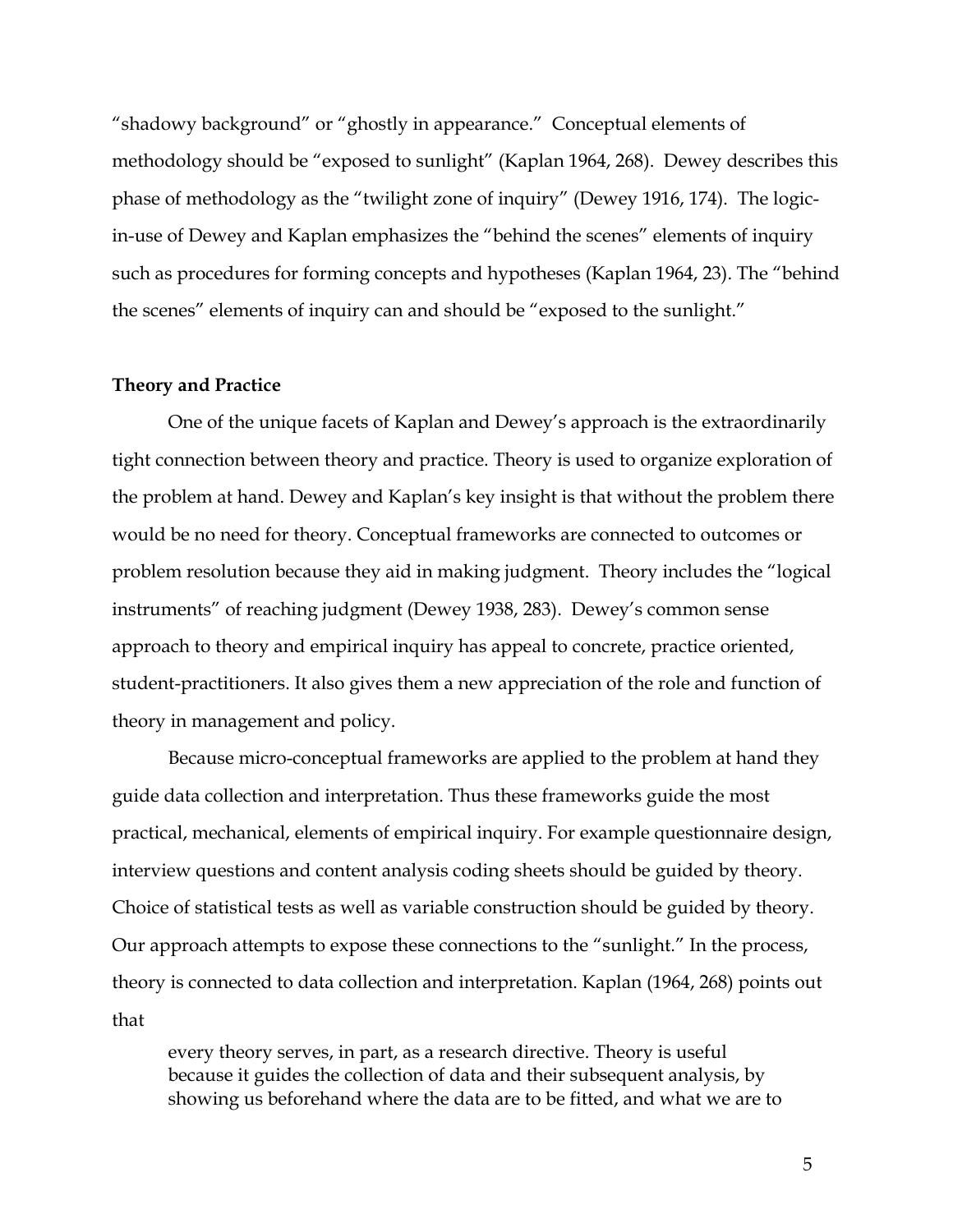make of them when we get them.... Without a theory, however provisional or loosely formulated, there is only a miscellany of observations, having no significance.

For Kaplan and Dewey theory emerges as a tool to address an immediate practical problem and is most evident in the collecting, organizing and interpreting of empirical evidence (both qualitative and quantitative). Theory enables analysis and synthesis because its structure provides a big picture and a little picture simultaneously.

 Concepts and theories have a role in inquiry as "prescriptions for organizing the materials of experience so as to be able to go about our business" (Kaplan 1964, 46). A theory conforms to the facts and it is a way of looking at the facts. "Theory must fit God's world, but in an important sense it creates a world of its own" (Kaplan 1964, 309). The tool metaphor, once more, applies. Clearly tools are of this world and they exist to solve problems. Nevertheless, in the process of application they also transform the world. It should be noted that conceptual frameworks are out in the open and still conjectural or hypothetical. They are not truth, rather a systematic (yet subject to reason) way to organize inquiry (Kaplan 1964, 296).

For John Dewey, inquiry involves transformations that are achieved by

means of operations of two kinds ... One kind of operations deals with ideational or conceptual subject-matter. ... The other... is made up of activities involving the techniques and organs of observations (Dewey 1938,117).

This paper deals with ways to enable the "transformations" of inquiry, linking the "conceptual subject-matter" to the "techniques and organs of observation." [8](#page-5-0)

 $\overline{a}$ 

<span id="page-5-0"></span><sup>&</sup>lt;sup>8</sup> The connection between Dewey, Kaplan and the philosophical underpinnings of these courses is more fully developed in Shields (1998) "Philosophy of Science" and Shields (2003) "Pragmatic teaching philosophy."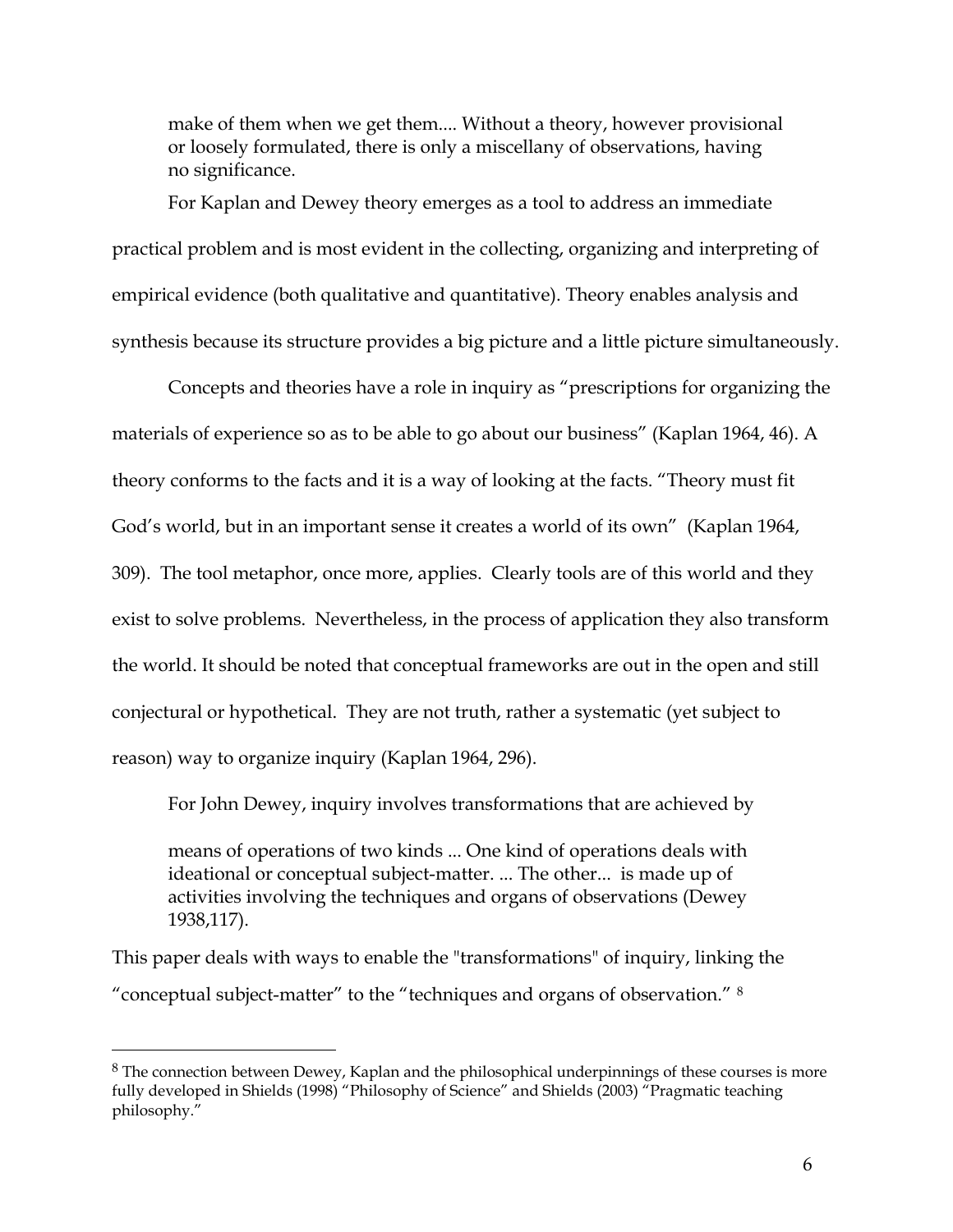The student's choice of the conceptual framework (which tool?) is directed by the nature of the problem. But how do micro conceptual frameworks help organize the observed world and connect it to the research problem?

 Dewey (1938, 402) compares conceptual frameworks to maps. Maps are problem-solving tools. They help navigation through experience or the experiential world. They also represent and abstract from reality. When accurate, maps enable navigation within reality.

 Like maps, micro conceptual frameworks in empirical inquiry must have a directive function. "When the directive function of the map is left out of consideration it must be said that no map is 'true'" (Dewey 1938, 402). True maps produce "consequences that are intended to be served by the map" (Dewey 1938,403).

 Dewey points out that, "problems are constantly changing and therefore require conceptual tools which must be constantly refashioned to meet the new demands" (Flowers and Murphy 1977, 812). Hence, there are two kinds of tools (micro frameworks), ones that can be pulled out of the tool box (ready made) and those that must be created. Indeed, Dewey maintains that,

there is the same sort of advantage in having conceptual frameworks manufactured and on hand in advance of actual occasions for their use, as there is in having tools ready instead of improvising them when need arises. (Dewey 1938,136)

When students engage in empirical research, they must first identify a problem and then search for a theory or tool to help connect the problem to observed data. The micro-framework can already exist (pick a tool from the tool box) or it may be improvised (make the tool). The invention of theory is a type of theorizing.

 This approach emphasizes the connective function of conceptual frameworks. These frameworks help students connect forward into the problem and give direction on how to collect and analyze data. They also have a connective function backward to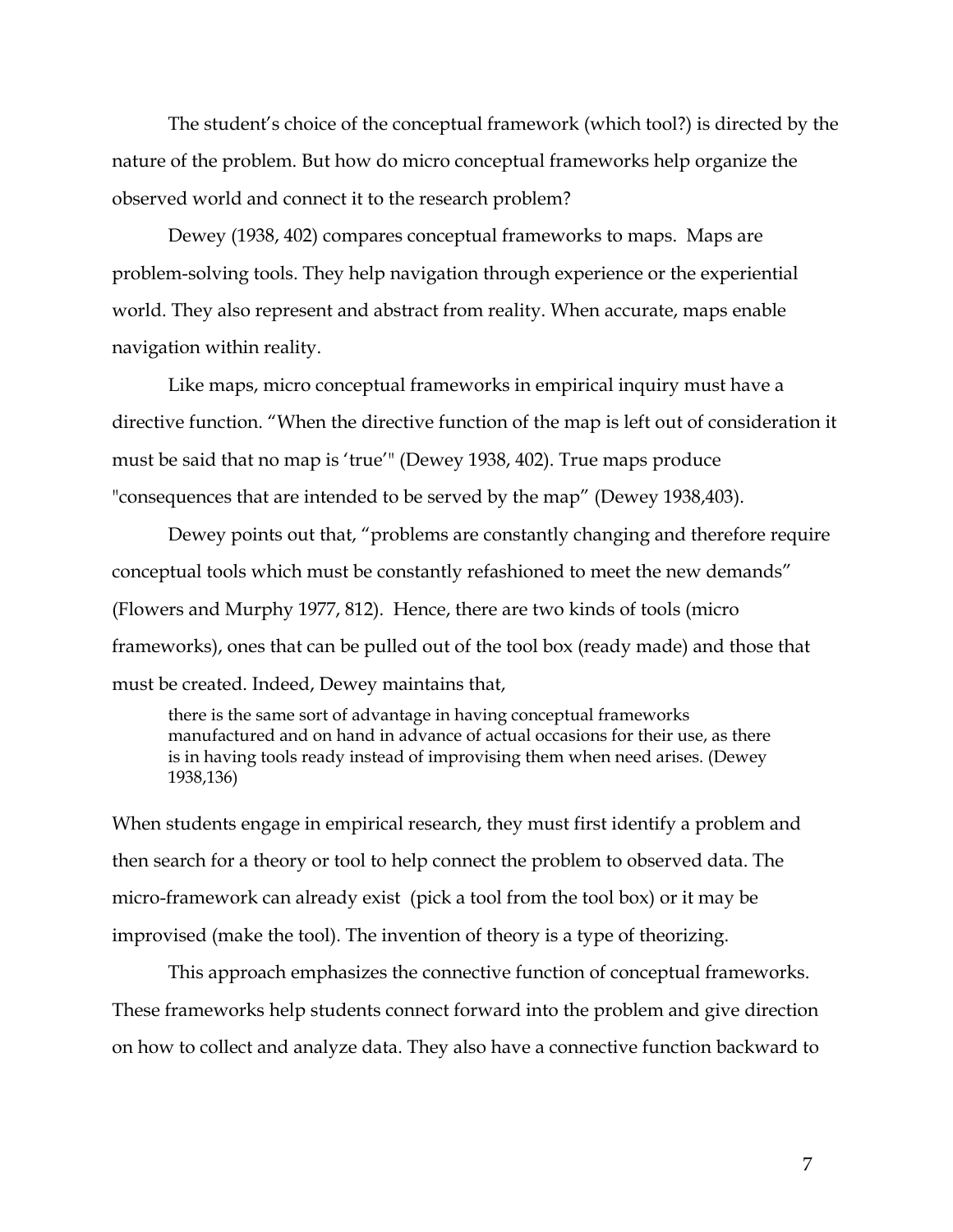the background literature and meta-frameworks. Students are expected to justify their framework by connecting it to the scholarly literature (or an existing PA framework).

 A literature review enables the student to get to know their topic, connect the larger literature to their work experience and refine the research question or problem. The literature review may also reveal where previous inquiry has stopped. Conceptual frameworks are built upon the premise and practice of a careful, thoughtful and reflective review of the literature. Students are thus expected to draw upon the wisdom and insights of the literature and their experience to develop a plan or map to guide their inquiry. A good map helps one reach an unknown destination more quickly and with less anxiety.

### **Classifying and Nesting Micro Frameworks**

 Unlike most approaches to methodology that place conceptual frameworks in the " twilight region" of inquiry (Kaplan 1964, 268), we give micro conceptual frameworks names and classify them into five concrete categories. In the early stages of problem formation and conceptualization the five types of micro-conceptual frameworks are linked to a "research purpose" in this way:

| Framework                       | Research purpose       |
|---------------------------------|------------------------|
| 1) Working hypotheses           | Exploration            |
| 2) Categories                   | Description            |
| 3) Practical ideal type         | Gauging                |
| 4) Models of Operation Research | Decision Making        |
| 5) Formal hypotheses            | Explanation/Prediction |

Each micro-framework is linked to a particular type of research purpose and question. We began offering POSI 5335 (first Class) in the early 1990s. Then and now we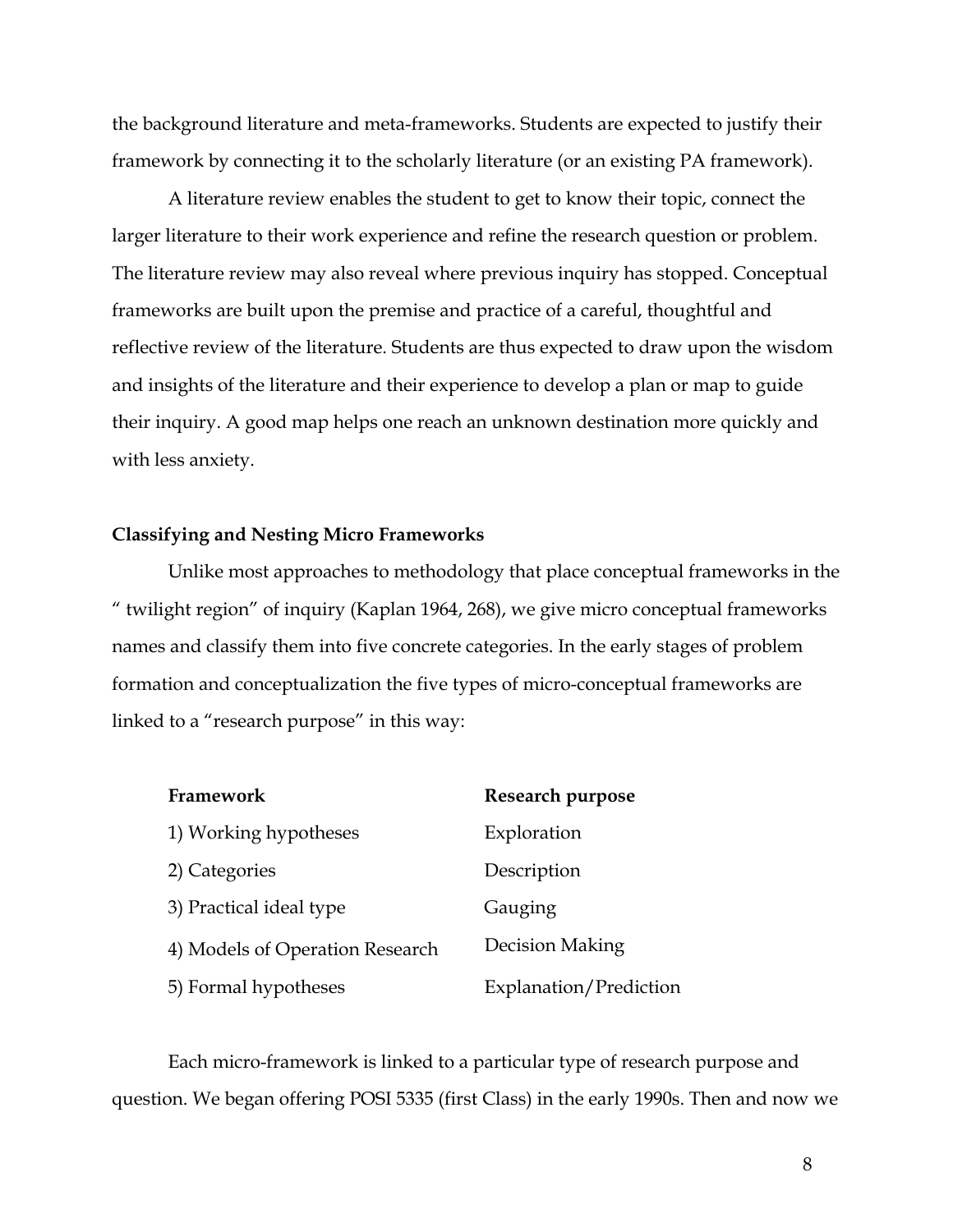use Earl Babbie's *The Practice of Social Research* as a text. In chapter four "Research Design" Babbie (2004, 87- 90) introduces three research purposes – exploration, description, and explanation. After struggling with how to communicate the nature of conceptual frameworks in class (and having read Dewey and Kaplan as part of a scholarly agenda) we realized there was a disconnection in most research methods texts. The formal hypothesis was the implicit framework underlying much of the discussion in social science methodology texts, whereas, most of our student research was either descriptive or exploratory. The relational logic of formal hypotheses often did not fit and was a source of confusion for everyone involved in the process. No wonder students were confused! Further, applied public administration research did not seem limited to the three research purposes that Babbie (2004) identified for social science.

Thus began our search for additional conceptual frameworks and research purposes. Categories were the obvious framework associated with description. Through ongoing discussions we determined that if we were able to pair purpose and framework, the entire research process would have greater coherence. The pairing of purpose and framework depicted above is the result of our discussion.

 Of course, before a framework can even be considered, students face challenges of finding a topic, narrowing a topic so that the research question can fit one of the research purposes. The method (*Step by Step* notebook) we use to address this aspect of the course is more fully developed in several scholarly sources and is not the subject of this paper<sup>[9](#page-8-0)</sup>.

Once the students can identify their research purpose the conceptual challenge is simplified because they can name the framework they are searching for. The naming

 $\overline{a}$ 

<span id="page-8-0"></span><sup>9</sup> See Shields (1998) Shields (1999) Shields (2004) and Shields (2003). The logic of the *Step by Step* notebook (Shields 2004) is also grounded Dewey and Peirce's theory of inquiry as well as insights from contemporary philosophers such as Larry Hickman.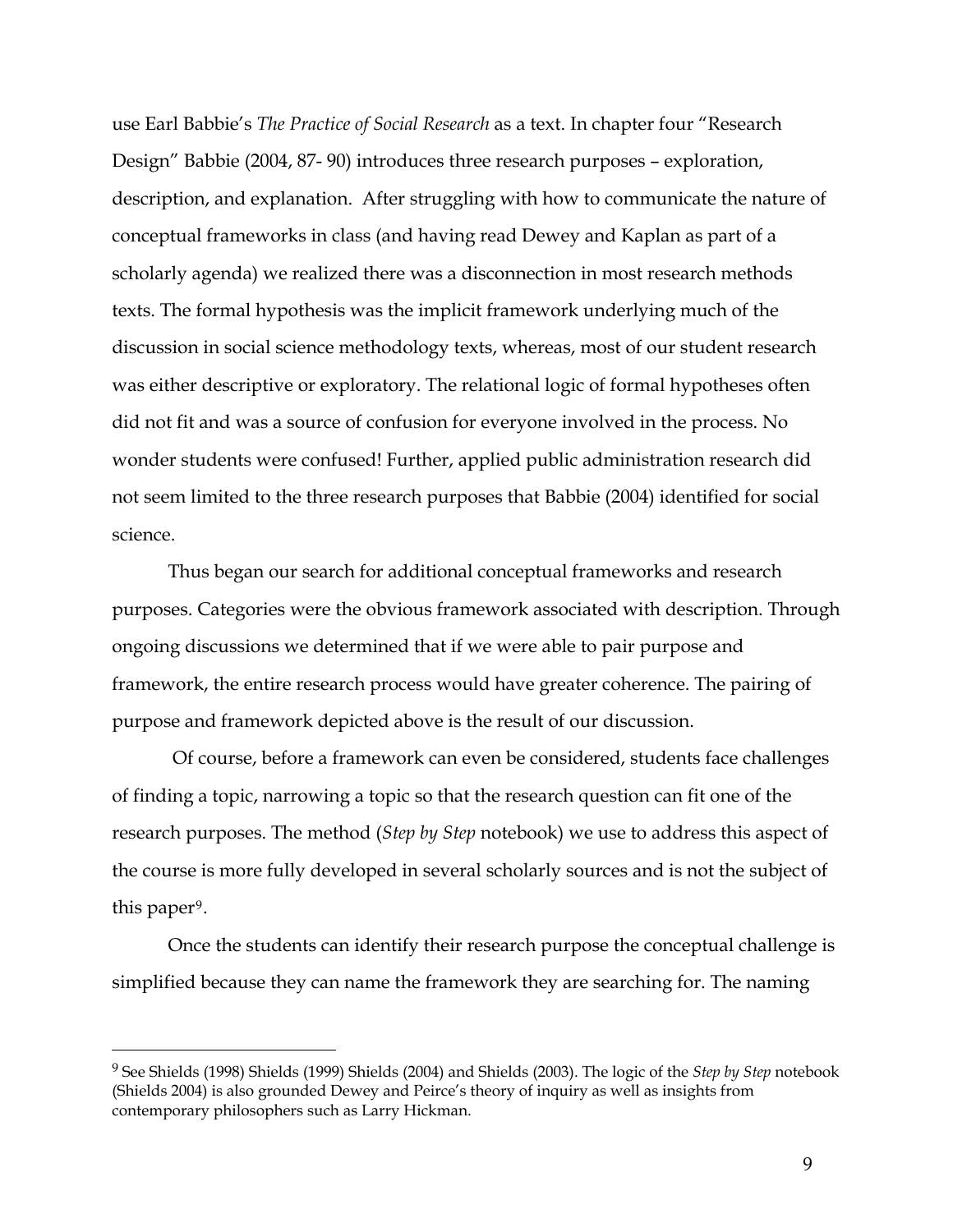makes the search more concrete. They are better able to decipher which literature and life experiences are important. The task of organizing inquiry is easier and more productive.

In addition, in order to give the frameworks a context within the empirical research process, the frameworks are nested within a cluster of research elements beginning with the research purpose and including the research question, methods/techniques and statistics (See Table 1).

| Research    | Research                                                                                              | Micro-                              | <b>Research</b>                                                                                                                           | <b>Statistical</b>                                                                                                        |  |
|-------------|-------------------------------------------------------------------------------------------------------|-------------------------------------|-------------------------------------------------------------------------------------------------------------------------------------------|---------------------------------------------------------------------------------------------------------------------------|--|
| purpose     | Question                                                                                              | Conceptual                          | Technique/                                                                                                                                | Techniques                                                                                                                |  |
| (1)         | (2)                                                                                                   | Framework                           | Method                                                                                                                                    |                                                                                                                           |  |
|             |                                                                                                       | (3)                                 | $\left( 4\right)$                                                                                                                         | (5)                                                                                                                       |  |
| Exploration | <b>Anything Goes</b><br>What, When,<br>Where, Why,<br>Who, How, or<br>any combination<br>of the above | <b>Working</b><br><b>Hypotheses</b> | Usually qualitative<br>techniques: field<br>research, structured<br>interviews, focus<br>groups, document/<br>archival record<br>analysis | Qualitative evidence<br>may not be<br>statistical<br>But anything goes<br>Any type of<br>statistical analysis<br>possible |  |
| Description | What                                                                                                  | Descriptive<br>categories           | Survey and content<br>analysis                                                                                                            | Simple descriptive<br>statistics: Mean<br>median, mode<br>frequency<br>distribution,<br>percentages, t-<br>statistics     |  |
| Gauging     | How close is<br>process/policy<br>to an ideal or<br>standard?                                         | Practical<br><b>Ideal Type</b>      | Case study, survey,<br>content analysis,<br>document analysis,<br>structured interviews                                                   | Simple descriptive<br>statistics: Mean<br>median, mode<br>frequency<br>distribution,                                      |  |

**Table 1 Classifying Micro-Conceptual Frameworks**[10](#page-9-0)

 $\overline{a}$ 

<span id="page-9-0"></span><sup>10</sup> This table appears in an earlier *J-PAE* article, Shields (2003,8).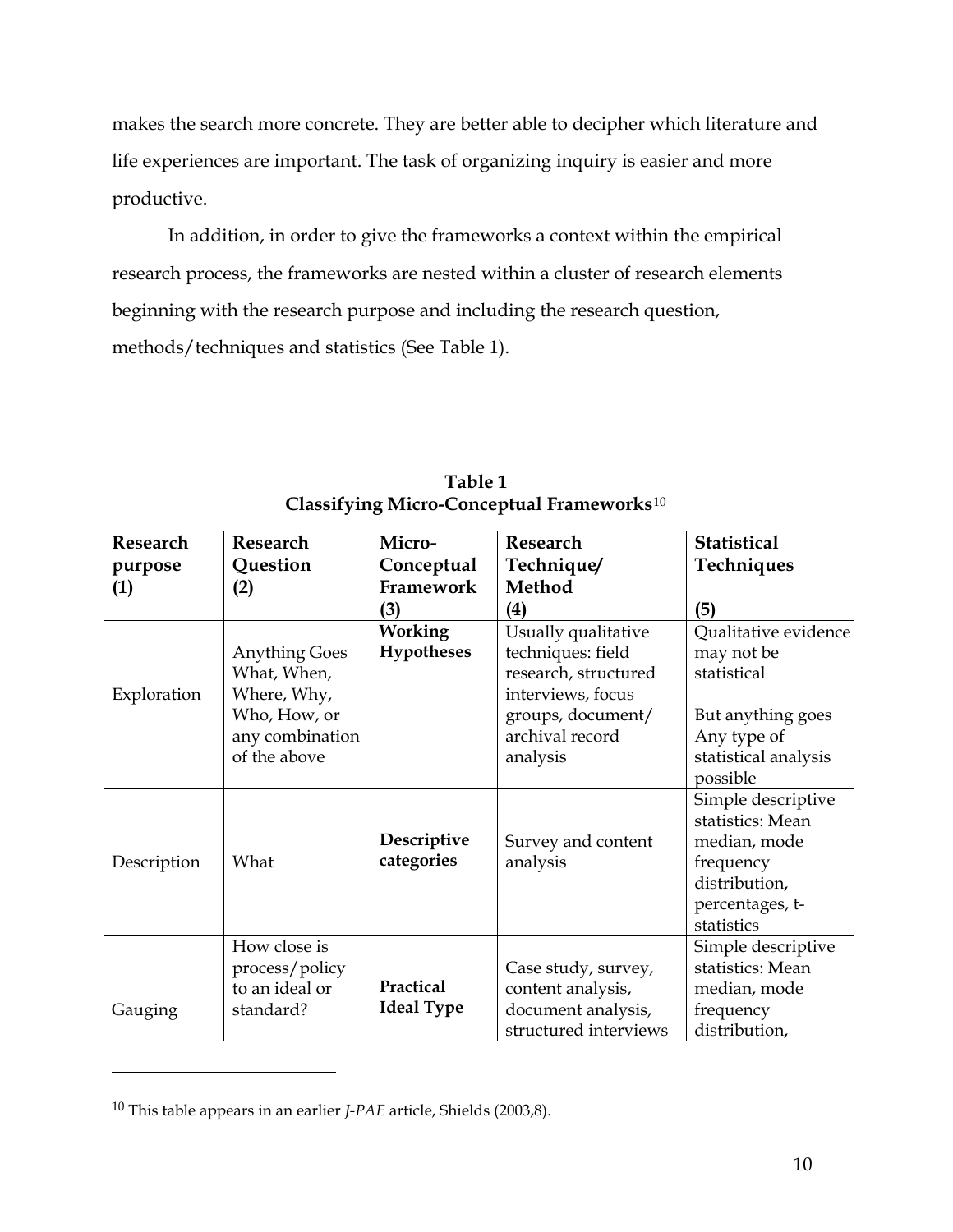|             | How can x be     |                   |                           | percentages, t-            |
|-------------|------------------|-------------------|---------------------------|----------------------------|
|             | improved?        |                   |                           | statistics                 |
|             | What is the best |                   | Cost Benefit analysis,    | Quantitative               |
| Decision    | decision?        | <b>Models of</b>  | <b>Cost Effectiveness</b> | techniques of              |
| making      |                  | Operations        | Analysis, linear          | <b>Operations Research</b> |
|             | Which            | Research          | programming,              |                            |
|             | approach?        |                   | decision tree, etc.       |                            |
|             |                  | Formal            | Usually Quantitative,     | t-statistics,              |
| Explanation |                  | <b>Hypothesis</b> | Experimental and          | correlation, Chi-          |
|             | Why              |                   | quasi experimental        | Square, analysis of        |
|             |                  | If $x$ then $y$   | design, Survey,           | variance, simple and       |
|             |                  |                   | existing data analysis    | multiple regression        |

 Like most courses, POSI 5335 has evolved since it was first introduced in 1991. Table 1 for example was not formalized until 1997. And it was not until 2000 that we started to require students to construct the conceptual framework tables at the prospectus stage. Once the research purpose is formalized and the type of framework recognized, students must search for the unique elements of their framework. These unique elements should be justified by the scholarly literature on this subject. Requiring students to construct these tables has led to both better Applied Research Projects and have made the projects easier to supervise. Ideally the required conceptual framework table connects column 1 (research purpose) and column 3 (micro-conceptual framework) of Table 1. The required operationalization table connects column 3 (microconceptual framework) and column 4 (research technique/methodology) and sometimes column 5 (statistics). Hence, theory or the conceptual framework is the centerpiece of all applied research projects.

 Once we are satisfied with the operationalization table, it is clear how the ARP will be organized and consistent supervision does not require a good memory. Hence, the remainder of this paper focuses on explaining the frameworks and illustrating the conceptual framework tables that are the structure of every Texas State Applied Research Project.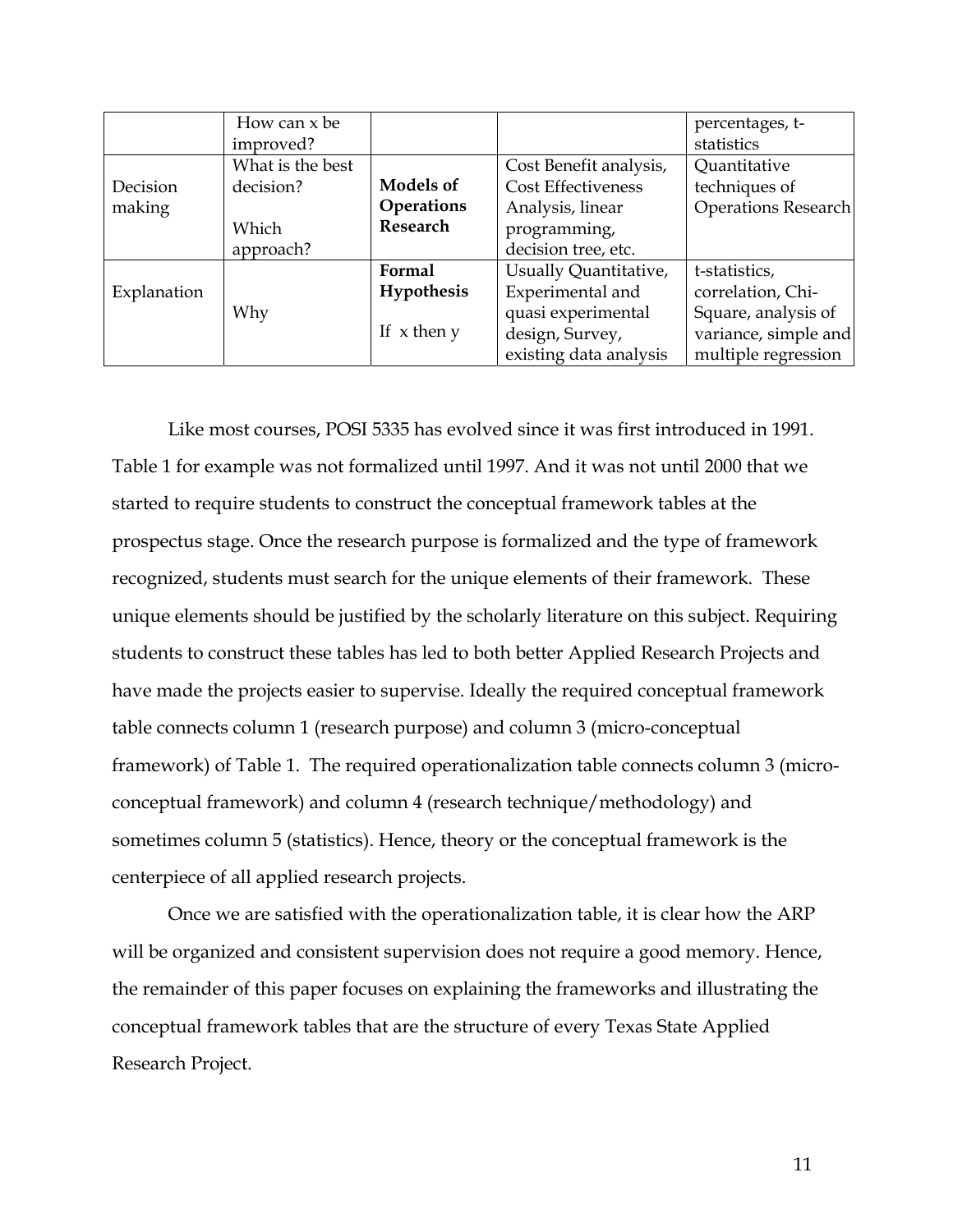It should be noted that these frameworks are developed to deal with the complexity of real world problems. Research questions are not answered with a simple yes or no. For example, Rachael Jeffers wanted to better understand the nature of development sprawl and study the attitudes of city managers toward sprawl. After extensive reading and reflection on her experiences with city managers<sup>[11](#page-11-0)</sup>, she focused the investigation by examining how sprawl influenced city finance and service provision, annexation policy and regional government policies. Because her research was preliminary, she developed three working hypotheses (and a series of subhypotheses) that were categorized by the criteria above.

 Valerie LaCour Francois (2004) was asked by her supervisor to analyze the City of Austin's employee grievance procedures. She was expected to make recommendations to improve the current system. Valerie used a practical ideal type framework to identify key components of grievance procedures found in the literature. That way she could compare the existing system with a standard developed from the literature using case study techniques. Keiji Shirota (2003), a young accountant, was interested in investigating how public finance officials in local government assessed the Government Accounting Standards Board (GASB) new reporting requirements as summarized in *Statement 34.* He used categories (adequacy and accountability, usefulness, accuracy of representation and cost of implementation) as the basis of his empirical investigation (source of his survey questions).<sup>[12](#page-11-1)</sup>

### **Introducing conceptual frameworks**

 $\overline{a}$ 

<span id="page-11-1"></span><span id="page-11-0"></span><sup>&</sup>lt;sup>11</sup> Rachael works for the Texas Municipal League. She interacts daily with Texas City Managers. <sup>12</sup> Unfortunately, the nature of an empirical capstone project limits size and scope of the research questions that our students investigate. Many of the most interesting questions require time, skills and effort well beyond the expectations of the class. We always keep in mind the goal of graduation and finding a manageable topic as the student focus on their research question/purpose.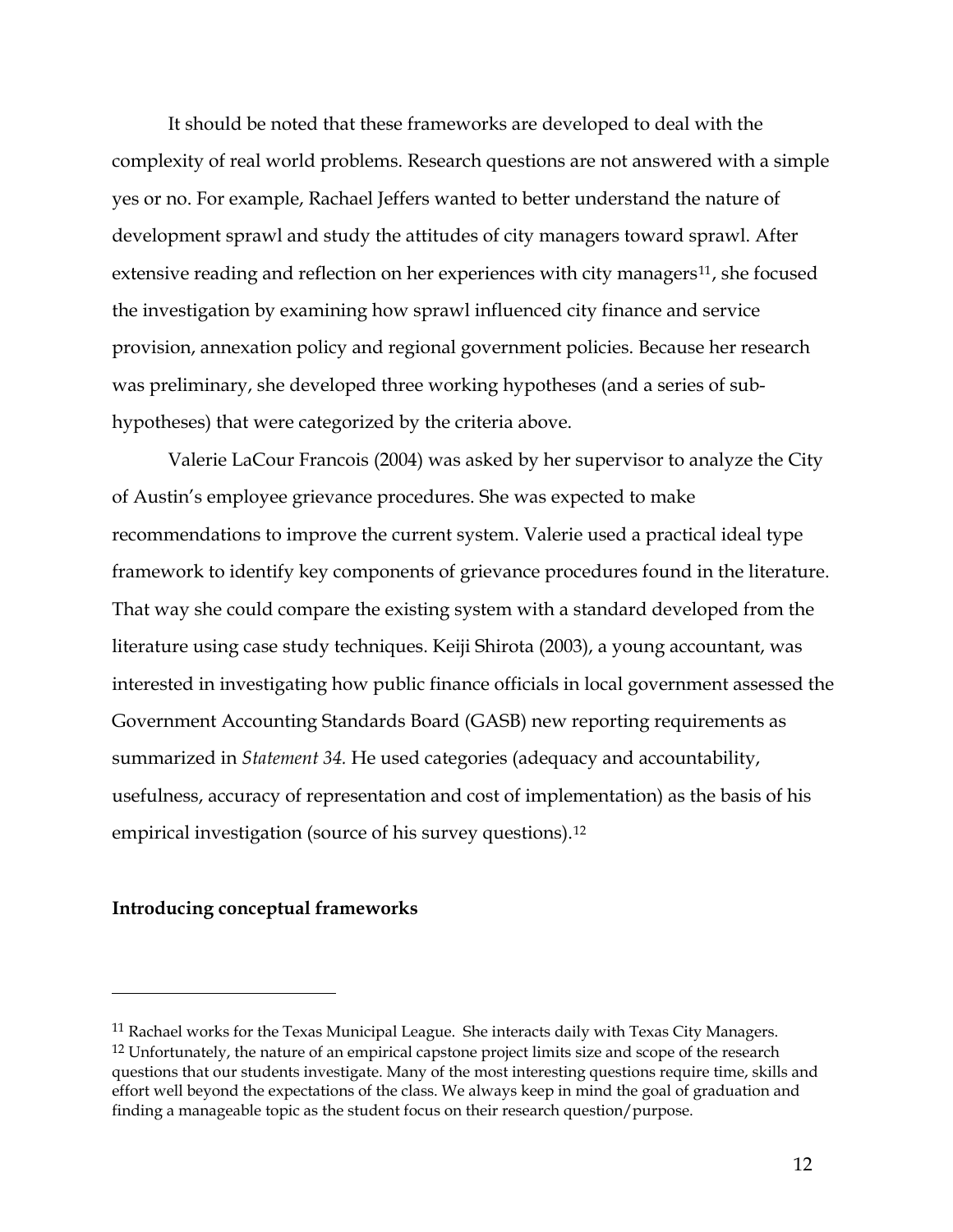We introduce the topic of conceptual frameworks and Table 1 during the second week of class (POSI 5335). Beginning a large research project is a challenge. Students often feel at a loss about their research topic much less finding this mysterious thing called a conceptual framework. Most are confused and overwhelmed.

 To connect to their feelings of confusion and to show them the usefulness of frameworks, we ask them to imagine themselves as a native of China that knew little of western ways of cooking. Imagine being placed in a Western kitchen that had every item in disarray on the floor. Their problem would be to organize the kitchen. They would need to user their own experience and knowledge of eating as well as learn about Western cooking (do a literature review). They would also somehow need to see that knives and forks were connected (as flatware) and that pans and their lids might go near each other.

 We are able to find what we need in a kitchen when it is organized (or like things are near each other – flatware are together as are pots and pans). Like the Chinese person attempting to organize a Western kitchen, the students would at times be bewildered and confused (perhaps more so). Their challenge might include finding a kitchen (topic) and deciding what to do (organize it). These feelings are natural. Also, there is not one perfect way to organize a kitchen. Their conceptual framework helps them to organize inquiry into the problem at hand and is not expected to be perfect (drawing on Dewey's theory as tool metaphor).

 Without the knowledge that they would be required to develop and present a conceptual framework and operationalization table, students usually avoid the challenging work of conceptualizing. Both tables present unique challenges. The conceptual framework table requires theorizing. In the operationalization table students are expected to show how their conceptual framework moves from the abstract to measurement and modes of evidence collection. In other words, they move to the real world of public administration practice.

13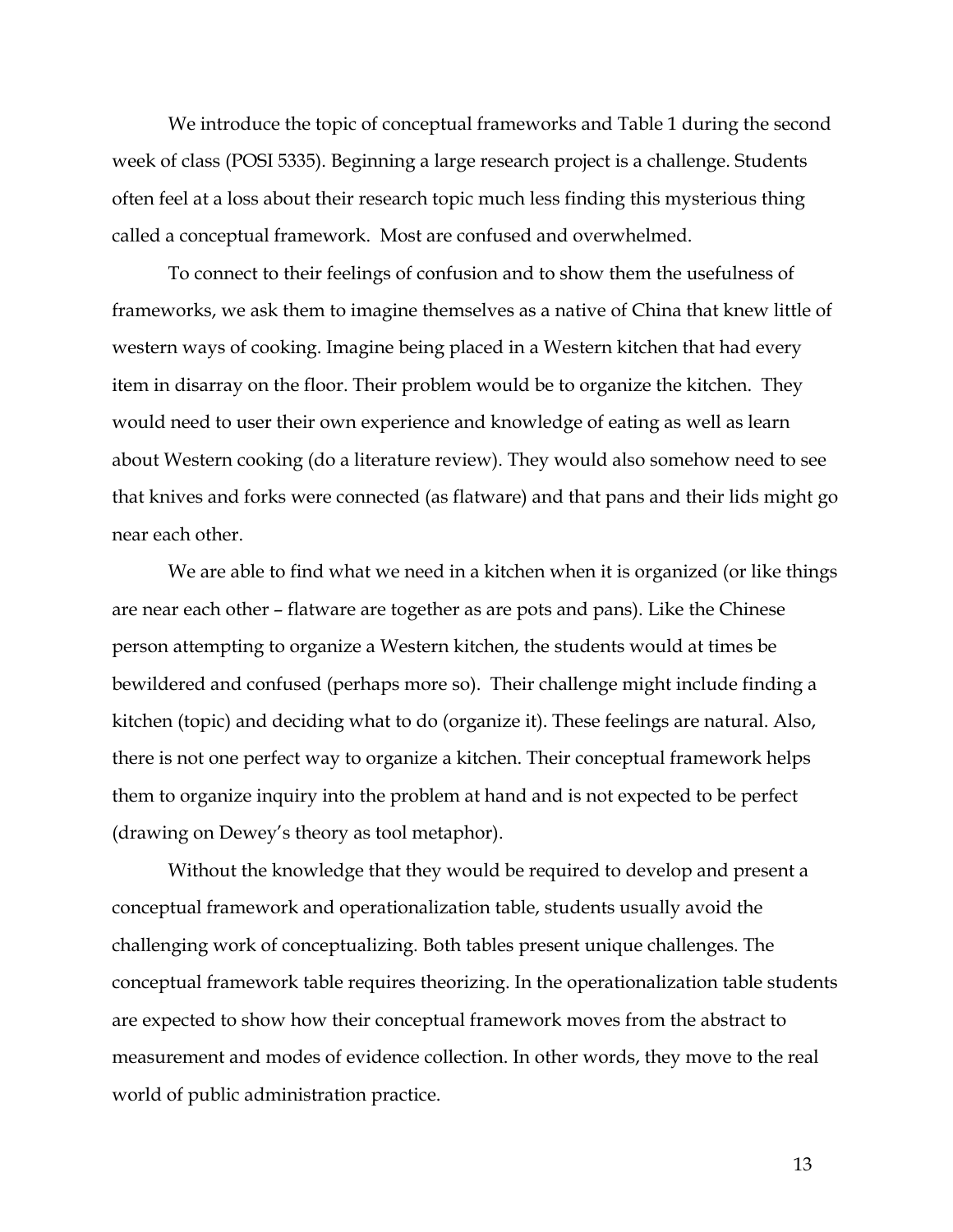### **Working Hypotheses**[13](#page-13-0)

 Exploratory or preliminary research is linked with the micro-conceptual framework "working hypotheses." Working hypotheses signal that conceptualization is in its preliminary stages. The working hypothesis is a pivotal concept in Dewey's (1938) theory of inquiry. Working Hypotheses are a "provisional, working means of advancing investigation," they lead to discovery of other critical facts (Dewey 1938, 142). This is the type of theory Kaplan (1964, 268) would describe as "provisional or loosely formatted." Although the working hypothesis is preliminary, we still emphasize that it should like all hypotheses be in the form of a statement of expectations. And, it must be possible to collect evidence that either supports or fails to support the expectation. Further, working hypotheses (like formal hypotheses) are never proven. They are supported with empirical evidence.

 Given the preliminary nature of exploratory research, working hypotheses are a micro-conceptual framework that is usually "invented." The working hypotheses are invented using information from the literature and the student's experience. In practice, most students use broad categories to classify working hypotheses and then a series of sub-hypotheses within the broad category are used to connect to the data or evidence (the link to experience). Working hypotheses direct inquiry because they help to establish the connection between the research question and the types of evidence used to test the hypothesis. This link is formalized in the operationalization table.

### **Examples Working Hypotheses Tables**

 $\overline{a}$ 

Michelle Romero's ARP is a good example of how working hypotheses are used to organize and propel inquiry. She works for a Texas State Representative Jim Solis (D-Harlingen) and had been involved with the legislative side of performance

<span id="page-13-0"></span><sup>&</sup>lt;sup>13</sup> For an extensive discussion of the role of working hypotheses in public administration inquiry see Shields 2003 (a) and 2004.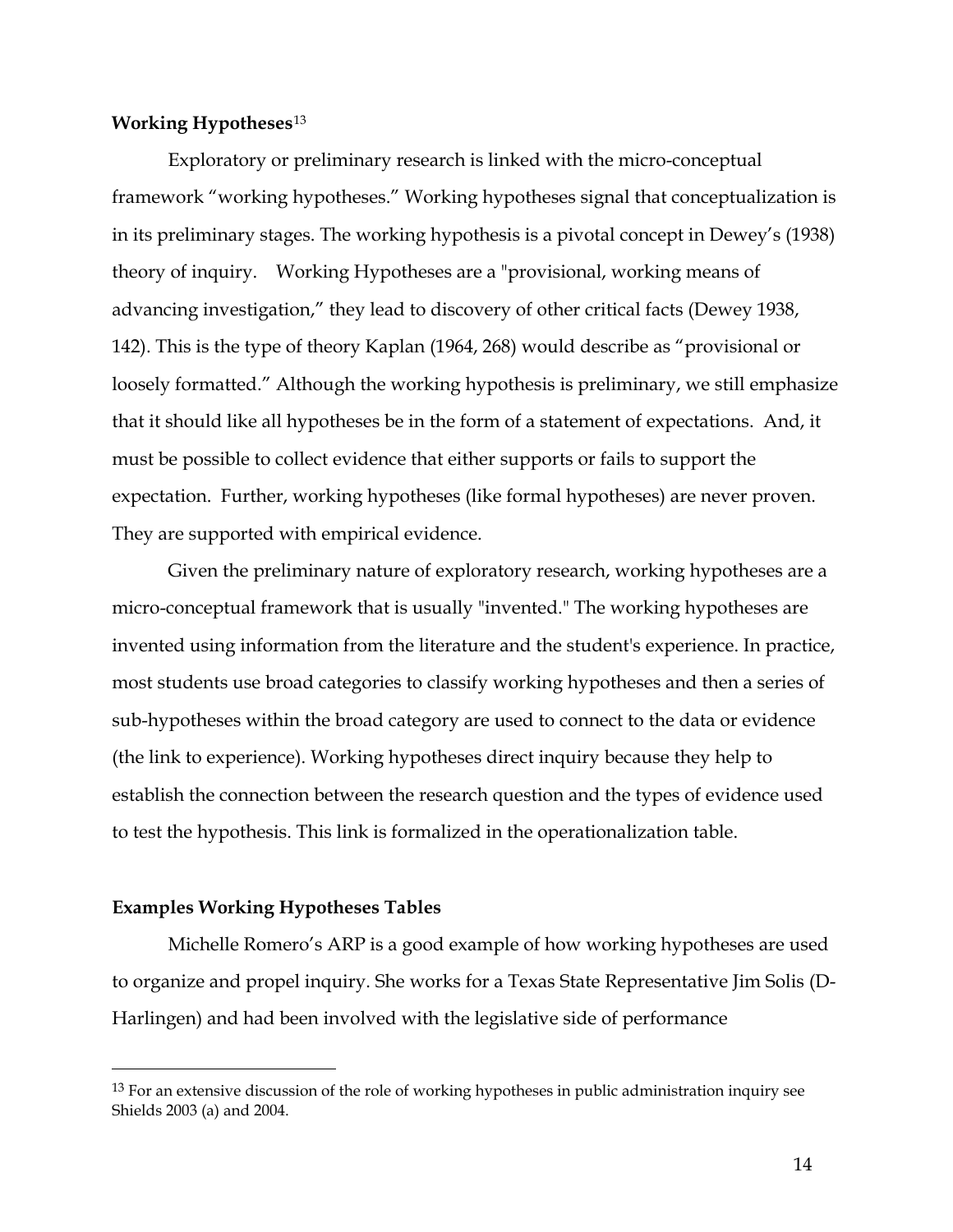measurement. This led her to the topic of performance measurement and a desire to understand how the Texas State agency leaders viewed the performance measurement system. After a careful literature review she developed the following purpose statement. "The purpose of this research is to investigate the attitudes and perceptions of state agency leaders toward utilization of the current performance measurement system in Texas state government" (Romero 2004, 5). She developed six working hypotheses to capture the many dimensions of a performance measurement system. The working hypotheses dealt with the broad subject areas - communication, quality of information received, resources available to implement, disposition to implement, bureaucratic structure and utilization of the measures. Table 2 illustrates the first two working hypotheses found in Michelle's actual conceptual framework table. (See Romero 2004, 45-47 for the entire conceptual framework table).

 The conceptual framework table is usually found at the end of the literature review chapter. It is also used to structure much of the narrative of the chapter. It serves as type of outline with the literature already identified. Each working hypothesis (and sub-hypotheses) is explained, developed and defended under separate subheadings that correspond to the key concept in the working hypothesis.

| <b>Working Hypotheses</b>                  | <b>Scholarly Support</b>                       |
|--------------------------------------------|------------------------------------------------|
| WH1: Effective communication is evident in | Behn(2003), Caiden (2000), Grifel (1994),      |
| the performance measurement system         | Grizzle & Pettijohn (2002). Kravchuck &        |
|                                            | Schack (1998), Long & Franklin (2004), Moore   |
|                                            | & Heneghan (1996), Wilson (2001)               |
| WH1a: Strategic plans are clearly          | Behn(2003), Julnes & Holzer (2001), Kravchuck  |
| communicated.                              | & Schack (1998), Moore & Heneghan (1996)       |
| WH1b: Performance information guidance is  | Behn(2003), Grizzle & Pettijohn (2002),        |
| clearly communicated                       | Heinrich (2002), Julnes & Holzer (2001),       |
|                                            | Kravchuck & Schack (1998), Moore &             |
|                                            | Heneghan (1996).                               |
| WH2: The performance measurement system    | Behn(2003), Grizzle & Pettijohn (2002), Julnes |
| operates with good information             | & Holzer (2001), Kravchuck & Schack (1998),    |

**Table 2 Part of Michelle Romero's Conceptual Framework Table**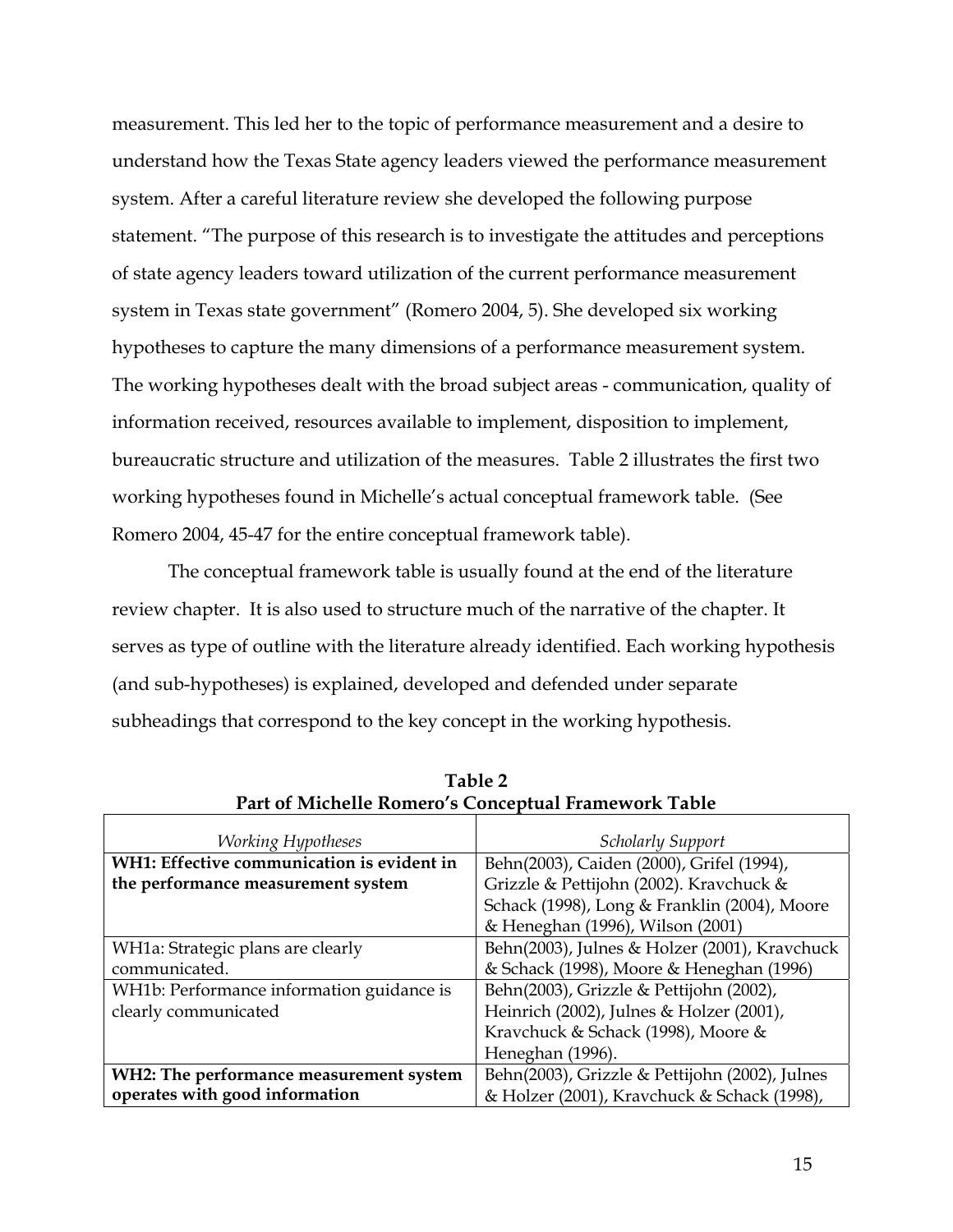|                                            | Moore & Heneghan (1996).                         |
|--------------------------------------------|--------------------------------------------------|
| WH2a: Performance information is reliable  | Behn (2003), Bouckaert (1991), Frederickson      |
| and accurate                               | (2002), Grifel (1994), Grizzle & Pettijohn       |
|                                            | (2002), Heinrich (2002), Julnes & Holzer (2001), |
|                                            | Melkers & Willoughby (2001), Moore &             |
|                                            | Heneghan (1996), Radin (1998).                   |
| WH2b: Performance information is monitored | Grifel (1993), Grizzle & Pettijohn (2002),       |
| for compliance                             | Heinrich (2002), Julnes & Holzer (2001),         |
|                                            | Kravchuck & Schack (1996), Melkers &             |
|                                            | Willoughby 2001).                                |

Since Michelle's purpose was to "investigate the attitudes and perceptions of state agency leaders" she needed to either develop interview questions or survey questions. Michelle was interested in generalizing to a large group of agency leaders so she decided on survey research. She used the working hypotheses to develop her questionnaire. Note she could have used the working hypotheses to develop either interview questions or as the basis of a case study where she would probably need to carefully look at documents and interview people at all levels of an organization.

The operationalization table (Table 3) shows how her questionnaire items correspond to the working hypotheses. My rule of thumb is that each sub-hypotheses should have at least one questionnaire item. She used a Likert Scale in the actual questionnaire (See Romero 2004, 56-57 for the complete operationalization table).

| able |  |
|------|--|
|------|--|

| <b>Working Hypotheses</b>                  | Survey question                                |
|--------------------------------------------|------------------------------------------------|
| WH1: Effective communication is evident in | The Texas performance measurement system       |
| the performance measurement system         | is developed with clear communication from     |
|                                            | stakeholders.                                  |
| WH1a: Strategic plans are clearly          | Performance measures are developed with a      |
| communicated.                              | direct linkage to agency strategic plans.      |
| WH1b: Performance information guidance is  | Staff using performance measures receive clear |
| clearly communicated                       | guidance information.                          |
| WH2: The performance measurement system    | The Texas performance measurement system       |
| operates with good information             | operates with good information.                |
| WH2a: Performance information is reliable  | My agency's performance measures are based     |
| and accurate                               | on reliable information.                       |

# **Part of Michelle Romero's Operationalization Table**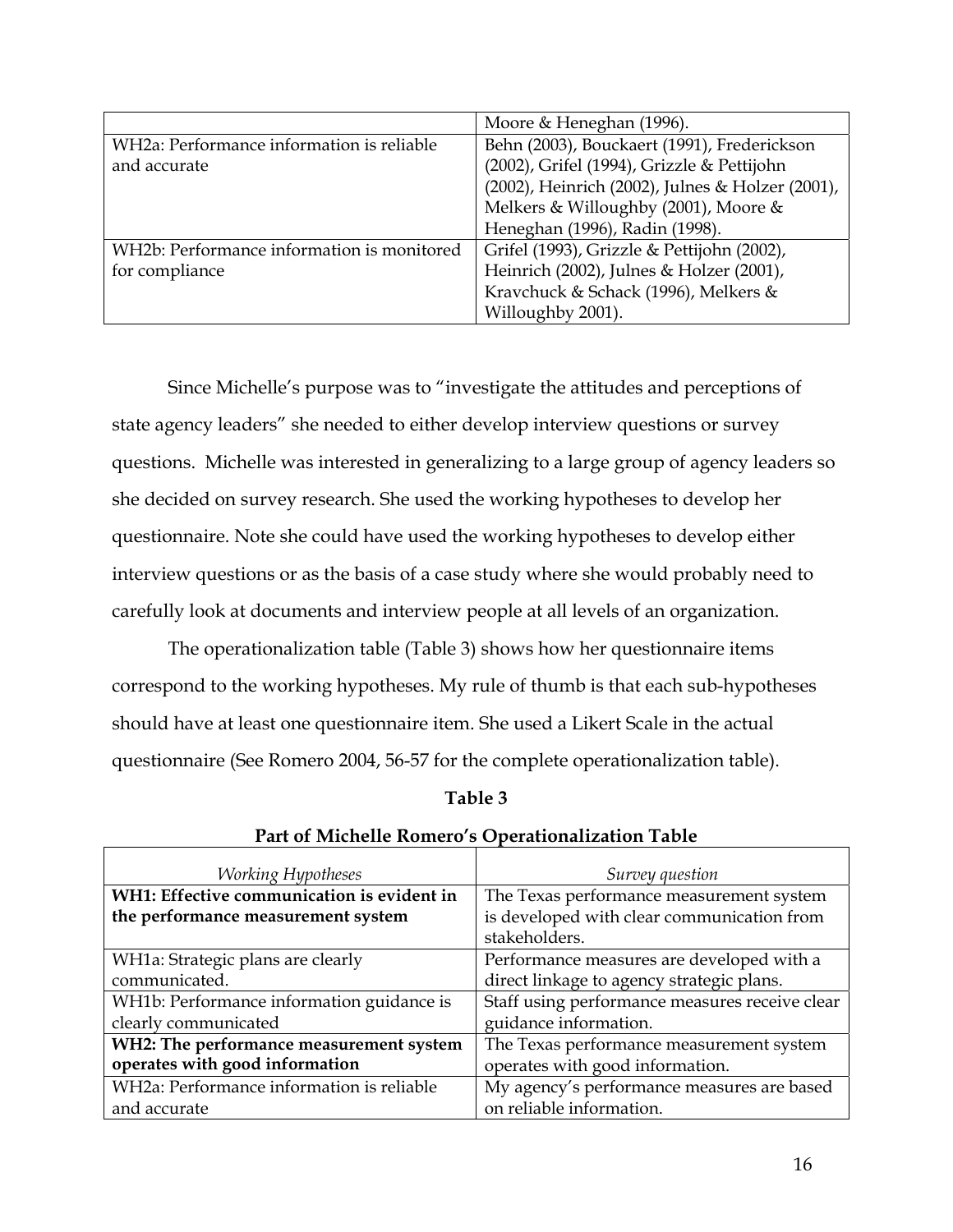| WH2b: Performance information is monitored   My agency's performance measures are |                                    |
|-----------------------------------------------------------------------------------|------------------------------------|
| for compliance                                                                    | monitored to ensure data validity. |

Michelle structured her results chapter around the conceptual framework. The chapter subheadings consist of the key concept imbedded in the working hypothesis (e.g., Communication, Information). Using the operationalization table as a guide, the results are summarized in tables and then summarized in the narrative section within the corresponding subheading. She analyzed the three questionnaire items under "communication" found in the operationalization table. Table 4 is one of six tables that correspond to the conceptual framework found in Michelle's Results Chapter (Romero 2004, 61).

| Table 4 |  |
|---------|--|
|         |  |

| <b>Working Hypothesis</b>   | <b>Survey Question</b>         | N  | $\%$ Agree &<br>Strongly<br>Agree | Mode     |
|-----------------------------|--------------------------------|----|-----------------------------------|----------|
| WH1: Effective              | Texas performance measurement  |    |                                   | Neither  |
| communication is evident in | system is developed with clear | 67 | 37%                               | Agree or |
| the performance             | communication                  |    |                                   | Disagree |
| measurement system          |                                |    |                                   |          |
| WH1a: Strategic plans are   | Performance measures are       |    |                                   |          |
| clearly communicated.       | developed with linkages to     | 67 | 63%                               | Agree    |
|                             | strategic plans.               |    |                                   |          |
| WH1b: Performance           | Staff receives clear guidance  |    |                                   |          |
| information guidance is     | information                    | 68 | 75%                               | Agree    |
| clearly communicated        |                                |    |                                   |          |

### **One of Michelle Romero's Results Tables (Effective Communication)**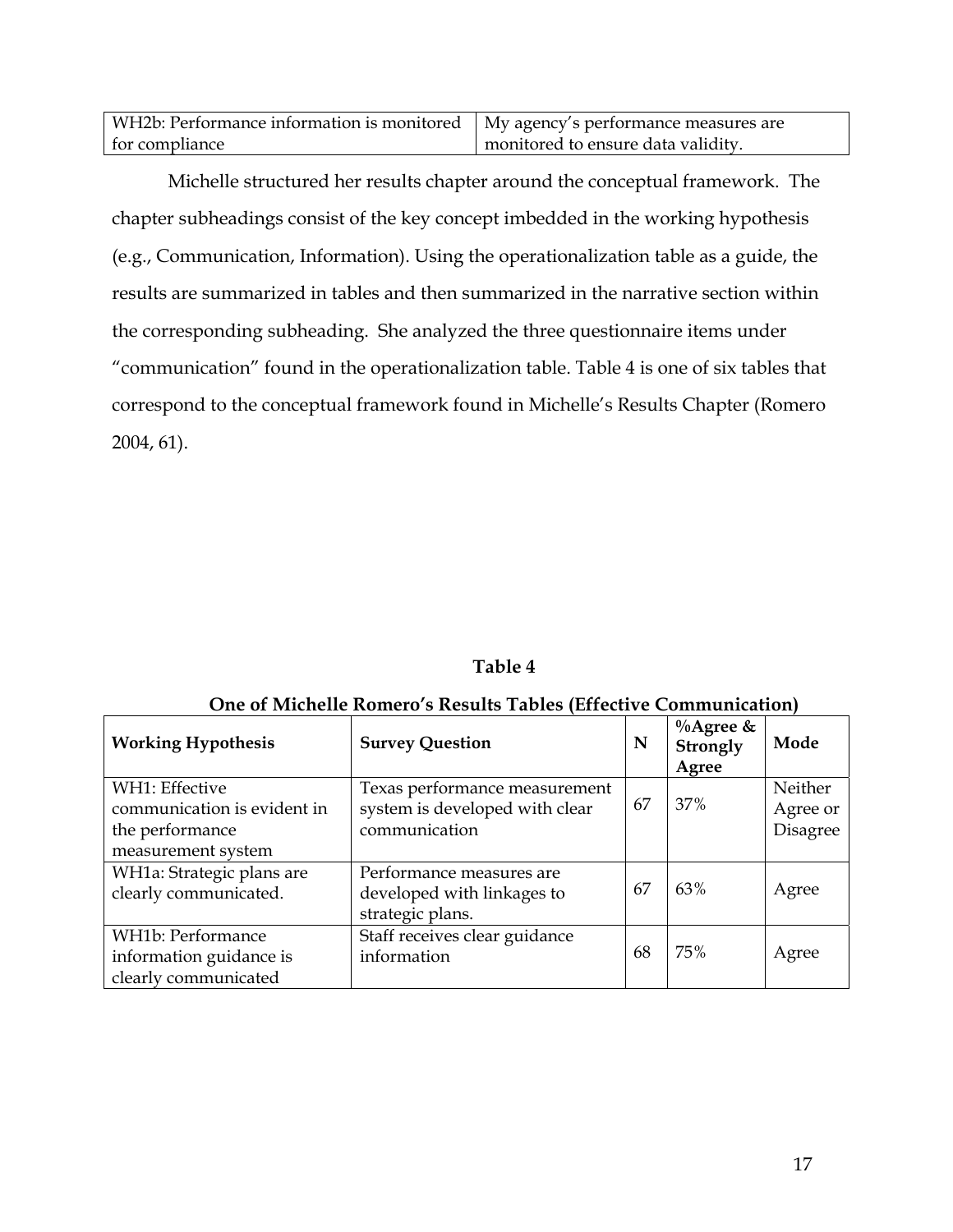The conceptual framework is used again in the Conclusion chapter to summarize the findings. Table 5 is an incomplete example of Michelle's concluding table (Romero 2004, 78-79). Table 5 was also the basis of much of the narrative of the concluding chapter.

| Detailed Summarized Findings by Working Hypothesis & Sub-Hypothesis                        |                           |                                                                                               |                       |                       |
|--------------------------------------------------------------------------------------------|---------------------------|-----------------------------------------------------------------------------------------------|-----------------------|-----------------------|
|                                                                                            | <b>Working Hypothesis</b> |                                                                                               |                       | Working<br>Hypothesis |
| WH1                                                                                        |                           | Effective communication is evident in the performance<br>measurement system.                  |                       | Support               |
|                                                                                            | WH1a                      | Strategic plans are clearly communicated.                                                     | Supported             |                       |
|                                                                                            | WH1b                      | Performance information is clearly<br>communicated                                            | <b>Strong Support</b> |                       |
| The performance measurement system operates with good<br>WH <sub>2</sub><br>information.   |                           |                                                                                               | Support               |                       |
|                                                                                            | WH <sub>2a</sub>          | Performance information is reliable and<br>accurate.                                          | <b>Strong Support</b> |                       |
|                                                                                            | WH <sub>2</sub> b         | Performance information is monitored for<br>compliance.                                       | <b>Strong Support</b> |                       |
| Proper resources are invested in the performance<br>WH <sub>3</sub><br>measurement system. |                           |                                                                                               | Support               |                       |
|                                                                                            | WH <sub>3a</sub>          | Expert staff is committed to success of the<br>performance measurement system.                | Support               |                       |
|                                                                                            | WH <sub>3</sub> b         | Resources are applied to data collection<br>technology for performance measurement<br>system. | <b>Strong Support</b> |                       |
|                                                                                            | WH <sub>3c</sub>          | Resources scarcity negatively affects<br>performance measurement system.                      | Support               |                       |

**Table 5 Detailed Summarized Findings by Working Hypothesis & Sub-Hypothesis**

Michelle's use of working hypotheses is fairly typical in that the

hypotheses do not specify a relationship between variables. Rachael Jeffers (2003, 46)

used relational working hypotheses to study city managers attitudes toward urban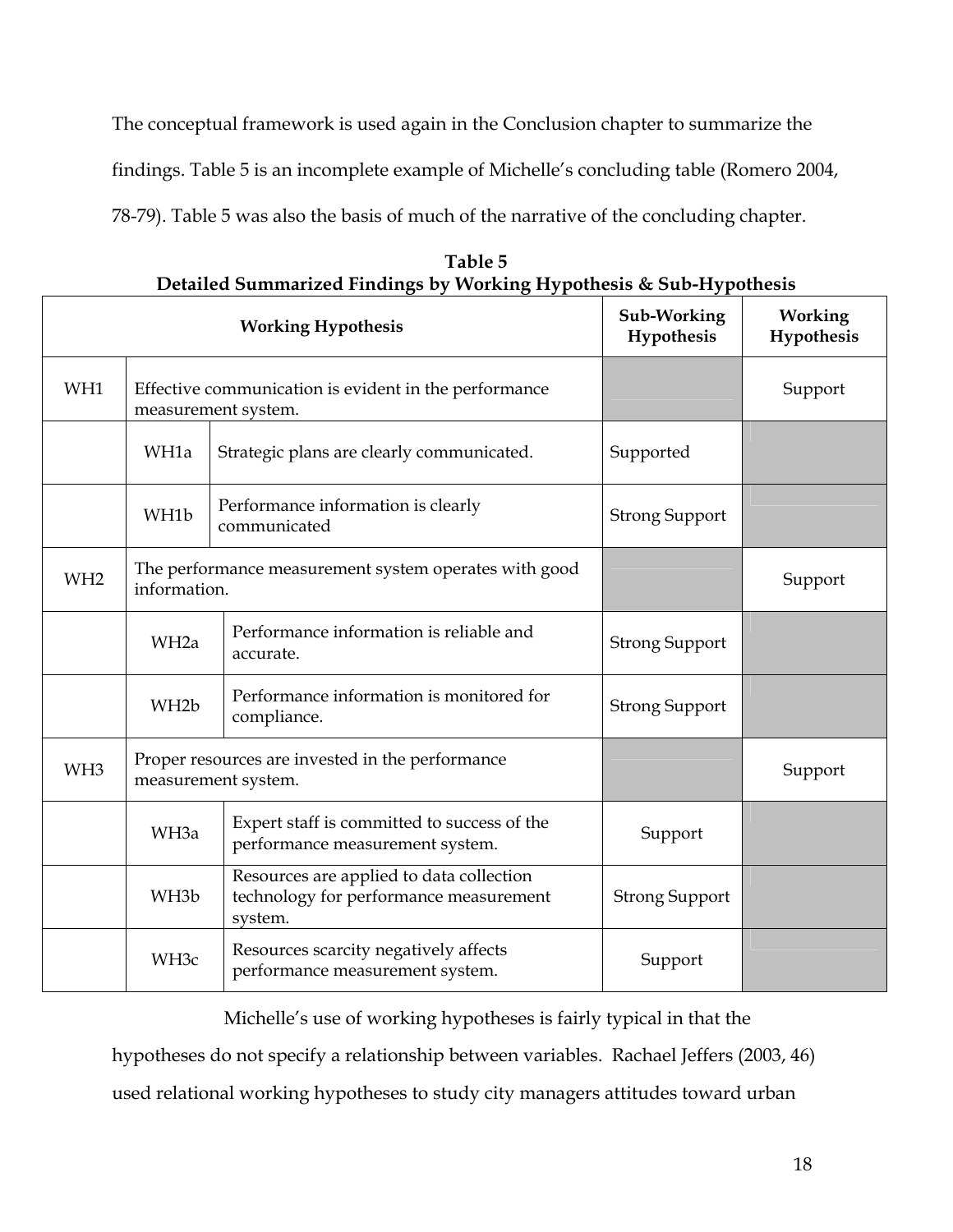sprawl. Rachael had three research purposes. Each purpose had a separate working hypothesis. Table 6 shows her conceptual framework table as it is linked to the literature for her first research purpose. Again, her literature review was organized around the working hypotheses and she used the sources listed in her table as sources in the narrative portion of her literature review.

## **Table 6 Working Hypotheses for city finance and service provision**

**Research Purpose 1:** Explore Texas City Managers' assessments of the effects of development sprawl on city finance and service provision.

| <b>Working Hypothesis</b>                          | Source                                     |
|----------------------------------------------------|--------------------------------------------|
| WH1:                                               | Carr & Feiock, 2001; Katz, 2000; Mikesell, |
| Development sprawl negatively affects city finance | 1999; U.S. Census Bureau, 2001b; U.S.      |
| and service provision.                             | Census Bureau, 2002                        |
| WH1a:                                              | Carr & Feiock, 2001; Daniels, 2001; Leo &  |
| Development sprawl negatively affects a city's tax | Beavis, 1998; Mikesell, 1993; Mikesell,    |
| base.                                              | 1999; Pagano, 2002; Rybczynski &           |
|                                                    | Linneman, 1999; U.S. Census Bureau 2002    |
| WH1b:                                              | Gurwitt, 2000; Mikesell, 1999; Speir &     |
| Development sprawl negatively affects city         | Stephenson, 2002; Stoel, 1999              |
| transportation infrastructure.                     |                                            |
| WH <sub>1</sub> c:                                 | Gurwitt, 2000; Mikesell, 1999; Speir &     |
| Development sprawl negatively affects city police  | Stephenson, 2002; Stoel, 1999              |
| and fire protection services.                      |                                            |

Table 7 illustrates Rachael' s operationalization table. Because her hypotheses are

relational she identifies the independent and dependent variables, the questionnaire

items, and the direction of the hypothesis for each sub-hypothesis (Jeffers 2003, 64).

### **Table 7 Operationalization of the Conceptual Framework for Research Purpose 1**

| <b>Research Purpose 1:</b> Explore Texas city managers' assessments of the effects of development |  |  |  |  |
|---------------------------------------------------------------------------------------------------|--|--|--|--|
| sprawl on city finance and service provision.                                                     |  |  |  |  |
|                                                                                                   |  |  |  |  |
| <b>Working Hypothesis 1:</b> Development sprawl negatively affects city finance and service       |  |  |  |  |
| provision.                                                                                        |  |  |  |  |

| Variable<br><b>Hypothesis</b><br><b>Ouestionnaire Item</b><br><b>Hypothesis</b> |
|---------------------------------------------------------------------------------|
|---------------------------------------------------------------------------------|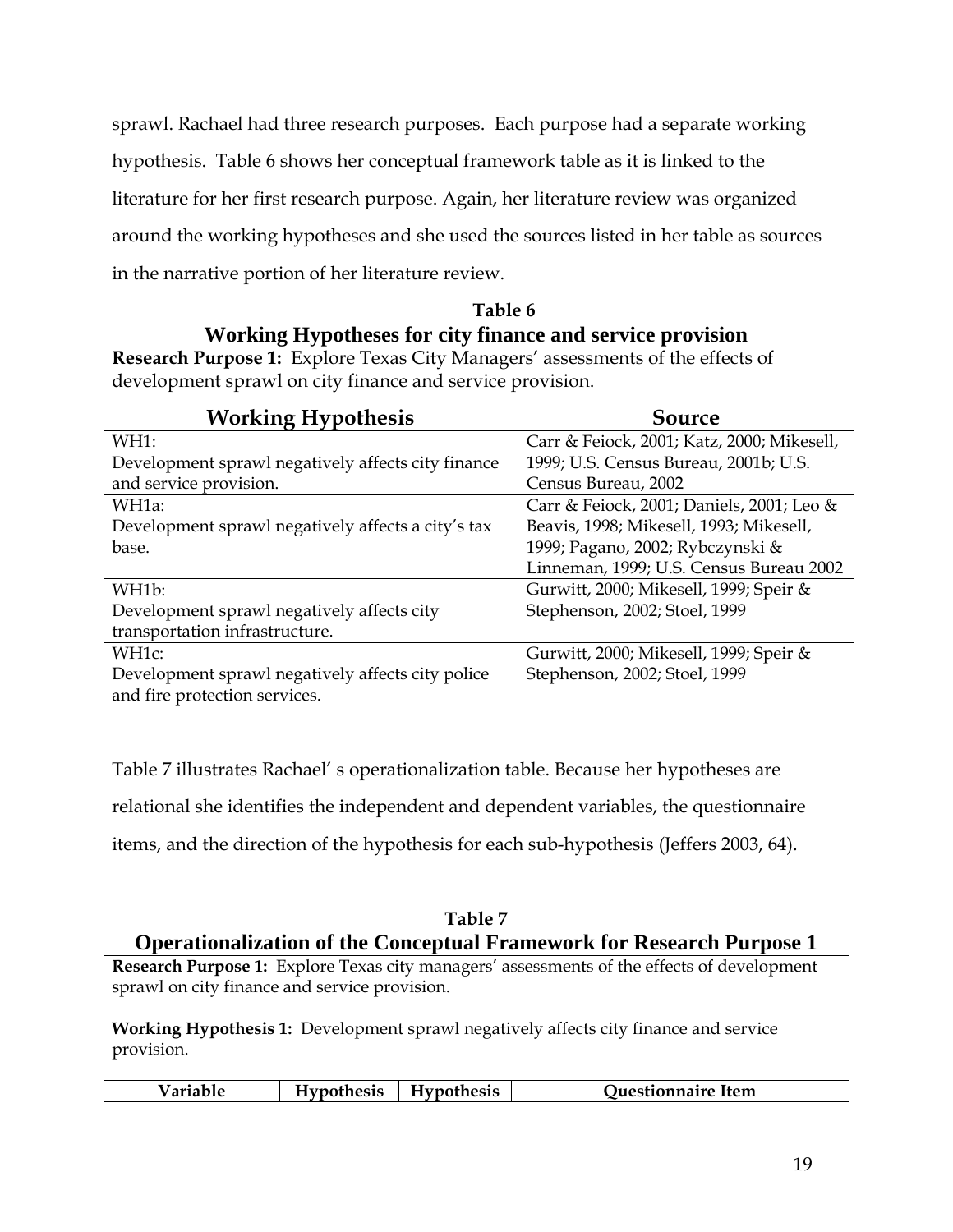|                                                                         | number   | <b>Direction</b>                                                 |                                                                     |
|-------------------------------------------------------------------------|----------|------------------------------------------------------------------|---------------------------------------------------------------------|
| Dependent Vbl. 1:<br>Tax base adequacy                                  | WH1a     |                                                                  | 7. The city's tax base is adequate.*                                |
| Dependent Vbl. 2:<br>Transportation<br>infrastructure<br>adequacy       | WH1b     |                                                                  | 5. The city's transportation infrastructure<br>is adequate.*        |
| Dependent Vbl. 3:<br>Police and fire<br>protection services<br>adequacy | WH1c     |                                                                  | 6. The city's police and fire protection<br>services are adequate.* |
| Independent<br>Variable 1: Current                                      | WH1a     | negative                                                         | 2. Currently, the amount of development                             |
| level of development<br>WH1b<br>sprawl                                  | negative | in the unincorporated areas surrounding<br>the city limits is ** |                                                                     |
|                                                                         | WH1c     | negative                                                         |                                                                     |

### **Response Scales and Codes**

\*Strongly agree (5); Agree (4); Neutral (3); Disagree (2); Strongly Disagree

\*\* Very High (5); High (4); Moderate (3); Low (2); Very Low (1)

NA record thrown out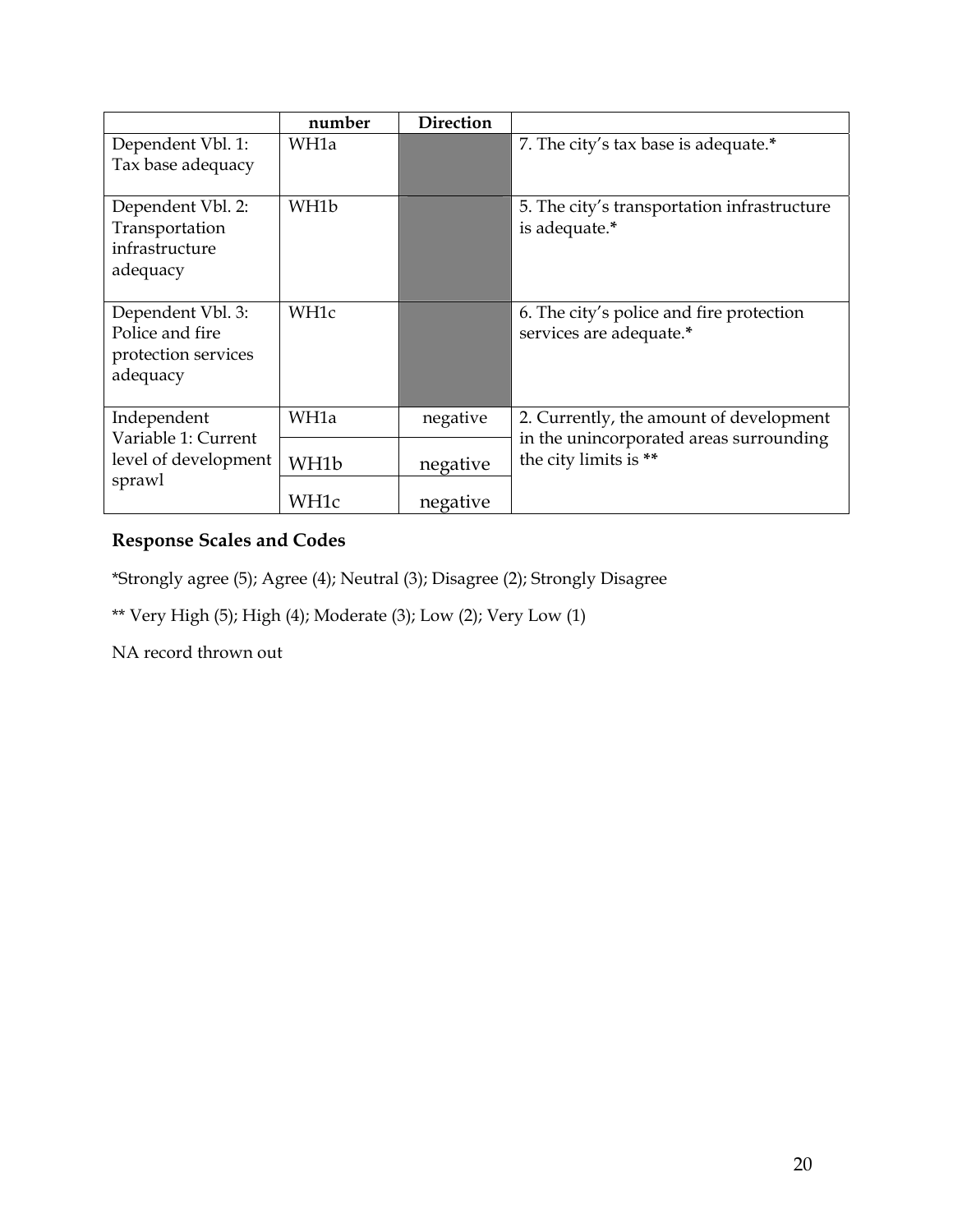Like Michelle, Rachael organized her results chapter around the three working hypotheses. The correlations coefficients she used to test WH1 are summarized in Table 8 (Jeffers 2003, 73). Note that she was also interested in looking at results for both General Law and Home Rule cities.

|                                                |                           |                                       |                                                   | Current Level of Development Sprawl                       |                                                            |
|------------------------------------------------|---------------------------|---------------------------------------|---------------------------------------------------|-----------------------------------------------------------|------------------------------------------------------------|
| Variable                                       | Overall<br>Mean &<br>Mode | Overall<br>Standard<br>Devia-<br>tion | Overall<br>Correlation<br>Coefficient<br>$N=303a$ | General<br>Law<br>Correlation<br>Coefficient<br>$N = 141$ | Home Rule<br>Correla-<br>tion<br>Coefficient<br>$N = 162b$ |
| Current Level of<br>Development<br>Sprawl      | 3.0<br>Moderate           | 1.1                                   | 1                                                 | 1                                                         | 1                                                          |
| Tax Base<br>Adequacy                           | 2.9<br>Disagree           | 1.2                                   | $.13*$                                            | .07                                                       | $.17*$                                                     |
| Transportation<br>Infrastructure<br>Adequacy   | 3.1<br>Agree              | 1.2                                   | $-.12*$                                           | $-2^{*}$                                                  | .06                                                        |
| <b>Fire Protection</b><br>Services<br>Adequacy | 3.8<br>Agree              | 1.0                                   | .03                                               | .06                                                       | $-.08$                                                     |

**Table 8 Statistics for WH1: City Finance and Service Provision** 

\* significant at .05 level

a The actual number varied by variable between 303 and 305.

b The actual number varied by variable between 162 and 164.

In the conclusion chapter, she summarized her findings with a table that modeled after

her conceptual framework (See Table 9; Jeffers 2003, 82).

### **Table 9**

### **Part of the Summary Table for Rachael Jeffers Conclusion Chapter**

|     |                                               | <b>Working Hypothesis</b>             | $Sub-$<br>Working<br>Hypothesis<br>Support | <b>Working</b><br>Hypothesis<br>Support |
|-----|-----------------------------------------------|---------------------------------------|--------------------------------------------|-----------------------------------------|
| WH1 | Development sprawl negatively affects city    |                                       |                                            | <b>Weak Partial</b>                     |
|     | finance and service provision.                |                                       |                                            | Support                                 |
|     | Development sprawl negatively affects a<br>WH |                                       | Reject                                     |                                         |
|     | city's tax base.<br>1a                        |                                       |                                            |                                         |
|     | WH                                            | Development sprawl negatively affects | Mixed                                      |                                         |
|     | 1b                                            | city transportation infrastructure.   |                                            |                                         |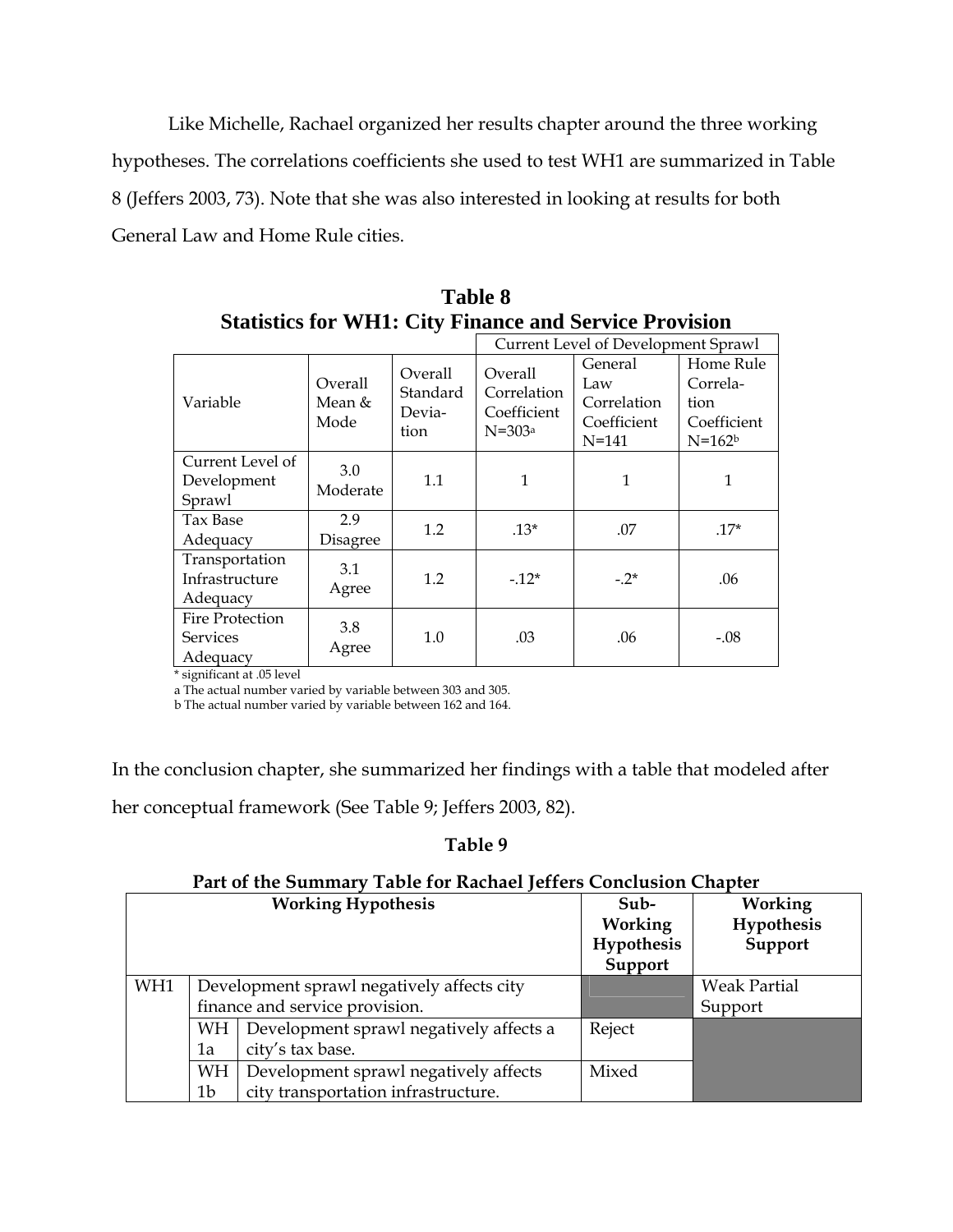|    | $\mid$ WH $\mid$ Development sprawl negatively affects | Reject |  |
|----|--------------------------------------------------------|--------|--|
| ТC | city police and fire protection services.              |        |  |

 Although working hypotheses are associated with research at its early stages, their flexibility allow for the most sophisticated, complex research questions and design. Three of the five Pi Alpha Alpha papers used working hypotheses as their framework.[14](#page-21-0)

 For example Pi Alpha Alpha winner Shivaun Perez (2000, 1-2) explored the following question: "*If the dynamics of modernization still continue to threaten social kinship, is it possible to reintroduce the theory of pragmatism as a guiding principle in education reform?"* She was familiar with a charter school (American Youth Works AYW) that extensively used service learning (a principle of pragmatic education). She developed two refined research purposes to further explore her topic. "*First, it assesses the AYW's practice of service learning using pragmatic principles of education; Secondly, it describes AYW's student perceptions of support and motivation using the Search Institute Survey of* 

*Developmental Assets.*"

 $\overline{a}$ 

Her Working Hypotheses correspond to the two research purposes. **First Working Hypothesis**: The service-learning model offered by the American Youth works reflects various principles of pragmatic education

WH1a: AYW practices collaborative learning activities. WH1b: Teachers participate in collaborative teaching activities. WH 1c: The school promotes community education. WH1d: The AYW offers practical education.

**Second Working Hypothesis:** Students at America youth Works express external and internal assets that indicate school satisfaction and a desire to succeed.

WH2a: Students express external assets that support student success. WH2b: Students at the AYW express internal assets that indicate feelings of bonding to the school satisfaction and a desire to succeed.

WH2c: Alumni of the AYW believe that school made a difference in their lives." (Perez, 2000,10)

<span id="page-21-0"></span><sup>14</sup> See Shivaun Perez(2001), Kevin Baum (1997), Timothy Wilson (2002).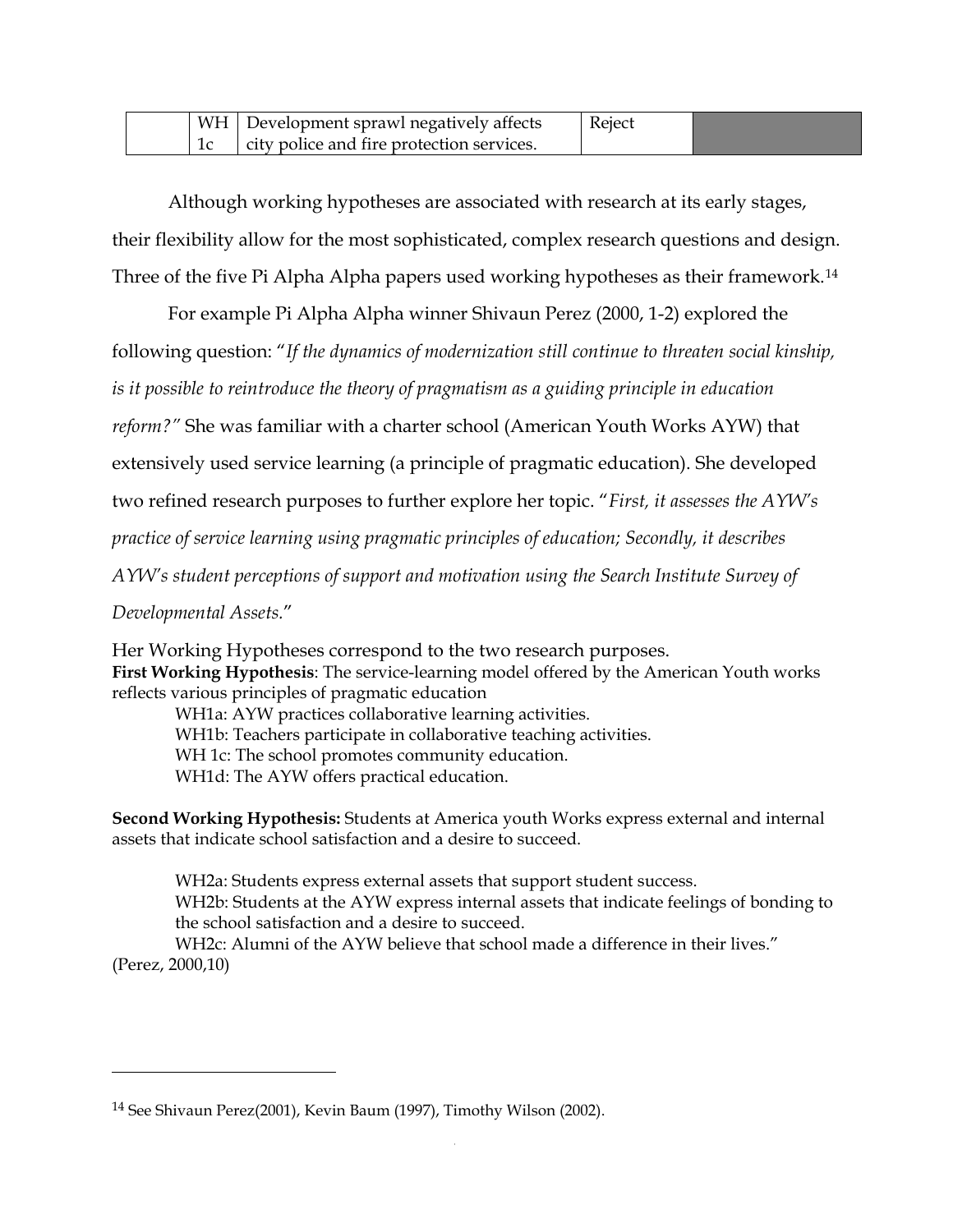Guided by these working hypotheses Shivaun developed an operationalization table that showed how she would use surveys, participant observation, document analysis and interviews to gather evidence to address the research question.

 This is clearly an example of a sophisticated approach to research. She used the principles of John Dewey, William James as well as a host of current educational reform scholars to develop her framework.

The working hypothesis is a conceptual structure with wide applicability. It is an organizing device that easily crosses the boundary into the everyday world and particularly to the day-to-day activities of management. Working hypotheses are diagnostic tools similar to the small questions that direct an investigation (making it controlled inquiry). Detectives use working hypotheses as an investigative tool. When a medical doctor is confronted with a sick patient, working hypotheses and evidence (fever, blood count, etc.) are used to make a diagnosis.

Perhaps managers use crude forms of working hypotheses all the time in the course of their jobs. Working hypotheses would be helpful for any problem that fell outside routine operating procedures. Managers would benefit from the explicit use of working hypotheses because the theorizing process necessary in controlled inquiry would be more conscious—less in Kaplan's "twilight region."

#### **Categories**

Categories or classification is the easiest and most basic micro-conceptual framework to see/use. Categories are linked to the descriptive purpose and paired with "What" questions. Classification is a powerful conceptual tool that is often not seen by practitioners. Raising the students consciousness about classification as an organizing tool is a major benefit of this approach.

 Kaplan (1964,50) discusses the process of conceptualizing associated with categories.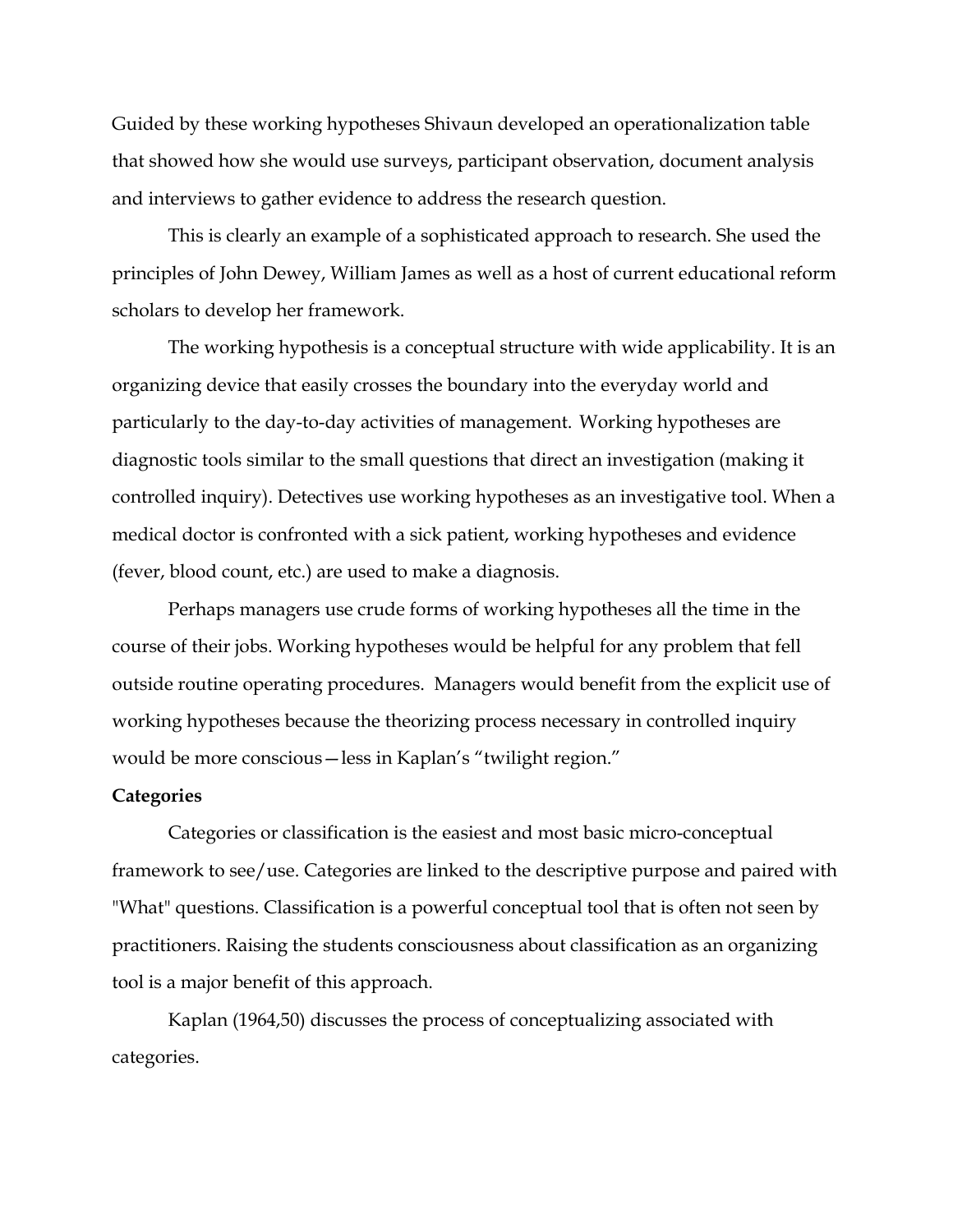In this process the things studied are classified and analyzed: several things are grouped together and particular things assigned to the several groups to which they belong...Things are grouped together because they resemble one another.

Dewey likens categorization to sorting like things in bins. The categories are labels for the bins. Dewey also locates generality in the activity of producing inquiry, in operations performed with a view toward particular problems or questions. "Sorting is done on the basis of need to draw certain inferences to solve certain problems to construct or produce instruments that will be effective in the resolution of experienced difficulties" (Hickman 1990, 129). The Chinese person that was asked to organize a Western kitchen is an example of a category problem. How well the organization supports the cook and the meals produced tests the efficacy of the categorization. The categorization scheme exist to support the production of healthy meals, it can be modified as experience suggests change. There is no sense that the categorization scheme is either fixed or perfect. It is a tool to facilitate the functioning of the kitchen. Hence, classification systems are not fixed. Rather the conceptual challenge is to look for a "family resemblance" to classify likes. (Kaplan 1964 , 68) Fixed taxonomies are problematic because they can lead to dichotomies (value and fact) that are viewed as truth.

 Through the literature review students are expected to start finding "What" aspects of a phenomena they want to describe. The complex and multifaceted nature of public management and policy dictates a descriptive framework that is often multifaceted. The literature review should also help them find "family resemblances" and "labels" for the bins. When students find existing ways to label the bins they are using previously constructed "tools." When the literature hints at ways to describe an phenomena they must "invent" the bin labels.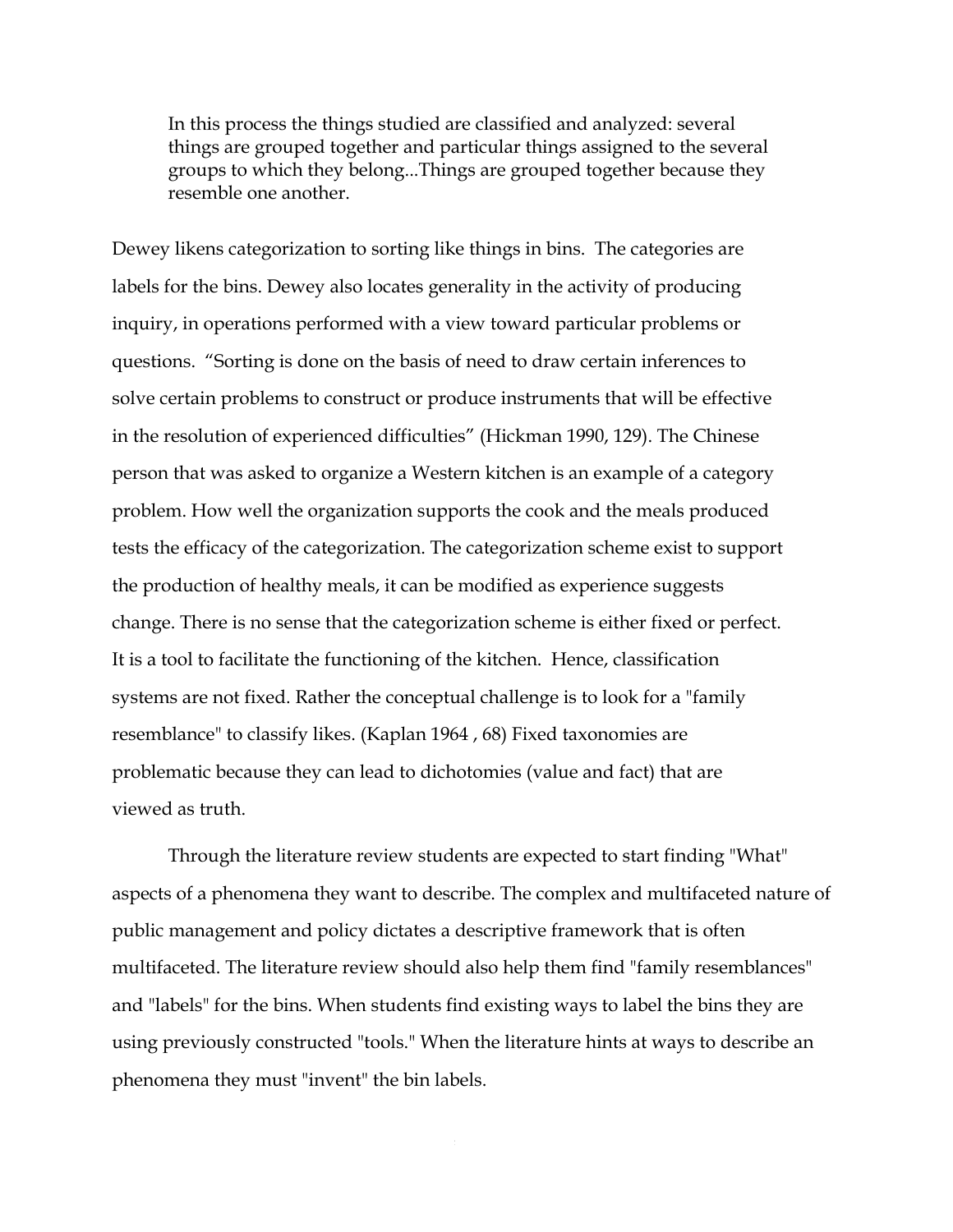For some reason, students are often reluctant to invent the labels. The explicit challenge of inventing a descriptive framework requires a degree of intellectual independence that makes them uncomfortable. This is ironic because managers are stronger if they can recognize that some kind of abstract framework helps to organize a problem and that they may be responsible for the framework development. People who own problems may need to build tools.

 Categorization is flexible. If it becomes clear that a given "categorical scheme" is incomplete or incompatible with the research question the categories should be revised. The sorting bins should be given new labels and the materials inside resorted. Categories are a way to organize the "stuff of experience." The labels do not represent truth. Erin McKinnery (2004) used index cards to identify aspects of the problem she was considering. She then sorted the index cards into groups that became her larger categories. The process of sorting took her several days.

 Description is often chosen as a research purpose when students discover that basic information is missing from the literature. Rebecca Anderson (2003) was interested in domestic partner policy. She discovered that formal domestic partner policy could include a variety of benefits. Unfortunately, a systematic inventory of the kinds of benefits offered was missing from the literature. Rebecca's purpose statement follows:

The purpose of this research is to describe domestic partner benefits in state, county and city government. While the literature indicates many possible components of these policies, it does not provide a particular framework to describe the policies or any detail which elements are part of existing policies. The intent of this research is to develop a framework from the literature and then measure actual policies in use by government entities for the presence of those elements using descriptive categories. (Anderson 2003, 3)

Rebecca used content analysis to describe domestic partner benefits.

Over the 16 years we have used the two-course sequence for our capstone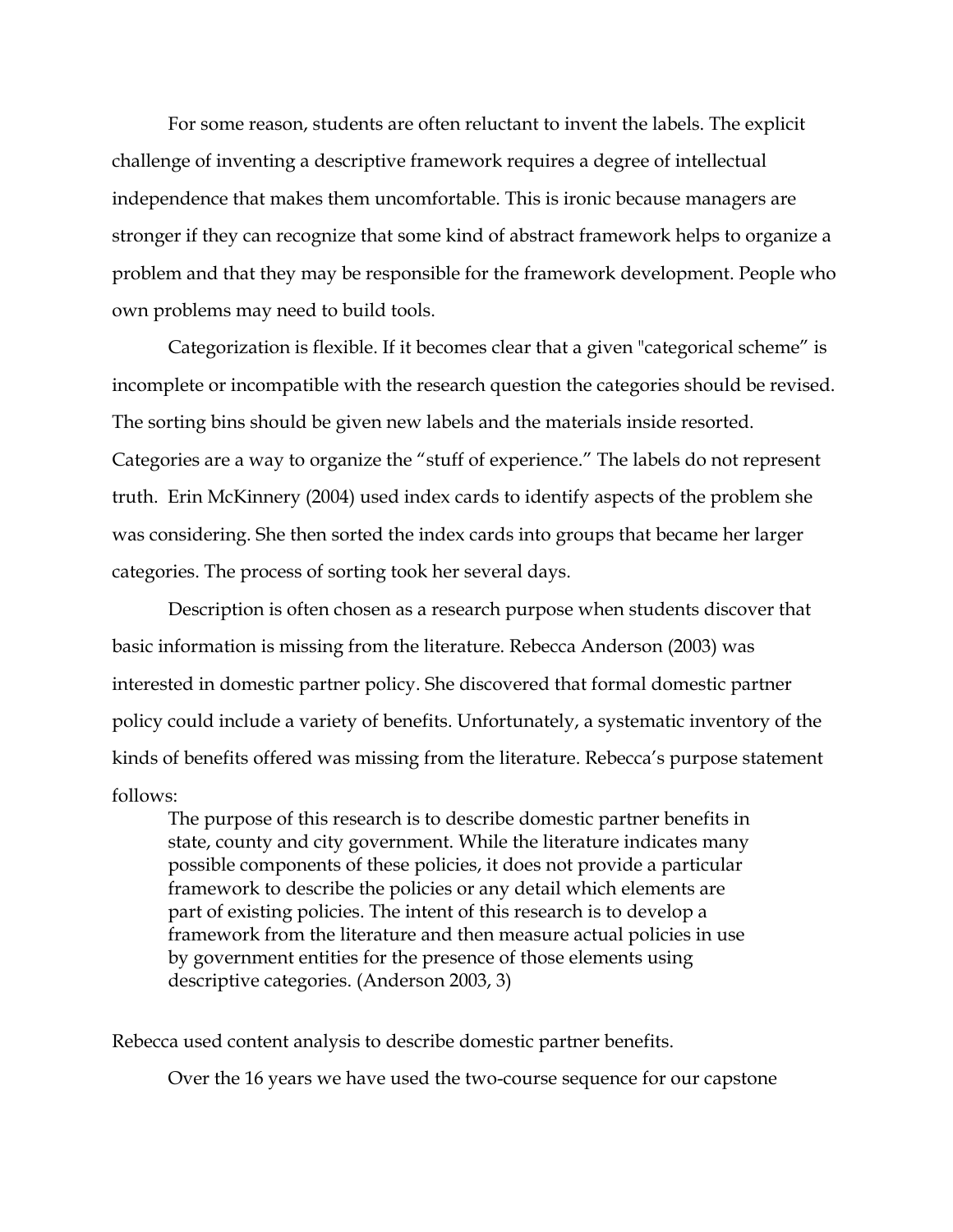experience, the use of categories as a framework has changed dramatically. As part of an ongoing MPA Program assessment, students such as Ana Almugel, Mary Gute, and Saidat Ilo have performed content analysis of the Texas State Applied Research Projects. In 1997 Almugel found that almost 60% of the previous ARPs used descriptive categories. By 2005 Saidat Ilo discovered that the percent had dropped to ??? Descriptive categories, by only addressing the "What" question, were ill suited to help public administrators make judgments, do analysis, or make recommendations. We began to realize that the principles of categorization were imbedded in other frameworks like working hypotheses and the practical ideal type.

### **Practical Ideal Type**

 The practical ideal type corresponds to the research purposes gauging. This is a research purpose we added to the Earl Babbie's (2004) three – exploration, description and explanation. We realized that most social science research is not designed to incorporate normative judgment or to be applied to immediate practical problems. Public administrators often use research findings to make recommendations to improve programs. In other words, they are asked to *gauge* the effectiveness of program processes. One way to gauge the efficacy of program processes is to develop criteria for this judgment and the collect empirical evidence to contrast the reality of the program against the criteria.

 We have named these criteria the practical ideal type. In other words, the criteria are the components of a nearly ideal process. We use the term "practical" to indicate that the criteria or model components are not perfect but subject to revision. The practical ideal type is just the best components that the student could find after engaging in a careful review of the literature tempered by their experience. The notion is also consistent with the logic of Dewey and Kaplan that underlie the larger approach to theory.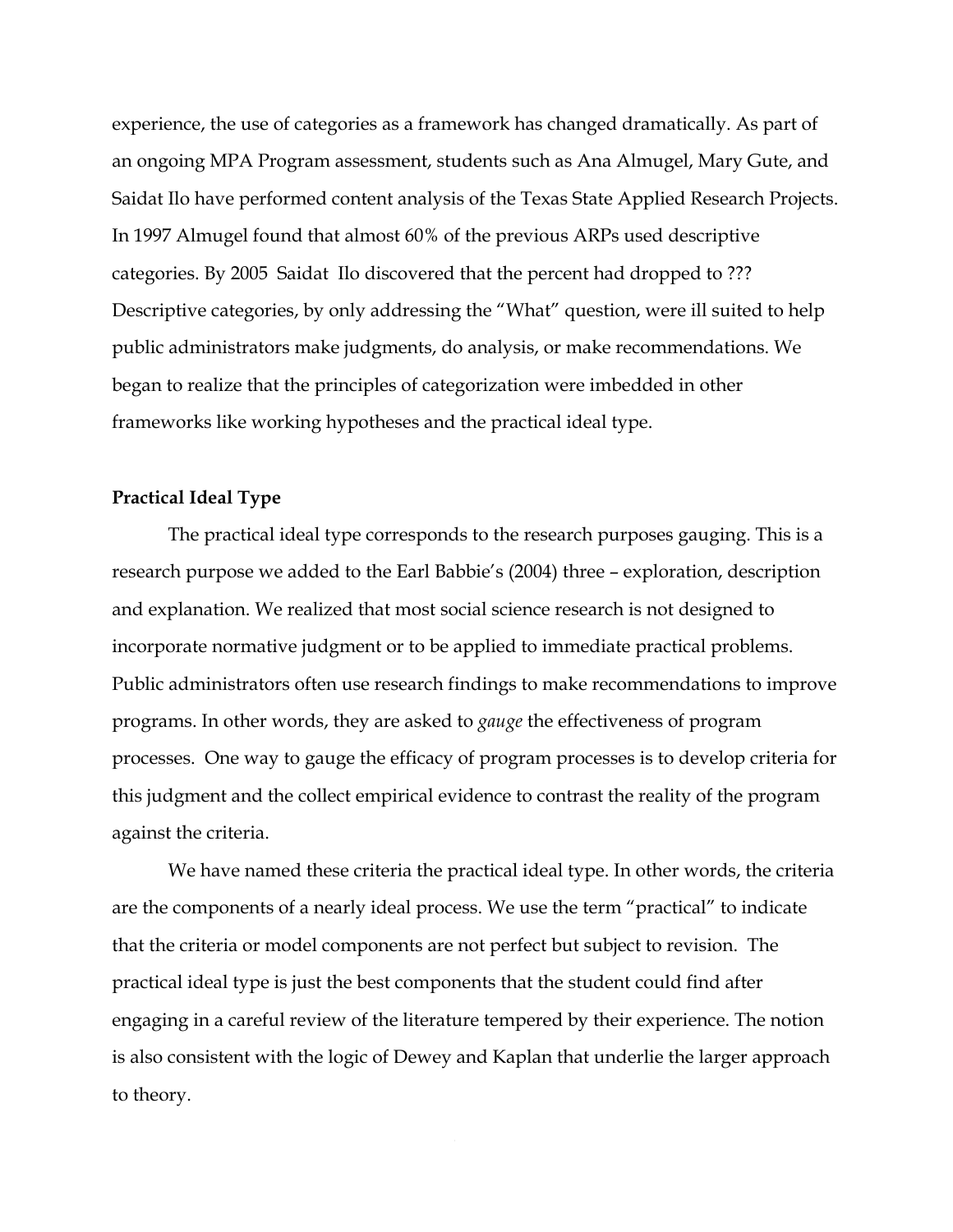Unlike the "*What*?" research question associated with description, gauging research asks "*What should*?" (how close is process x to the ideal or standard?). The research purpose is to *gauge* "What should" be done to improve an administrative process.

 The practical ideal type conceptual framework is like a combination of categories and working hypotheses. Descriptive categories do not contain an explicit normative direction. The categories of the ideal type do and thus can be treated as statements of expectation (or working hypotheses) that direct evidence collection – and can be supported or not supported by the evidence.

 The beauty of the practical ideal type is that when evidence is collected, students are able to make recommendations and assess strengths and weaknesses. The practical ideal type is a micro-conceptual framework equipped to address issues raised by formative program evaluation.

 The search for "Best Practices" is a kin to the search for a practical ideal type. (The best practice is what *should* be in place.) "Practical" is the key term for this microconceptual framework. In other words, the ideal is itself under construction. The framework represents a starting point and is itself subject to revision.[15](#page-26-0) Dewey (1938, 303) stresses that "ideals...are not intended to be themselves realized but are meant to direct our course to realization of potentialities" in experience. Kaplan (1964,83) describes an ideal type as a construct. It "specifies something with which the real situation of action is compared and surveyed for the explication of certain of its significant components." To sanctify the ideal and to disparage the actual because it fails to comply with the ideal misses the point.

A vision is not a scene but it can enable us to construct scenes which would not exist without it.... To ignore or depreciate ideal because it cannot be literally translated into existence is to acquiesce not only to

 $\overline{a}$ 

<span id="page-26-0"></span><sup>&</sup>lt;sup>15</sup>In Conclusion chapter students often comment on the strengths and weaknesses of the framework. A new more refined practical ideal type may emerge.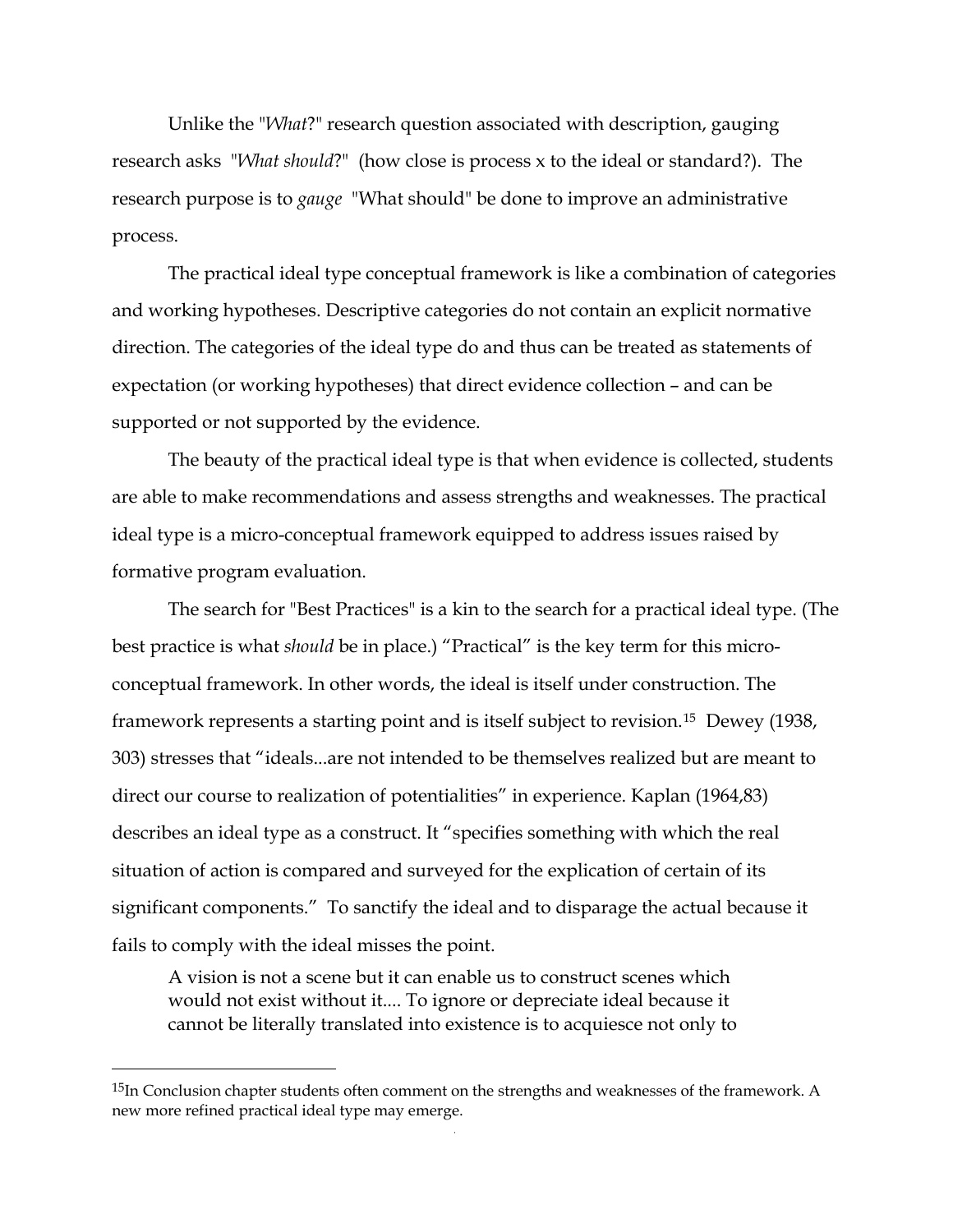things 'as they  $\text{are}^1$  — as is something said- but also to things 'as they are not' because all things that are have potential. (Dewey 1938, 304)

 Practical ideal types are generally organized by category. Clearly, the practical ideal type must have strong ties to the broader literature. Applied Research Projects that included well crafted Practical Ideal Types are easy to supervise. The Practical Ideal Type directs the search for evidence as well as the organization of the results. It also provides a straight forward way to *interpret* the meaning of the findings.

 Practical ideal types provide benchmarks and/or best practices that enable the manager/researcher to understand (and improve) reality. For example, NASPAA uses standards to assess masters degree programs (ideal type – or in the case of NASPAA minimum acceptable standards). Existing standards (laws, regulations) can be viewed as ready-made conceptual frameworks. A key point is that practicing public administrators are confronted with 'ready made' conceptual frameworks similar to the practical ideal type in many aspects of their job.

### **Example of Practical Ideal Type**

 Sharon Ley (2002) worked for the Texas State Bar Association. She became interested in succession planning and particularly about the "Fellows Program" a pilot succession-planning program used at the Texas State Bar. She was interested in assessing the program and potentially offering suggestions that could improve it. Sharon developed a three-pronged purpose statement. The first purpose dealt with

building the ideal type model itself. Sharon Ley's purpose statement follows: The purpose of this applied research project is threefold. First, it will describe the ideal characteristics of an effective succession planning program based on the literature. Second, it will assess the State Bar of Texas Fellows Program Pilot Project using the practical ideal type characteristics. Finally, the project will develop strategies for improving the effectiveness of the State Bar of Texas Fellows Program (Ley 2002, 7).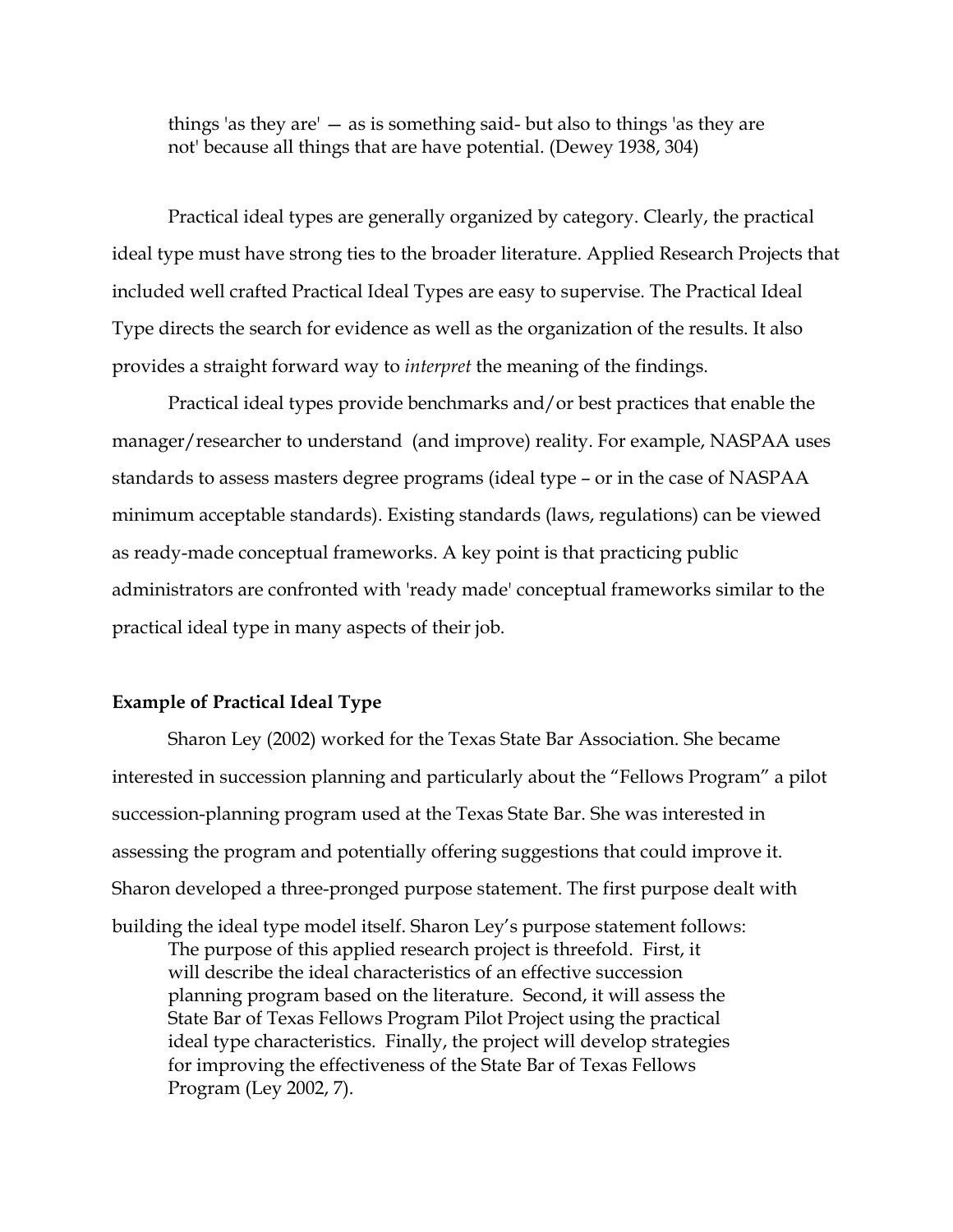Her formal conceptual framework is found on Table 9 (Ley 2002, 27). Here she identifies both the broad categories of an idea succession plan such as "Top management support" and "Needs driven assessment." Within these categories are elements that further define the meaning of the category. For example, top management support translates to: 1) board and CEO support; 2) open discussion of potential employees; and 3) willingness to hire across division lines. Like the other conceptual framework tables, Table 9 also includes the sources Sharon Ley used to construct and defend each category of the practical ideal type model. Instead of a literature review chapter, Sharon's second chapter "Succession Planning Model," was devoted to constructing the model. The categories in Table 9 made up key subheadings in the chapter. The references listed were used to explain and justify the components of the model in the narrative.

| Ley's Conceptual Framework of Succession Planning Programs |                                           |  |  |  |
|------------------------------------------------------------|-------------------------------------------|--|--|--|
| <b>Ideal Type Categories</b>                               | <b>Sources</b>                            |  |  |  |
| Top management participation & support                     | Rothwell 2001, Schall 1997, Spoor 1993,   |  |  |  |
| Board, CEO and Senior Management                           | Walker 1998, Getty 1993, Shah et al 2001, |  |  |  |
| support and participation                                  | Gratton & Syrett 1990, Nowack 1994        |  |  |  |
| Open discussion of potential employees                     |                                           |  |  |  |
| Willingness to hire across division lines                  |                                           |  |  |  |
| <b>Needs driven assessment</b>                             | Rothwell 2001, Holton et al, 2000,        |  |  |  |
| external benchmarking                                      | Nowack 1994                               |  |  |  |
| assessment of core competencies of                         |                                           |  |  |  |
| positions                                                  |                                           |  |  |  |
| Provide formal professional development                    | Rothwell 2001, Bard & Moore 2000,         |  |  |  |
| opportunities                                              | DiMattia 2000, Delahoussaye (a), 2001,    |  |  |  |
| Orient potential leaders with                              | Foster 2000, Barker, 1997                 |  |  |  |
| organizational environment                                 |                                           |  |  |  |
| Formal Mentoring                                           |                                           |  |  |  |
| Access to leadership development                           |                                           |  |  |  |
| seminars                                                   |                                           |  |  |  |
| <b>Focused on individual attention</b>                     | Rothwell 2001, Spoor 1993, Shah et al     |  |  |  |
| listen to employee's goals/desires                         | 2001, Gratton & Syrett 1990, Nowack       |  |  |  |
| individuals make training choices                          | 1994                                      |  |  |  |
| emphasize growth in qualities to take                      |                                           |  |  |  |
| employees beyond "next rung" in ladder                     |                                           |  |  |  |

**Table 9**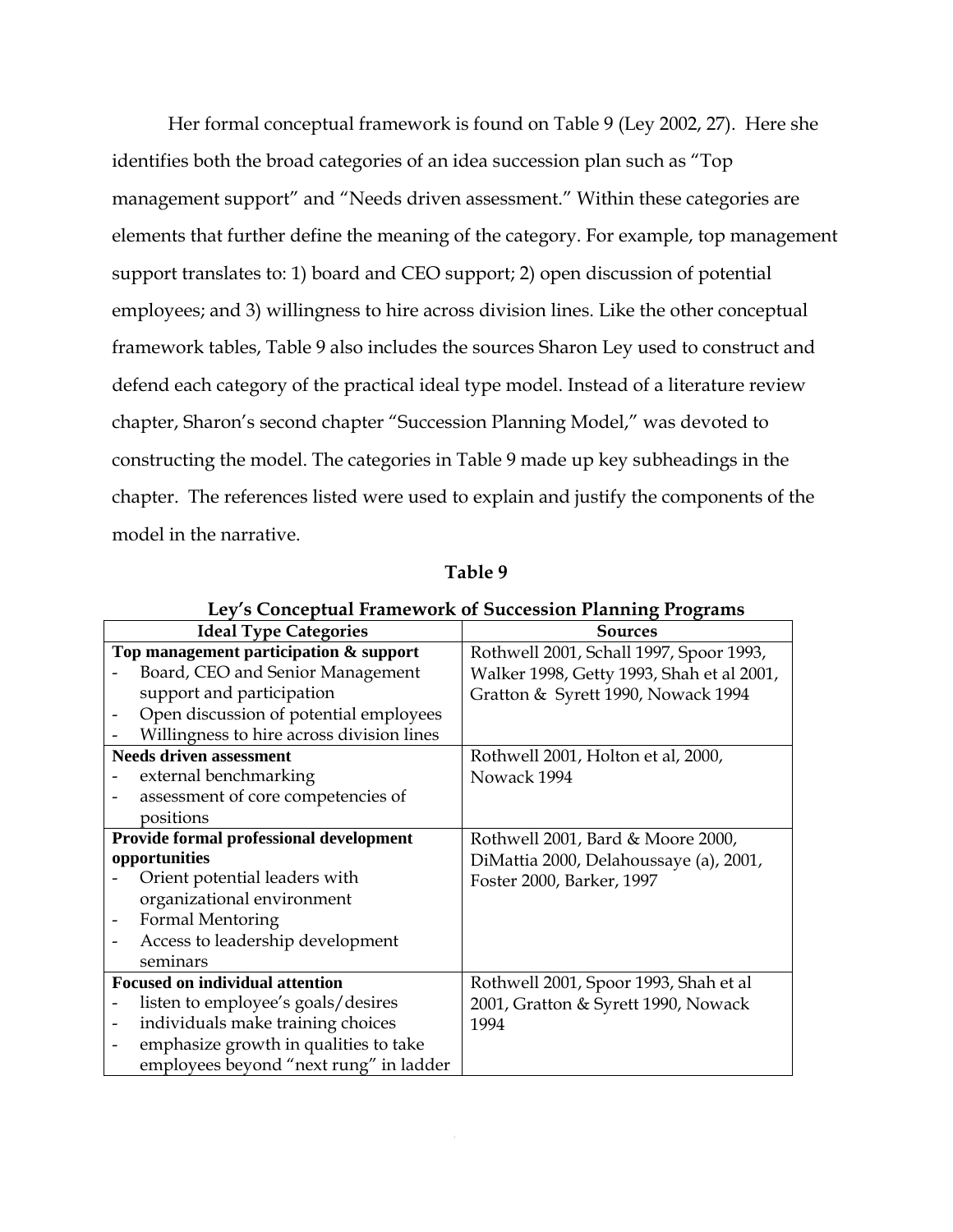| <b>Dedicated Responsibility</b>              | Rothwell 2001, Getty 1993, Shah et al  |
|----------------------------------------------|----------------------------------------|
| Coordinator that keeps plan current          | 2001, Gratton & Syrett 1990, Nowack    |
| Create computerized models                   | 1994, Peak 1996                        |
| Dedicated funds/budget                       |                                        |
| Systematic approach                          |                                        |
| Keeps track of future needs                  |                                        |
|                                              |                                        |
| <b>Extends to all levels of organization</b> | Schall 1997, Walker 1998, Getty 1993,  |
| identify talent at all levels                | Sogunro 1997                           |
| open communication and knowledge of          |                                        |
| plan                                         |                                        |
| Part of strategic plan                       | Rothwell 2001, Spoor 1993, Gratton $&$ |
| strategic plan determines which positions    | Syrett 1990, Foster 2000               |
| will be in succession plan                   |                                        |
| have written purpose statement and           |                                        |
| measurable goals                             |                                        |

 Sharon used a case study technique to achieve the second purpose "assess the State Bar Fellows Program using the Practical Ideal type." Table 10 illustrates a portion of her operationalization table (Ley 2002, 37-38). She identifies the method used (document analysis, focused interviews and participant observation). The evidence needed to support the hypothesis is listed as is the data sources (types of documents and who she would interview). The table also guides her methodology chapter discussion. For example she discusses the single case study as well as the techniques (e.g., document analysis) their strengths and weaknesses, sampling issues associated with each technique and the biases she expects.

| A Portion of Ley's Operationalization Table |                 |          |                |  |
|---------------------------------------------|-----------------|----------|----------------|--|
| <b>Ideal Type</b>                           | <b>Research</b> | Evidence | <b>Sources</b> |  |
| Categories                                  | Methods         |          |                |  |

**Table 10 A Portion of Ley's Operationalization Table**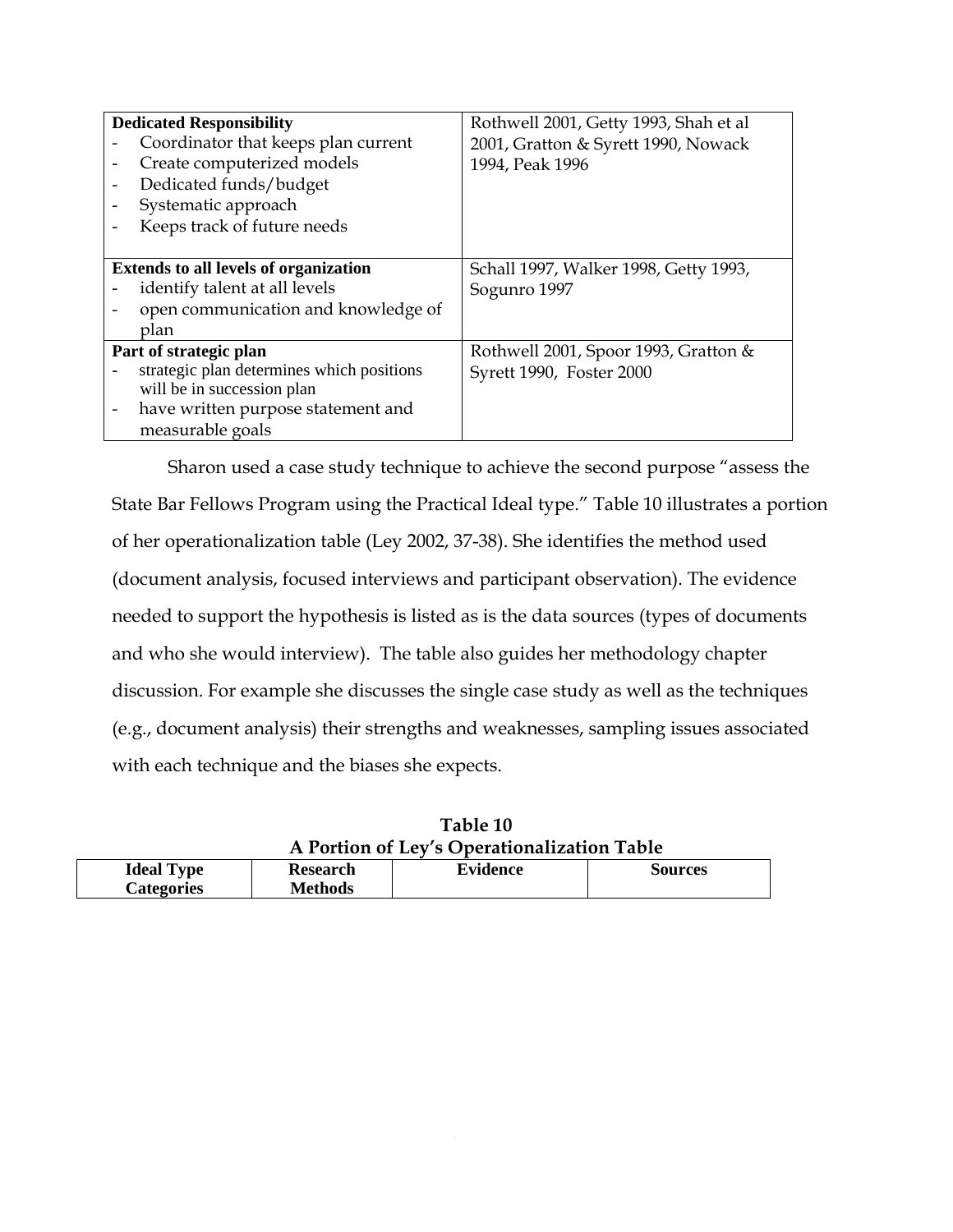| Top management  |                 | Document    | Board recognizes need  | <b>Board Meeting</b>         |
|-----------------|-----------------|-------------|------------------------|------------------------------|
| participation & |                 | Analysis    | for program.           | minutes                      |
|                 | support         |             |                        |                              |
|                 | Board, CEO and  | Focused     | CEO displays verbal    | Senior Management            |
|                 | Senior          | Interviews  | and written support of | meeting notes, email         |
|                 | Management      |             | program.               | messages from                |
|                 | support and     | Participant |                        | <b>Executive Director to</b> |
|                 | participation   | Observation | Program is discussed   | Division Heads               |
|                 | Open discussion |             | at senior management   |                              |
|                 | of potential    |             | meetings.              | HR promotion                 |
|                 | employees       |             |                        | records                      |
|                 | Willingness to  |             | Existence of written   |                              |
|                 | hire across     |             | policy of hiring/      | Interviews with              |
|                 | division lines  |             | promoting across       | Senior Management            |
|                 |                 |             | divisions.             |                              |
|                 |                 |             |                        |                              |
|                 |                 |             |                        |                              |

The results chapter is, again organized by the operationalization table. Sharon used the categories in the ideal type model as subheadings. Then, she discussed the findings for each type of research technique (e.g. document analysis, focused interviews). At the end of the section she summarized her findings in tables (See Table 11; Ley, 2002, 46).

| ਼⇔                           |                                        |                 |                 |  |  |
|------------------------------|----------------------------------------|-----------------|-----------------|--|--|
| <b>Ideal Type Categories</b> | <b>Evidence</b>                        | <b>Research</b> | <b>Evidence</b> |  |  |
|                              |                                        | <b>Method</b>   | <b>Supports</b> |  |  |
| Top management               | Board recognizes need for program.     | Document        | Somewhat        |  |  |
| participation & support      |                                        | Analysis        |                 |  |  |
| Board, CEO and Senior        | CEO displays verbal and written        |                 | Yes             |  |  |
| Management support           | support of program.                    | Participant     |                 |  |  |
| and participation            |                                        | Observation     |                 |  |  |
| Open discussion of           | Program is discussed at senior         |                 | N <sub>o</sub>  |  |  |
| potential employees          | management meetings.                   | Focused         |                 |  |  |
| Willingness to hire          |                                        | Interviews      |                 |  |  |
| across division lines        | Existence of written policy of hiring/ |                 | <b>No</b>       |  |  |
|                              | promoting across divisions.            |                 |                 |  |  |
|                              |                                        |                 |                 |  |  |
|                              |                                        |                 |                 |  |  |

**Table 11**  Top Management Participation and Support – Results

At the close of the results chapter, Sharon had successfully addressed her second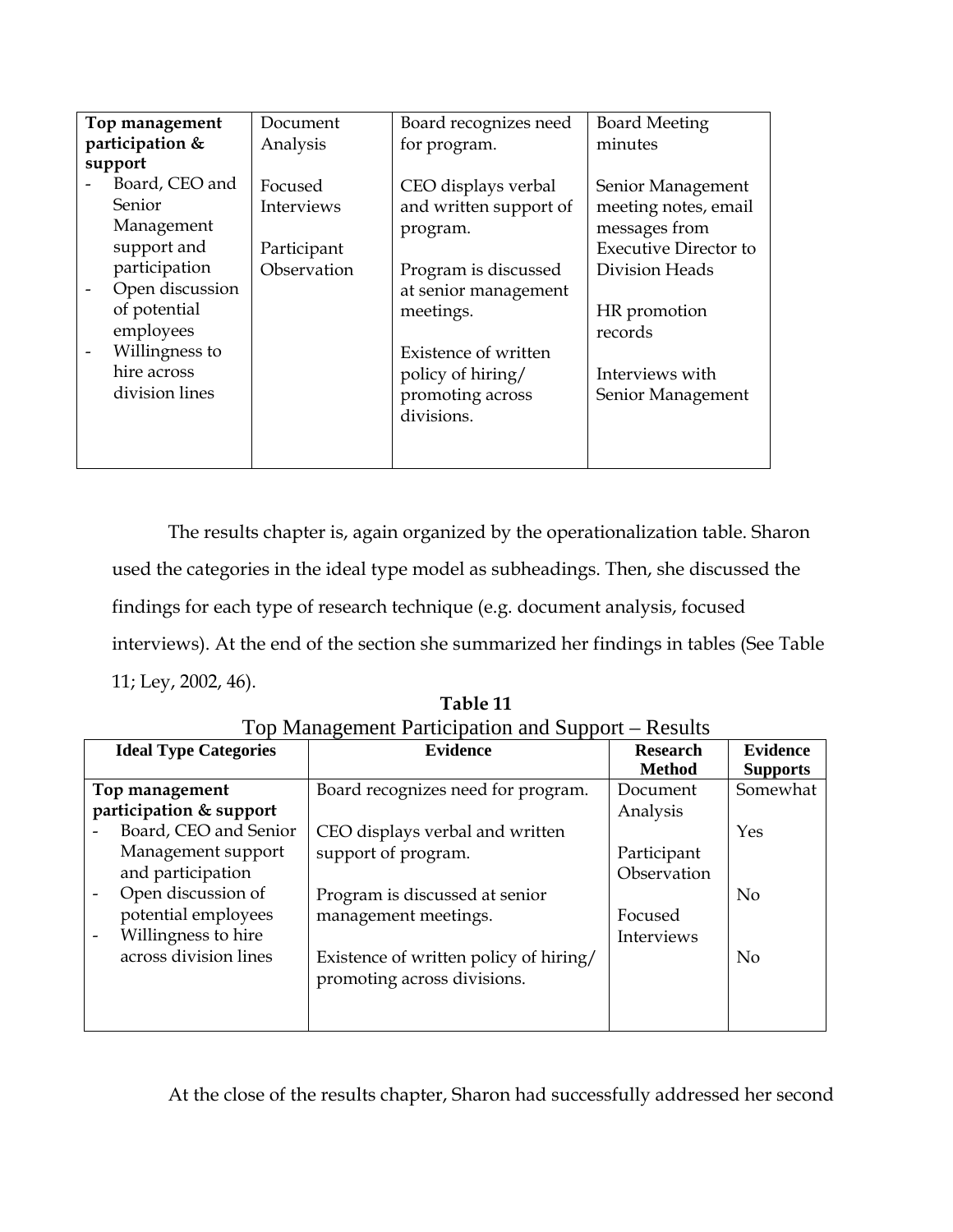purpose identified earlier "assess the State Bar of Texas Fellows Program using the practical ideal type." In the conclusion chapter she addressed her third purpose "develop strategies for improving the effectiveness of the State Bar of Texas Fellows Program." Sharon uses the model she developed earlier and her findings to develop these strategies. Recommendations tend to fall out of the model fairly easily. When the evidence suggests that practice is far from the ideal, recommendations that move the organization closer to the ideal are self-evident. For example Sharon found that top managers at the Texas State Bar were not really involved in the Fellows Program. She therefore recommended "Involve division heads in the decisions of the Fellows Program in order to receive their input and vision." (See Table 12) (Ley 2002,62).

 Students are also encouraged to make recommendations that fall outside the ideal type framework as well as note probable sources of bias or error that should be taken into account when interpreting the findings.

| <b>Ideal Type Categories</b>                                                                                                                                                          | <b>Evidence</b><br><b>Supports</b> | <b>Recommendation</b>                                                                                                                                                      |
|---------------------------------------------------------------------------------------------------------------------------------------------------------------------------------------|------------------------------------|----------------------------------------------------------------------------------------------------------------------------------------------------------------------------|
| Top management<br>participation & support<br>Board, CEO and Senior<br>Management support<br>Open discussion of<br>potential employees<br>Willingness to hire<br>across division lines | Somewhat<br>No<br>N <sub>o</sub>   | Communicate goals of program to the<br>division heads.<br>Involve division heads in the decisions of<br>the Fellows Program in order to receive<br>their input and vision. |
| <b>Needs driven assessment</b><br>external benchmarking<br>assessment of core<br>competencies of<br>positions                                                                         | Somewhat<br>$\rm No$               | Perform a needs assessment to identify the<br>necessary skills for leadership positions                                                                                    |

**Table 12 Fellows Program Pilot Project Case Study Recommendations Summary**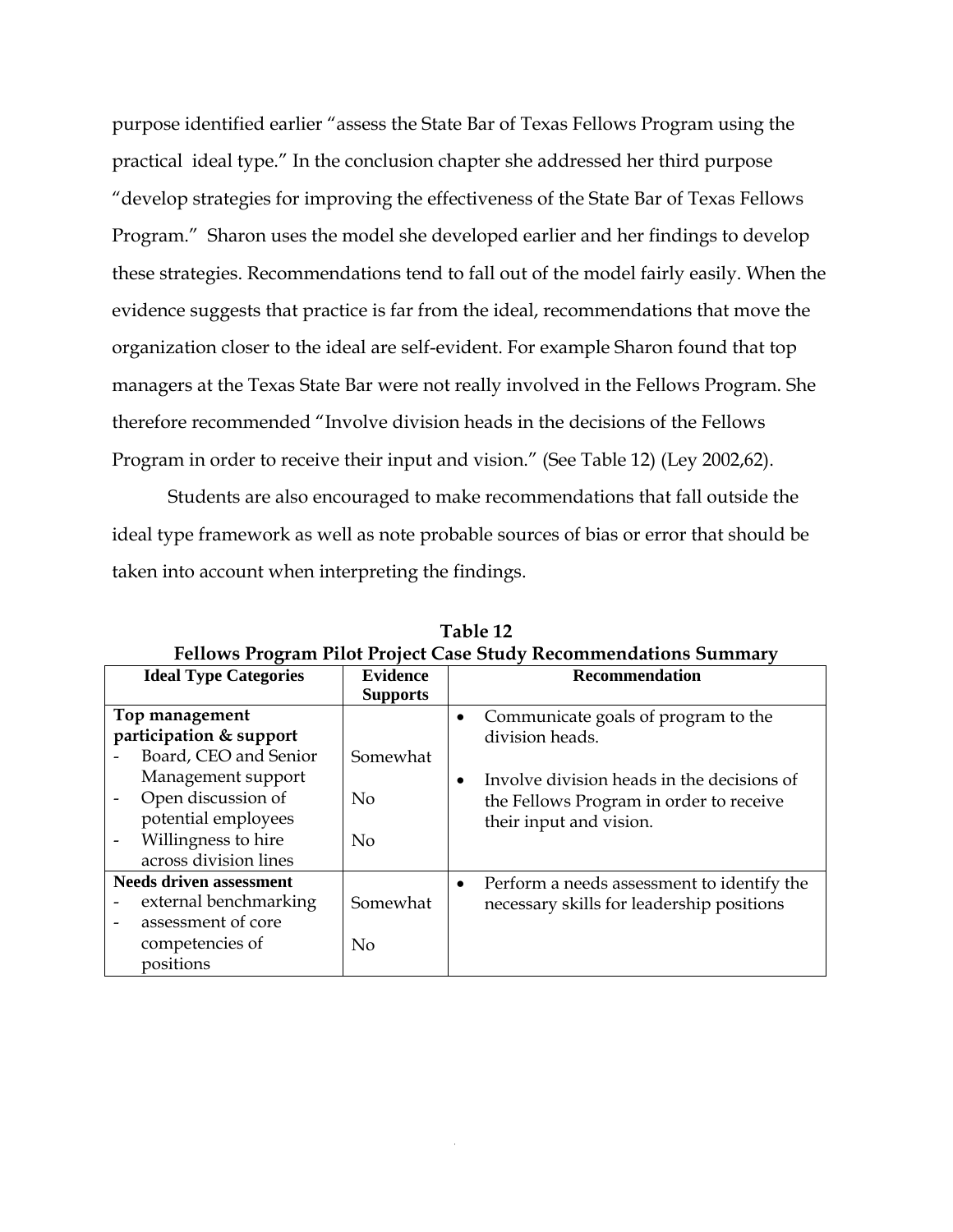| <b>Provide formal professional</b><br>development opportunities<br>Orient potential leaders | N <sub>0</sub> |           | Involve the division heads as mentors to<br>obtain their expertise in related projects. |
|---------------------------------------------------------------------------------------------|----------------|-----------|-----------------------------------------------------------------------------------------|
| with organizational<br>environment<br>Formal Mentoring                                      | No             |           | Offer more professional development<br>seminars based on the needs of individuals.      |
| Access to leadership<br>development seminars                                                | Somewhat       | $\bullet$ | All seminars should be mandatory.                                                       |

The practical ideal type is a micro-conceptual framework that addresses "What Should" questions. When public managers ask questions about impacts or outcomes, the practical ideal type is inadequate. They must use the formal hypothesis as their microframework.

### **The Formal Hypothesis[16](#page-32-0)**

 $\overline{a}$ 

 Explanatory research and the formal hypothesis are the mainstay of social and policy science. The philosophies of science most often associated with empirical, explanatory research are logical positivism and logical empiricism. Both use the hypothetico-deductive model. Explanatory research addresses the 'why' question. At its most basic, the formal hypothesis takes the form "if X then Y." Although causation and explanation are clearly different, for purposes of management and policy research, explanation approaches causation (it addresses the "why" question). One might restate the formal hypothesis as "X causes Y."

 Students are often confused about hypotheses because their first academic experience with formal hypotheses was in a statistics class where the convoluted null hypothesis was stressed. As a result, the importance of the research hypothesis as a method of organizing inquiry was obscured.

 The research hypothesis is the organizing engine that drives explanatory research. There are actually two formal hypotheses. One is associated with the abstract theory (this is the hypothesis found in the first conceptual framework table), the other is

<span id="page-32-0"></span><sup>&</sup>lt;sup>16</sup> In Table 1 we identify 5 types of conceptual frameworks. We do not discuss the conceptual framework "models of operations research" in this paper because our students seldom use it.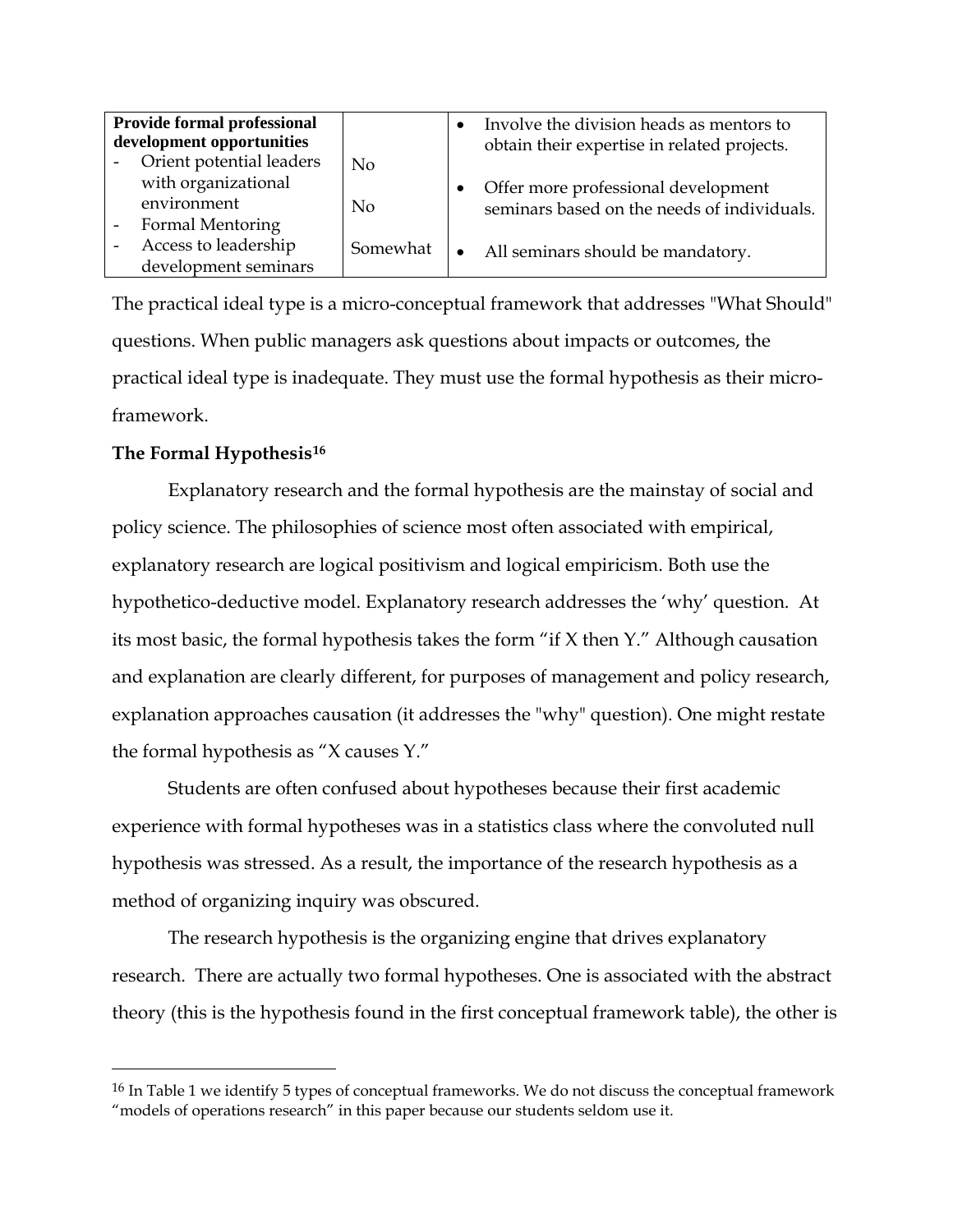interpreted or operational (the operationalization table depicts the interpreted or operational hypothesis. Using more familiar language, the interpreted (or operational) hypothesis includes dependent and independent variables. Issues of sampling, probability and generalizability arise naturally. Inferential statistics are the quantitative method most often used to test the hypothesis. The null hypothesis is connected to theory and is placed in proper perspective.

 From a PA perspective, explanatory research is important because all impact program evaluations use formal hypotheses. In its most general form the underlying hypothesis for all outcome oriented program evaluation is, " If program X then outcome Y" or "Program X causes outcome Y." If this causal (or explanatory) link were not anticipated then what is the justification for the program in the first place? Clearly, experimental and quasi-experimental designs are just different ways of testing the formal hypothesis: "if X then Y." The context and availability of data dictate, for example, whether a "pre-test, post-test control group" or a "post-test only comparison group" design is used. The dependent variable is always an outcome measure. The threats to internal validity commonly associated with impact evaluation research are more easily understood when the underlying hypothesis is seen.

### **Examples of Formal Hypotheses**

David Pearson was interested in the effect of hospital closing on rural economies. At the time he was working for a rural health agency. After reading the literature he came up with the hypothesis in Table 13 (Pearson 2002, 42).

| Table 13                                       |
|------------------------------------------------|
| Pearson's Hypothesis and Supporting Literature |

| Hypothesis | Supporting Literature |
|------------|-----------------------|
|            |                       |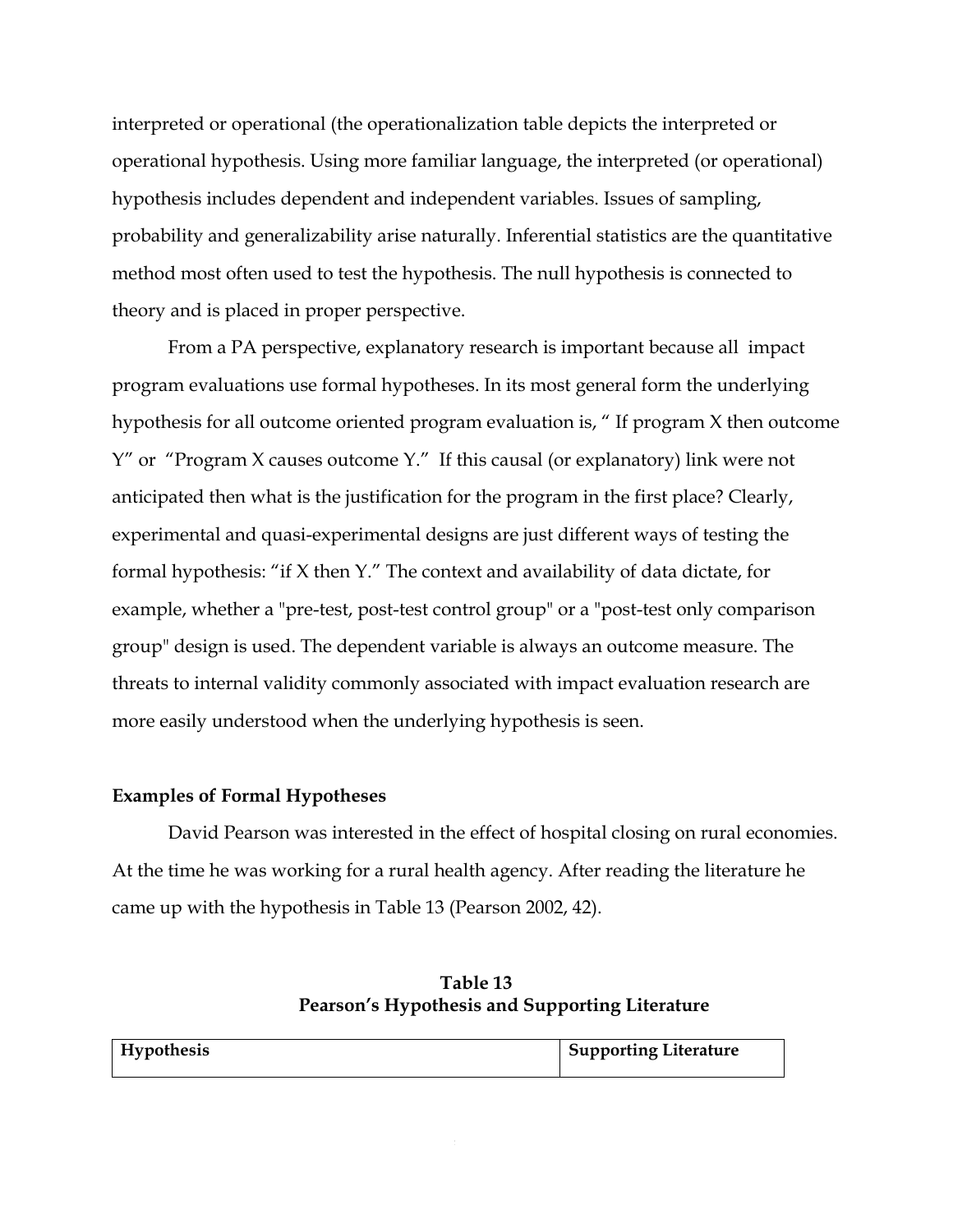| Hospital closures negatively effect the local economies of   McGuire et al. 1993, |                    |
|-----------------------------------------------------------------------------------|--------------------|
| the counties where they were once located, over both the   Doeksen et al. 1997,   |                    |
| short-term and the long-term.                                                     | Probst et al. 1999 |

While David's formal hypothesis dealt with the negative effect of hospital closures generally, his interpreted or operational hypothesis operationalized the notion of "local economy" as five dependent variables (labor force, unemployment rate, personal income, total earned income and population). He also operationalized short term as one year and long term as 10 years. Table 14 shows how these variables are measured, the data source and the direction of the hypothesis (Pearson 2002, 46).

**Table 14 Table 4.1 - Operationalization of the Hypothesis** 

| Variables (unit of measure) | Time   |          | Data Source |
|-----------------------------|--------|----------|-------------|
|                             | 1 Year | 10 Years |             |
|                             | Later  | Later    |             |
| Dependent                   |        |          |             |
|                             |        |          |             |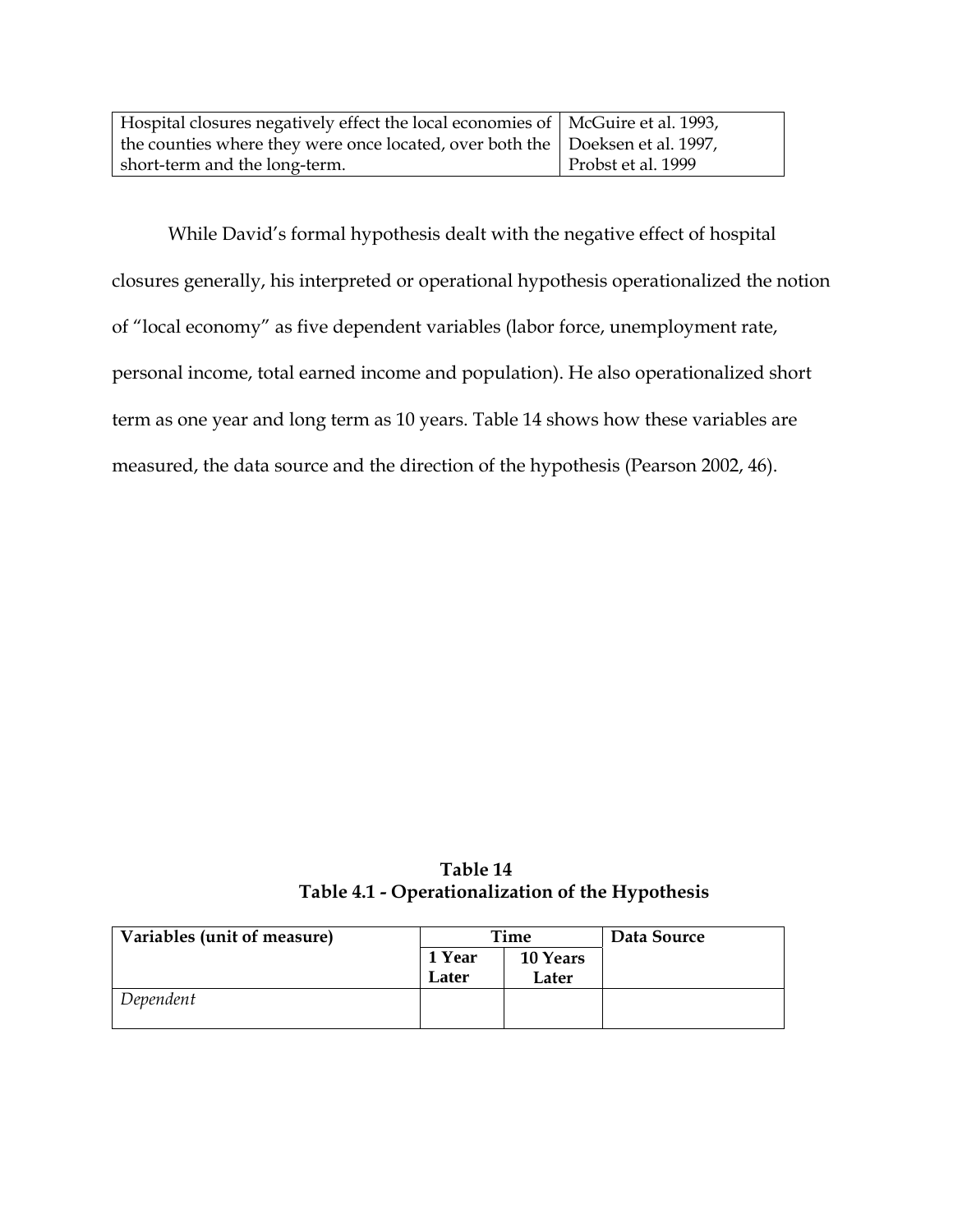| Labor force (# employed)              | $(\textnormal{-})$                         | $(\textnormal{-})$ | Bureau of Economic<br>Analysis             |
|---------------------------------------|--------------------------------------------|--------------------|--------------------------------------------|
| Unemployment rate (% unemployed)      | $(+)$                                      | $^{(+)}$           | Bureau of Labor<br><b>Statistics</b>       |
| Total personal income (\$ per county) | $(\textnormal{-})$                         | $(\textnormal{-})$ | Bureau of Economic<br>Analysis             |
| Total earned income (\$ per county)   | $(\text{-})$                               | $(\hbox{-})$       | Bureau of Economic<br>Analysis             |
| Population (# residents)              | $(\cdot)$                                  | (-)                | <b>U.S. Census Bureau</b>                  |
|                                       |                                            |                    |                                            |
| Independent                           |                                            |                    |                                            |
| Hospital Closure (0,1 variable)       | $1 =$ hospital closure<br>$0 =$ comparison |                    | U.S. Dept. of Health<br>and Human Services |

David's methodology chapter also included information on the treatment and comparison group counties he used. Table 15 shows David's results. The five measures of the local economy found in the operationalization table frame the results table. (Pearson 2002, 57).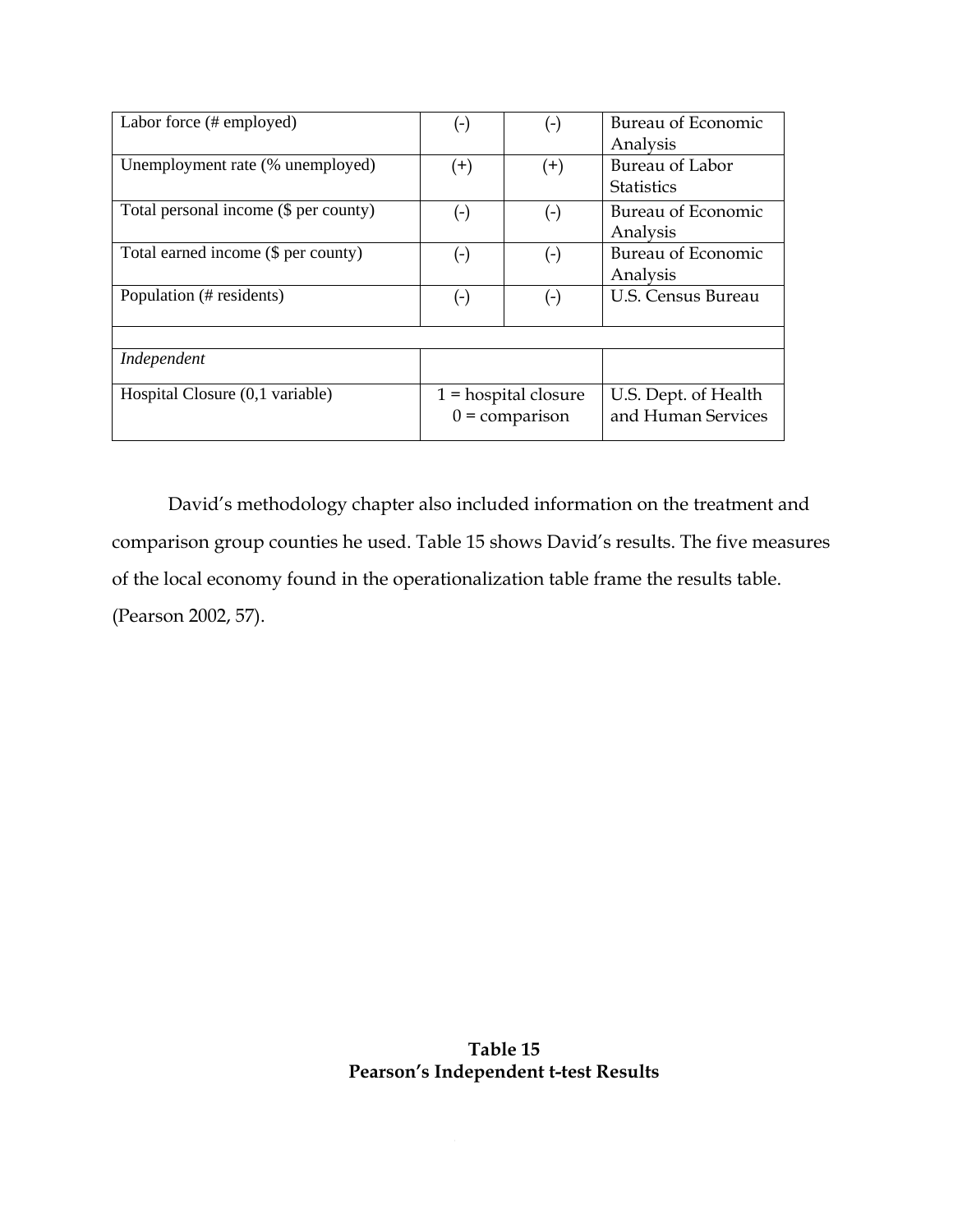| Dependent Variable                            | Short-term change<br>$(t+1) - (t-1)$ | Long-term change<br>$(t+10) - (t-1)$ |
|-----------------------------------------------|--------------------------------------|--------------------------------------|
| Labor Force                                   |                                      |                                      |
| Treatment Group Mean (N=24)                   | 22.54                                | 957                                  |
| Comparison Group Mean (N=24)                  | $-46.63$                             | 1283                                 |
| Mean difference                               | $-69.17$                             | 326                                  |
| t value                                       | $-.627$                              | .924                                 |
| p value                                       | .534                                 | .361                                 |
| <b>Unemployment Rate</b>                      |                                      |                                      |
| Treatment Group (N=24)                        | $-2.25$                              | $-2.90$                              |
| Comparison Group (N=24)                       | $-1.83$                              | $-2.52$                              |
| Mean difference                               | .42                                  | .38                                  |
| t value                                       | .555                                 | .332                                 |
| p value                                       | .581                                 | .741                                 |
| Total Personal Income (in thousands)          |                                      |                                      |
| Treatment Group (N=24)                        | 16115                                | 150316                               |
| Comparison Group (N=24)                       | 19358                                | 176962                               |
| Mean difference                               | 3243                                 | 26646                                |
| t value                                       | .555                                 | .745                                 |
| p value                                       | .582                                 | .460                                 |
| Total Earned Income (in thousands)            |                                      |                                      |
| Treatment Group (N=24)                        | 5949                                 | 54644                                |
| Comparison Group (N=24)                       | 3914                                 | 57233                                |
| Mean difference                               | $-2035$                              | 2588                                 |
| t value                                       | $-.794$                              | .185                                 |
| p value                                       | .431                                 | .854                                 |
| * Population is only measured reliably at the | Short-term change                    | Long-term change                     |
| beginning of each decade                      | $(1990) - (1980)$                    | $(2000) - (1980)$                    |
| Population*                                   |                                      |                                      |
| Treatment Group (N=24)                        | 718                                  | 3005                                 |
| Comparison Group (N=24)                       | 1620                                 | 4462                                 |
| Mean difference                               | 902                                  | 1456                                 |
| t value                                       | 1.010                                | .748                                 |
| p value                                       | .318                                 | .459                                 |

### **Conclusion**

Students find the capstone process challenging and rewarding. The first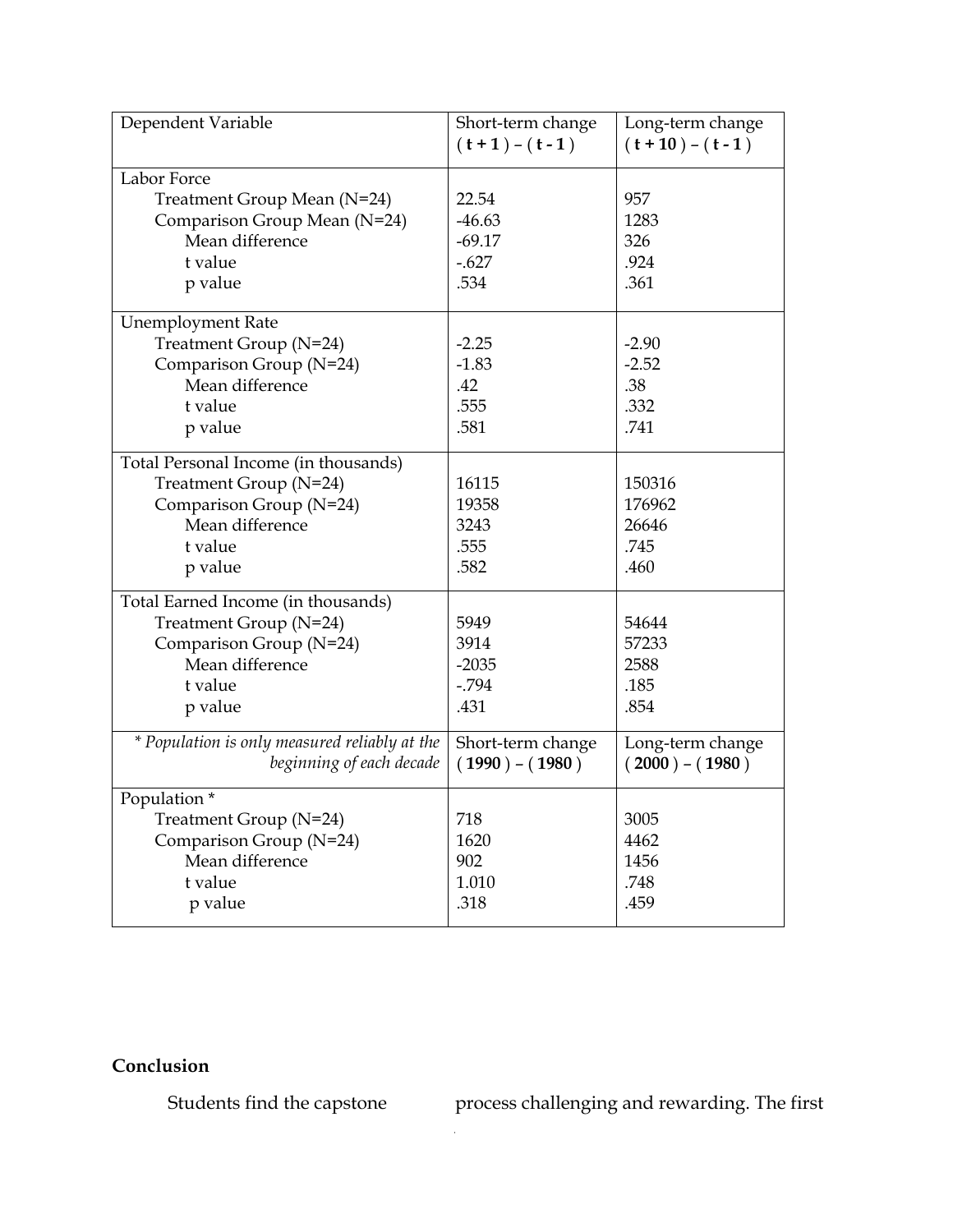few months of the process are often frustrating. They find the problem of finding a research project topic challenging enough without having to delve into the mysterious world of conceptual frameworks. Most find the first course (POSI 5335) – the course that emphasized theory - the most challenging. The task of doing the empirical research in the second course (POSI 5397) is usually quite straightforward. Their conceptual framework and the operationalized theory imbedded in the operationalization table lay out exactly what they need to do. Most speak of light bulbs going off in the second course ("I finally understand 5335!"). When they see how easy it is to write up their results, and they see that their final product has a measure of sophistication beyond their expectations they understand the value of the conceptual framework table.

 As professors we enjoy hearing students describe how they see things differently and ask different questions during meetings. They see when a framework would help define a work related problem. The transformation of inquiry went beyond the immediate task at hand and helped to create different more capable professionals.

#### **REFERENCES**

- Almaguel, A. 1997. Research in public administration: A content analysis of applied research projects completed from 1992-1996 at Southwest Texas State University in the masters of public administration program. Applied Research Project, Texas State University.
- Anderson, Rebecca. 2003. A description of domestic partner benefits policies of state, county and city governments. Applied Research Project, Texas State University. Available on line at http://ecommons.txstate.edu/arp/43/.
- Babbie, Earl. 2004. *The practice of social research* (10th. ed.) Belmont CA: Wadsworth Publishing.
- Bard, Mary and Elaine Moore. 2000. Mentoring and self-managed learning: Professional development for the market industry. *International Journal of Market Research* 42 (4): 255-275.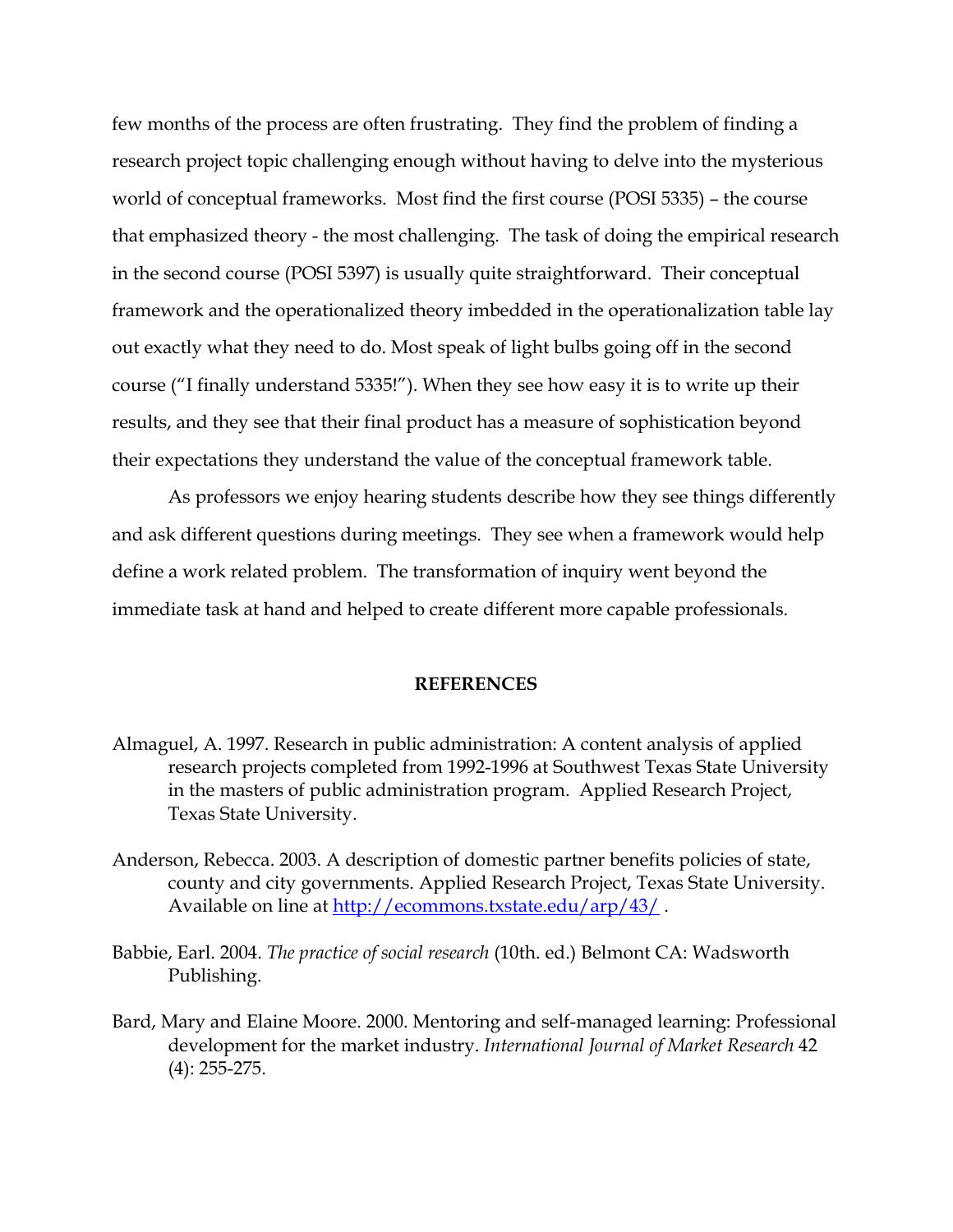- Barker, Richard, A. 1997. How can we train leaders if we do not know what leadership is? Human Relations? *Human Relations* 50 (4): 343-363.
- Baum, Kevin. 1997. Group dynamics & power structures: Toward a greater understanding of the line-staff relationship within the Austin Fire Department. Applied Research Project, Texas State University. This paper is available on line at <http://ecommons.txstate.edu/arp/96/>
- Behn, Robert. 2003. Why measure performance? Different purposes require different measures. *Public Administration Review* 63 (5): 586-606.
- Bouckaert, Geert. 1993. Measurement and meaningful management. *Public Productivity and Management* 17(1): 31-43.
- Caiden, Namoi. 2000. Public service professionalism for performance measurement evaluation. *Public Budgeting and Finance* 18 (2): 3-17.
- Delahoussaye, Martin. 2001. Leadership in the  $21<sup>st</sup>$  century. Training 38(8): 50-60.
- Dewey, John. 1938. *Logic: The theory of inquiry.* New York: Holt, Rinehart and Winston.

Dewey, John. 1916. *Democracy and education*. New York: Macmillan Co.

- Di Mattia, Susan. 2000. Louisville begins staff program. Library Journal. September: 22.
- Flower, Elizabeth. and Murphy, M. G. 1977. *A history of philosophy in America.* New York: Capricorn Books.
- Foster, Rick. 2000. Leadership in the 21<sup>st</sup> century: Working to build civil society. *National Civic Review*. 89 (1): 87-94.
- Francois, Valarie. 2004. An assessment of grievance procedures in Austin and large Texas city governments. Applied Research Project, Texas State University. Available on line at http://ecommons.txstate.edu/arp/17/.
- Getty, Cheryl. 1993. Planning successfully for succession planning. *Training and Development*. Nov. :31-34.
- Gratton, Lynda and Michael Syrett. 1990. Heirs apparent: succession strategies for the future. *Personnel Management*. January 35-38.
- Grizzle, Gloria A. and Carole D. Pettijohn. 2002 Implementing performance-based program budgeting: A system perspective. *Public Administration Review* 62(1): 51-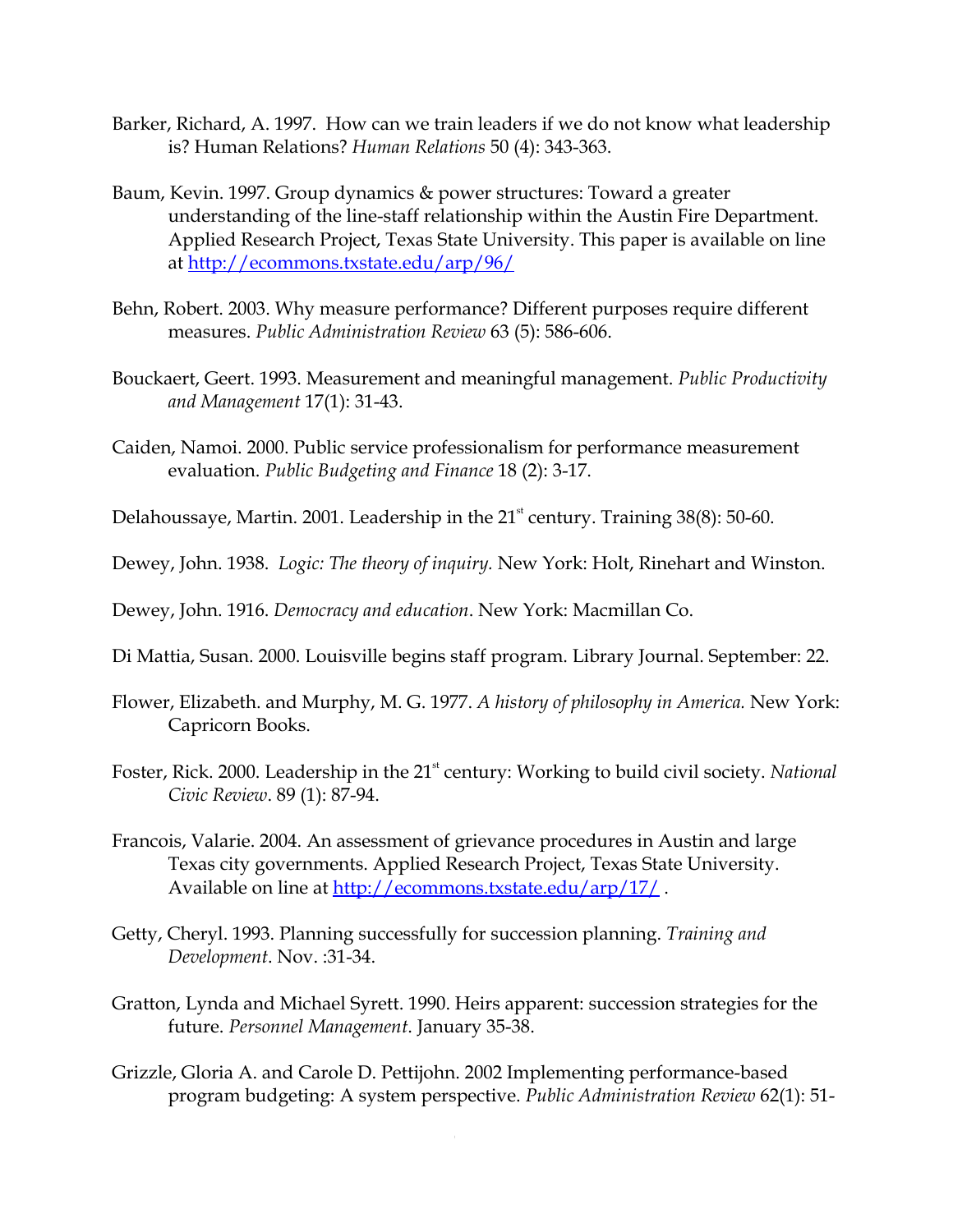- Grifel, Stuart S. 1994. Organizational culture: Its importance in performance measurement. *Public Management* 76(9): S-19.
- Hemple, Carl. G. 1965. *Aspects of scientific explanation and other essays in the philosophy of science.* New York: Free Press.
- Hickman, Larry. J. 1990. *Dewey's pragmatic technology.* Bloomington, IN: Indiana University Press.
- Holton, Elwood F., bates, Reid A. and Sharon Naquin. 2000. Large-scale performance driven training needs assessment: A case study. *Public Personnel Management*. 29 (2): 349-267.
- Jeffers, Rachael. 2003. Development Sprawl in Texas. Applied Research Project, Texas State University. Available on line at http://ecommons.txstate.edu/arp/46/.
- Julnes, Patria de Lancer and Marc Holzer. 2001. Promoting the utilization of performance measures in public organizations: An empirical study of factors affecting adoption and implementation. *Public Administration Review* 61(6): 693- 708.
- Kaplan, Abraham. 1964. *The conduct of inquiry: Methodology for behavioral science.* Scranton, PA: Chandler Publishing Co.
- Kravchuk, Robert S. and Ronald W. Schack. 1996. Designing effective performance measurement systems under the government performance and results act of 1993. *Public Administration Review* 56 (4): 348-358.
- McKinnerney, Erin. 2004. Reality bytes: A formative technology implementation plan for public schools. Applied Research Project, Texas State University. Available on line at <http://ecommons.txstate.edu/arp/25/> .
- Ley, Sharon. 2002. An assessment of succession planning at the State Bar of Texas. Applied Research Project, Texas State University. Available on line at http://ecommons.txstate.edu/arp/53/.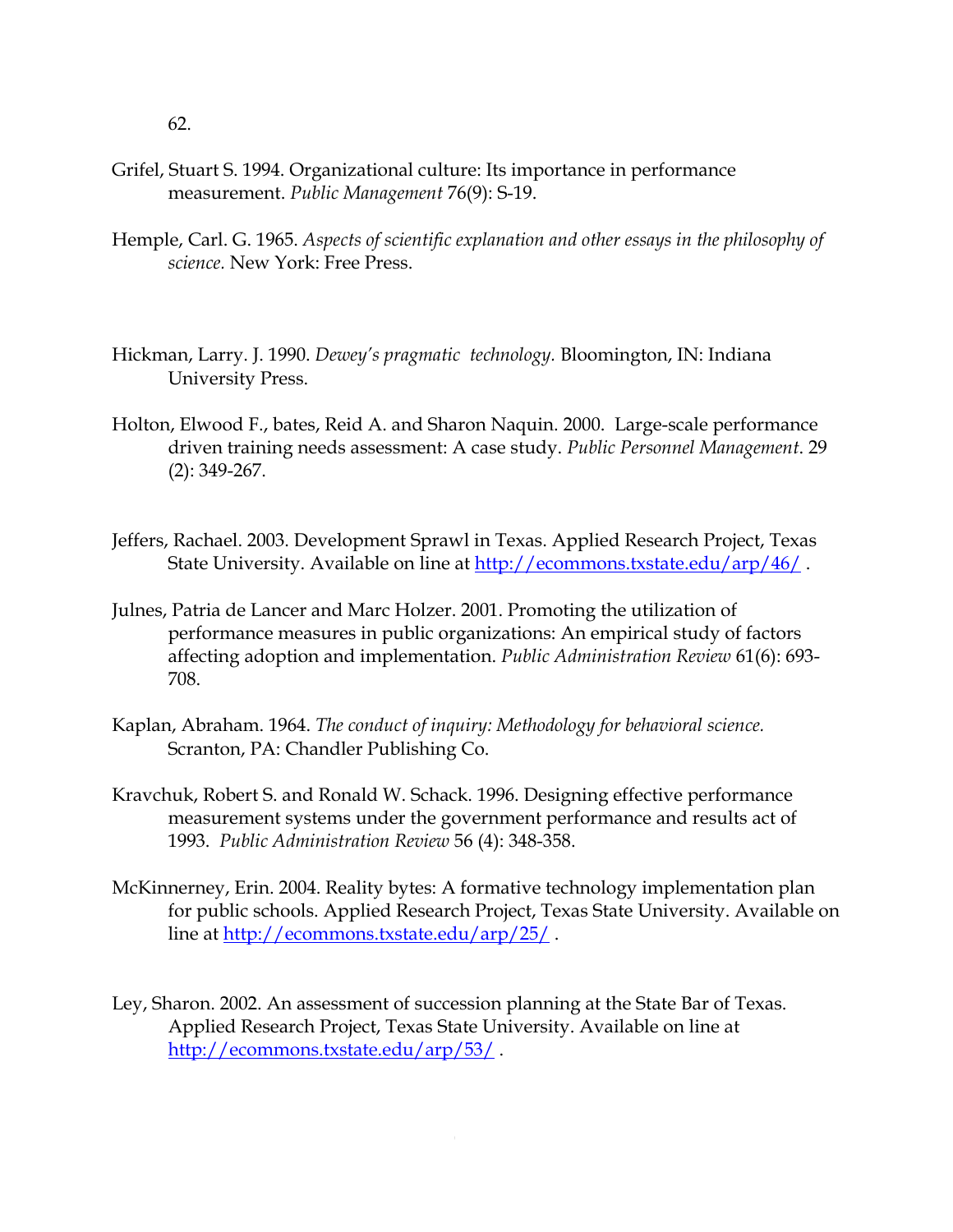- Long, Edward and Aimee L. Franklin. 2004. The paradox of implementing the government performance and results act: Top-down direction for bottom-up implementation. *Public Administration Review* 64 (3): 309-319.
- Melkers, Julia and Katherine Willoughby. 1998. The state of the states: performancebased budgeting requirements in 47 of 50 states. *Public Administration Review*. 58 (1): 66-73.
- Moore, George C. and Philip M. Henegan. 1996. Defining and prioritizing Public Performance Requirements. *Public Productivity & Management Review* 20(2): 158- 173.
- Nowack, Kenneth M. 1994. The secrets of succession. *Training and Development*. 48 (11): 49-55.
- Peak, Martha H. 1996. Who's on first? *HR Focus* Aug,
- Pearson, David. 2002. An exploratory study of rural hospital closures and their links to the economic health of local communities. Applied Research Project, Texas State University. Available on line at<http://ecommons.txstate.edu/arp/53/>.
- Perez, Shivaun. 2001. Assessing service learning using pragmatic principles of educatin: A Texas charter school case study. *Pi Alpha Alpha Journal.* 2 Available on line at [http://naspaa.org/initiatives/paa/journal/volume\\_2.asp.](http://naspaa.org/initiatives/paa/journal/volume_2.asp)
- Probst, J.C., M.E. Samules, J.R. Hussey, D.E. Berry, T.C. Ricketts. 1999. Economic impacts of hospital closure on small rural counties, 1984 to 1988:Demonstration of a comparative analysis approach. *Journal of Rural Health* 15 (4): 375-390.
- Radin, Beryl. 1998. The government performance and results act (GRPA): Hydra-head monster or flexible management tool? *Public Administration Review* 58(4): 307-316.
- Romero, Michelle. 2004. A utilization assessment of the Texas performance measurement system. Applied Research Project, Texas State University. Available on line http://ecommons.txstate.edu/arp/26/.
- Rothwell, William J. 2001. *Effective Succession Planning*. New York: American Management Association.
- Schall, Ellen. 1997. Public sector succession: A strategic approach to sustaining innovation. *Public Administration Review.* JAN/FEB 4-10.

Shah, Amit, Shesser, Charles and Jessica Willmore. 2001. Meeting the need for employee